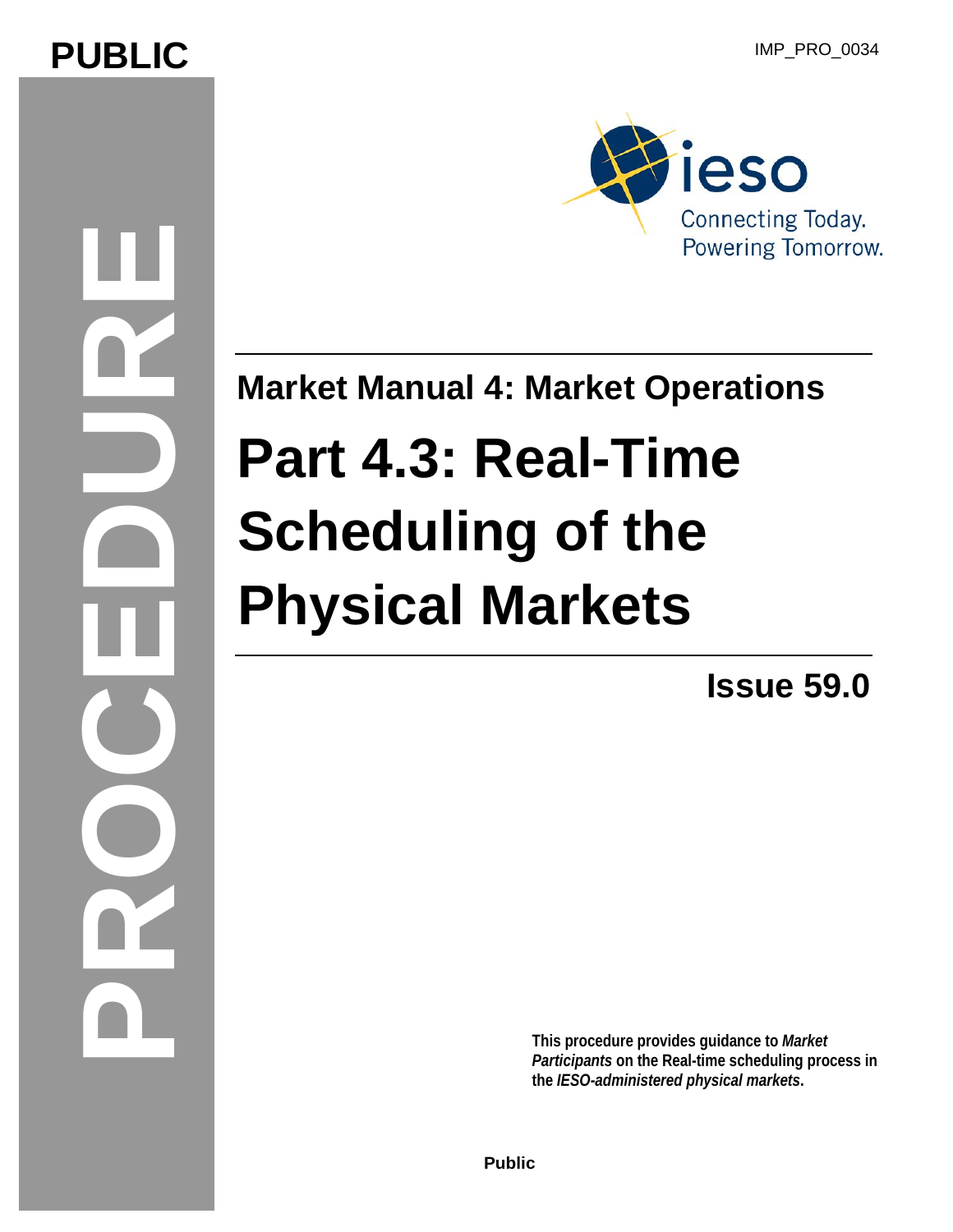#### **Disclaimer**

The posting of documents on this website is done for the convenience of *market participants* and other interested visitors to the *IESO* website. Please be advised that, while the *IESO* attempts to have all posted documents conform to the original, changes can result from the original, including changes resulting from the programs used to format the documents for posting on the website as well as from the programs used by the viewer to download and read the documents. The *IESO*  makes no representation or warranty, express or implied, that the documents on this website are exact reproductions of the original documents listed. In addition, the documents and information posted on this website are subject to change. The *IESO* may revise, withdraw or make final these materials at any time at its sole discretion without further notice. It is solely your responsibility to ensure that you are using up-to-date documents and information.

This *market manual* may contain a summary of a particular *market rule*. Where provided, the summary has been used because of the length of the *market rule* itself. The reader should be aware, however, that where a *market rule* is applicable, the obligation that needs to be met is as stated in the "Market Rules". To the extent of any discrepancy or inconsistency between the provisions of a particular *market rule* and the summary, the provision of the *market rule* shall govern.

| Document ID             | IMP PRO 0034                                           |
|-------------------------|--------------------------------------------------------|
| <b>Document Name</b>    | Part 4.3: Real-Time Scheduling of the Physical Markets |
| <b>Issue</b>            | Issue 59.0                                             |
| <b>Reason for Issue</b> | Issue released for Baseline 44.1                       |
| <b>Effective Date</b>   | December 2, 2020                                       |
|                         |                                                        |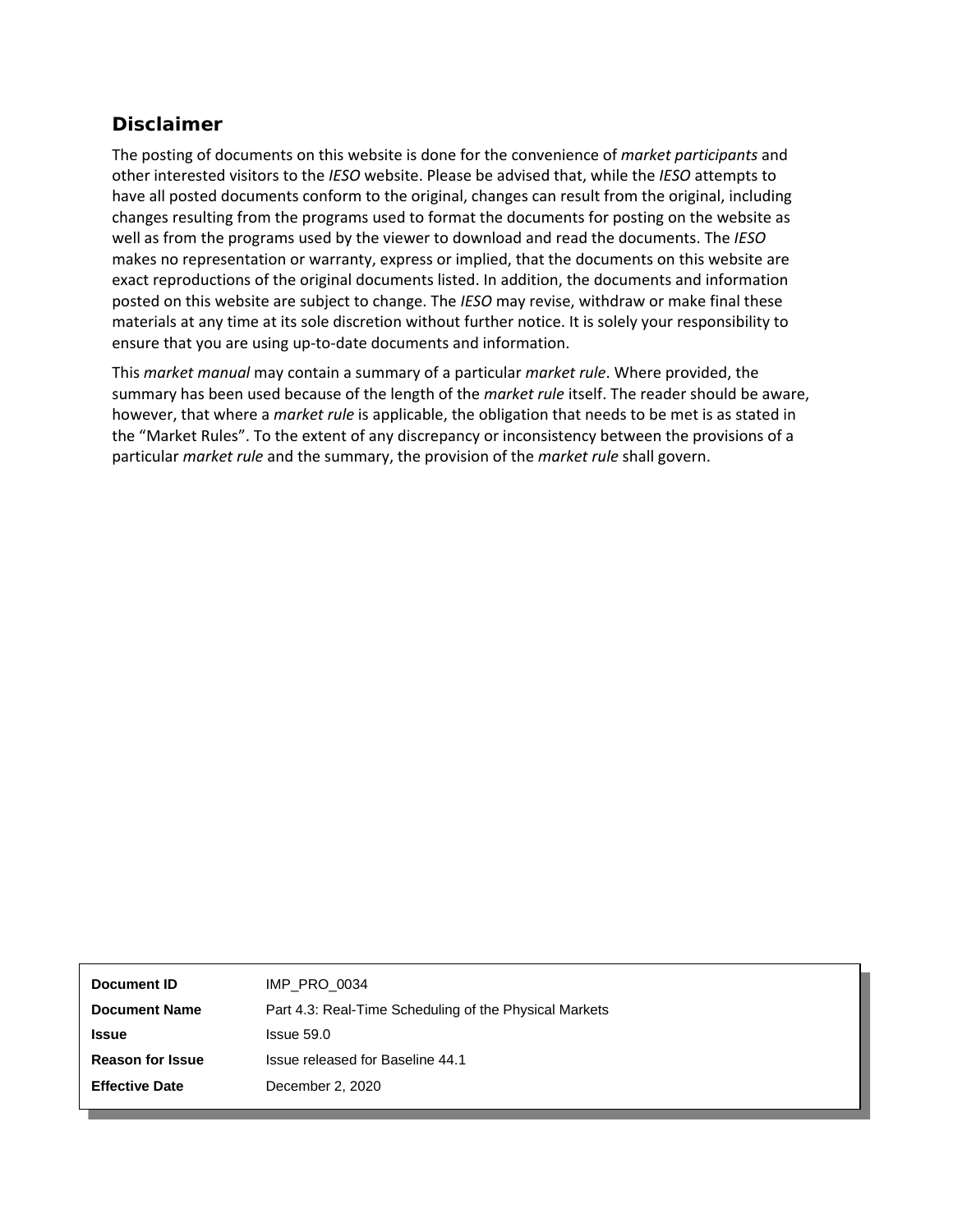### **Document Change History**

| <b>Issue</b>                                     | <b>Reason for Issue</b>                                                                                                                                 | <b>Date</b>        |
|--------------------------------------------------|---------------------------------------------------------------------------------------------------------------------------------------------------------|--------------------|
| For history prior to 2011, refer to version 40.0 |                                                                                                                                                         |                    |
|                                                  | For history prior to December 2014, refer to versions 50.0 and prior                                                                                    |                    |
| 40.0                                             | Issue released in advance of Baseline 33.0                                                                                                              | December 8, 2014   |
| 41.0                                             | Issue released for Baseline 33.0                                                                                                                        | March 4, 2015      |
| 42.0                                             | Issue released for Baseline 33.1                                                                                                                        | June 3, 2015       |
| 43.0                                             | Issue released for Baseline 34.0                                                                                                                        | September 9, 2015  |
| 44.0                                             | Issue released for Baseline 34.1                                                                                                                        | December 2, 2015   |
| 45.0                                             | Issue released for Baseline 35.0                                                                                                                        | March 2, 2016      |
| 46.0                                             | Issue released in advance of Baseline 36.0                                                                                                              | June 21, 2016      |
| 47.0                                             | Issue released in advance of Baseline 36.1                                                                                                              | October 26, 2016   |
| 48.0                                             | Issue released in advance of Baseline 36.1                                                                                                              | December 1, 2016   |
| 49.0                                             | Issue released for Baseline 37.0                                                                                                                        | March 1, 2017      |
| 50.0                                             | Issue released for Baseline 37.1                                                                                                                        | June 7, 2017       |
| 51.0                                             | Issue released in advance of Baseline 38.0                                                                                                              | August 1, 2017     |
| 52.0                                             | Issue released for Baseline 38.0                                                                                                                        | September 13, 2017 |
| 53.0                                             | Issue released for Baseline 38.1                                                                                                                        | December 6, 2017   |
| 54.0                                             | Issue released in advance of Baseline 40.1                                                                                                              | November 14, 2018  |
| 55.0                                             | Issue released in advance of Baseline 41.1                                                                                                              | April 30, 2019     |
| 56.0                                             | Issue released in advance of Baseline 42.1                                                                                                              | October 15, 2019   |
| 57.0                                             | Issue released in advance of Baseline 43.1. These<br>changes are applicable to the capacity auction for the<br>commitment period beginning May 1, 2021. | May 4, 2020        |
| 58.0                                             | Issue released in advance of Baseline 44.0                                                                                                              | June 29, 2020      |
| 59.0                                             | Updated to meet accessibility requirements pursuant to<br>the Accessibility for Ontarians with Disabilities Act.                                        | December 2, 2020   |

#### **Related Documents**

| Document ID         | <b>Document Title</b>                                                                                          |
|---------------------|----------------------------------------------------------------------------------------------------------------|
| <b>MDP PRO 0027</b> | Market Manual 4.2: Submission of Dispatch Data in the Real-Time<br><b>Energy and Operating Reserve Markets</b> |
| <b>PRO-324</b>      | Market Manual 4.6: Real-Time Generation Cost Guarantee Program                                                 |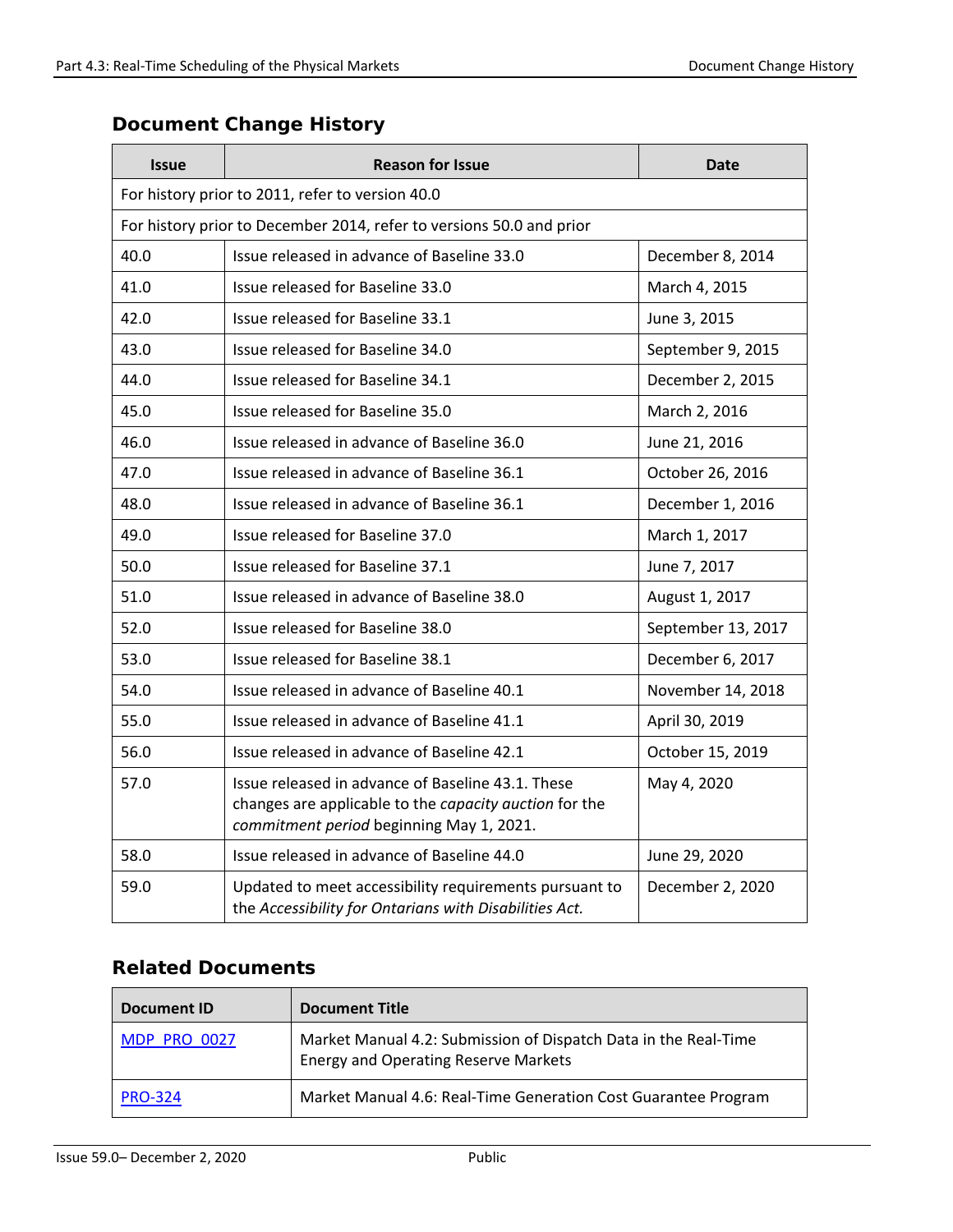## <span id="page-3-0"></span>**Table of Contents**

| 1. | 1.1<br>1.2<br>1.3<br>1.4 |                                                                                                                                                                                                                                                                                  |
|----|--------------------------|----------------------------------------------------------------------------------------------------------------------------------------------------------------------------------------------------------------------------------------------------------------------------------|
| 2. |                          | Participant Workstation and Dispatch Workstation  5                                                                                                                                                                                                                              |
| 3. |                          |                                                                                                                                                                                                                                                                                  |
|    |                          |                                                                                                                                                                                                                                                                                  |
| 4. |                          |                                                                                                                                                                                                                                                                                  |
| 5. | 5.1<br>5.2               | Releasing Real-Time and Market Information 10<br>Publication of Real-Time Schedule Information  10<br>5.1.1 Registered Facilities (other than boundary entities and HDR<br>5.1.2 Hourly Demand Response (HDR) Resources  11<br>Publication of Real-Time Dispatch Information  12 |
| 6. |                          |                                                                                                                                                                                                                                                                                  |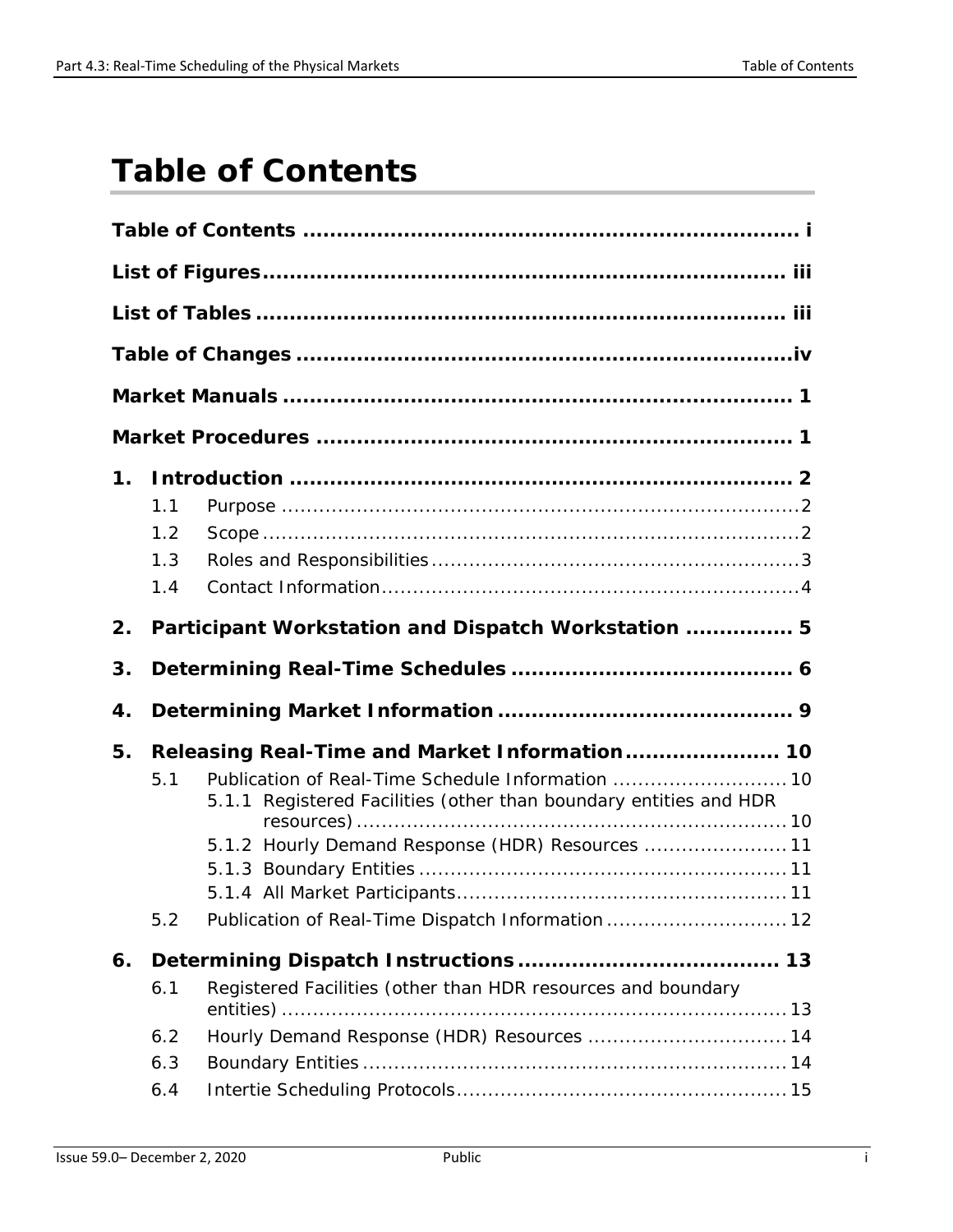|    |     | 6.4.2 Curtailed and Failed Interchange Schedules 17          |  |
|----|-----|--------------------------------------------------------------|--|
|    |     |                                                              |  |
|    |     | 6.4.4 IESO/Hydro-Quebec: Bilateral Capacity Agreements 18    |  |
|    | 6.5 |                                                              |  |
|    | 6.6 |                                                              |  |
|    |     |                                                              |  |
|    |     | 6.6.2 Methodology for Failure Code Application  25           |  |
|    | 6.7 |                                                              |  |
|    |     |                                                              |  |
|    |     |                                                              |  |
| 7. |     |                                                              |  |
|    | 7.1 | Registered Facilities (other than HDR resources and boundary |  |
|    | 7.2 |                                                              |  |
|    |     | 7.2.1 Dispatch Instructions for CMPs with HDR Resources  35  |  |
|    | 7.3 |                                                              |  |
|    |     | 7.3.1 Dispatch Instructions for Boundary Entities  38        |  |
|    | 7.4 |                                                              |  |
|    | 7.5 | Manual Procurement of Operating Reserve during forced or     |  |
|    | 7.6 |                                                              |  |
|    | 7.7 |                                                              |  |
| 8. |     |                                                              |  |
|    | 8.1 | Registered Facilities (other than HDR resources and boundary |  |
|    |     |                                                              |  |
|    | 8.2 |                                                              |  |
|    |     |                                                              |  |
| 9. |     |                                                              |  |
|    |     |                                                              |  |
|    |     |                                                              |  |
|    |     |                                                              |  |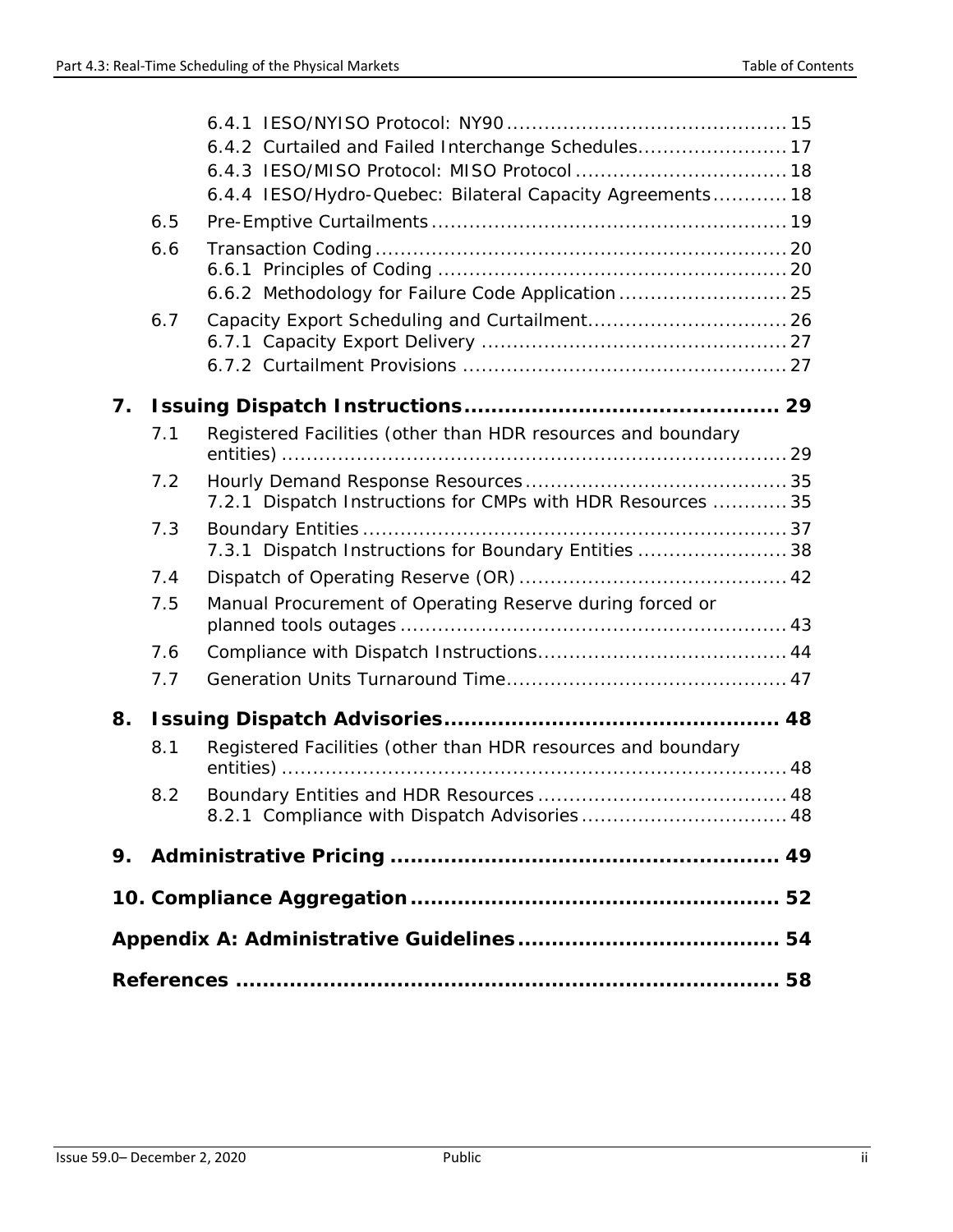## <span id="page-5-0"></span>**List of Figures**

## <span id="page-5-1"></span>**List of Tables**

| Table 7-1: Procedural Steps for Dispatch Instructions for Registered Facilities<br>(other than HDR resources and boundary entities)31 |
|---------------------------------------------------------------------------------------------------------------------------------------|
| Table 7-2: Procedural Steps for Dispatch Instructions for HDR Resources 36                                                            |
| Table 7-3: Procedural Steps for Boundary Entity Dispatch Instructions 38                                                              |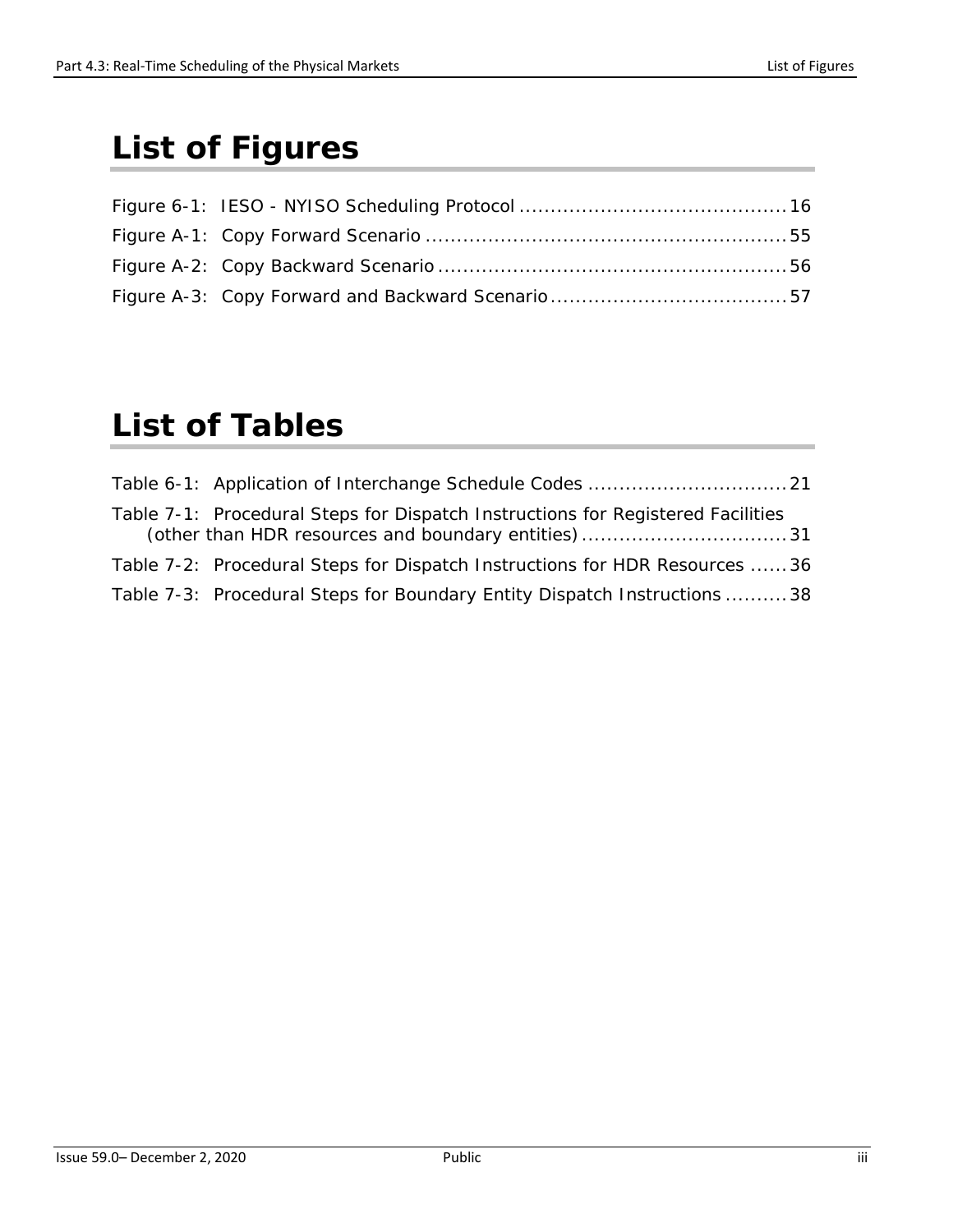## <span id="page-6-0"></span>**Table of Changes**

| <b>Reference</b><br>(Paragraph and<br>Section) | <b>Description of Change</b>                                                                                            |
|------------------------------------------------|-------------------------------------------------------------------------------------------------------------------------|
| Throughout                                     | Updated to meet accessibility requirements pursuant to the Accessibility for<br><b>Ontarians with Disabilities Act.</b> |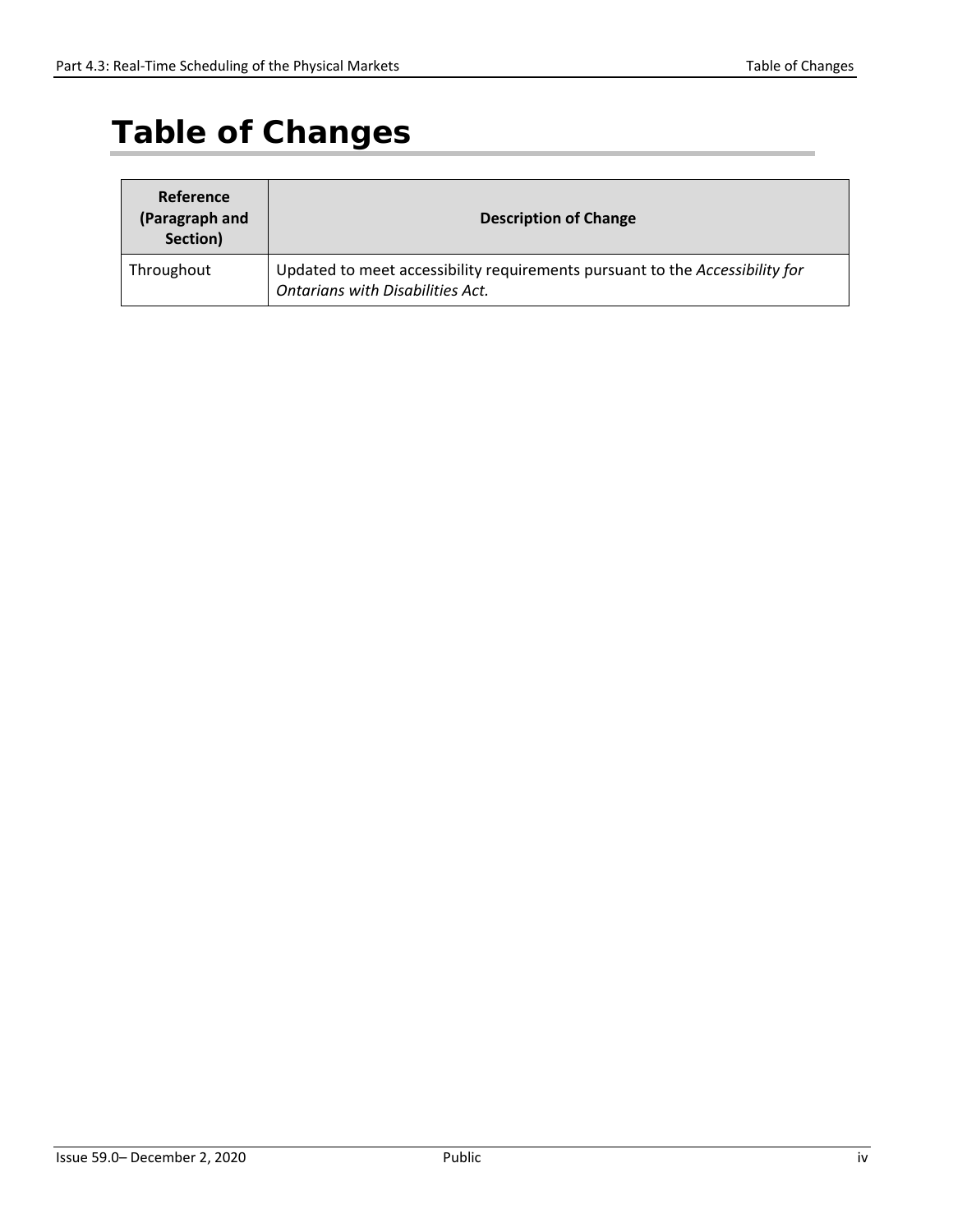## <span id="page-7-0"></span>**Market Manuals**

The *Market Manuals* consolidate the market procedures and associated forms, standards, and policies that define certain elements relating to the operation of the *IESO-administered markets*. Market procedures provide more detailed descriptions of the requirements for various activities than is specified in the "Market Rules". Where there is a discrepancy between the requirements in a document within a *Market Manual* and the *Market Rules*, the *Market Rules* shall prevail. Standards and policies appended to, or referenced in, these procedures provide a supporting framework.

## <span id="page-7-1"></span>**Market Procedures**

The "Market Operations Manual" is Series 4 of the *Market Manuals*, where this document forms "Part 4.3: Real-Time Scheduling of the Physical Markets".

**– End of Section –**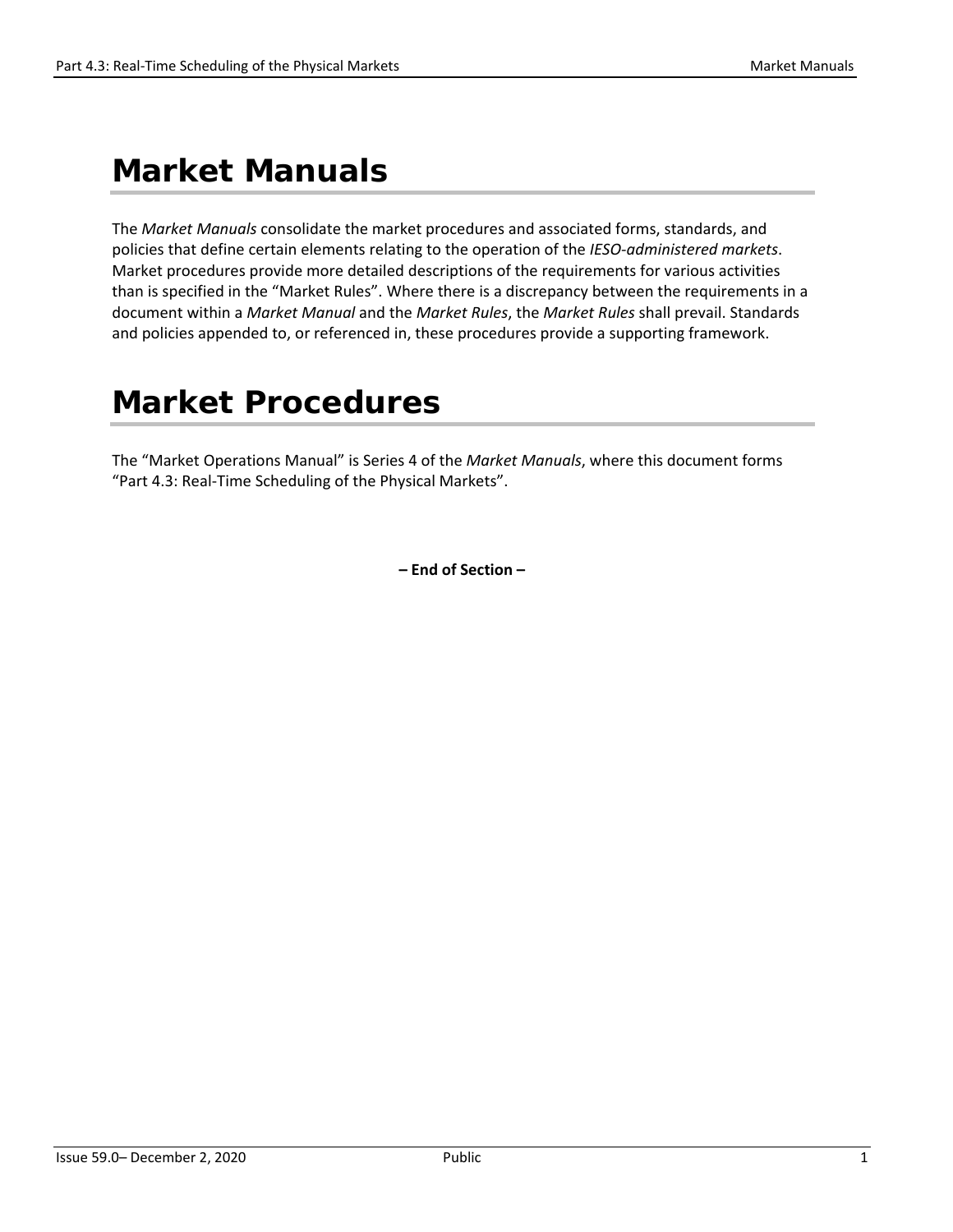## <span id="page-8-0"></span>**1. Introduction**

### <span id="page-8-1"></span>**1.1 Purpose**

This document provides *market participants* with the information necessary to support the *real-time schedule* for the *physical markets*. The *IESO* determines *dispatch instructions* for each *registered facility[1](#page-8-3)* and *boundary entity* as described in this procedure, as the primary means of coordinating the real-time operation of the *physical markets*.

This procedure addresses:

- The release of the real-time schedule to registered market participants that relates to their registered facilities and boundary entities,
- The release of general real-time schedule to all *market participants*,
- The determination and issuance of dispatch instructions for boundary entities, in the form of interchange schedules to control area operators,
- The determination and issuance of dispatch instructions for registered facilities to registered market participants by the *IESO*, and
- The determination and issuance of standby and activation notices for *hourly demand response (HDR)* resources, in the form of standby and activation reports.

### <span id="page-8-2"></span>**1.2 Scope**

This *market manual* is intended to provide *market participants* with a summary of the steps and interfaces between *market participants*, the *IESO*, and other parties during the process for determining the *real-time schedule* for the *physical markets*. The procedural workflows and steps described in this document serve as a roadmap for *market participants* and the *IESO*, and reflect the requirements set out in the *market rules* and applicable *IESO* policies and standards.

This procedure only addresses the process for determining the *real-time schedule*. This procedure does not address the pre-dispatch process<sup>[2](#page-8-4)</sup> that provides inputs into the process for determining the *real-time schedule*.

<span id="page-8-3"></span><sup>1</sup> *Facilities* that are registered with the *IESO* as *boundary entities* to import or export electricity are referred to as *boundary entities* in this procedure. The term '*registered facility*' is used to describe those *facilities* within Ontario that have been registered by *market participants* with the *IESO*.

<span id="page-8-4"></span><sup>&</sup>lt;sup>2</sup> For more information on the pre-dispatch process, see Market Manual 4.2: Submission of Dispatch Data for the Real-Time Energy and Operating Reserve Markets.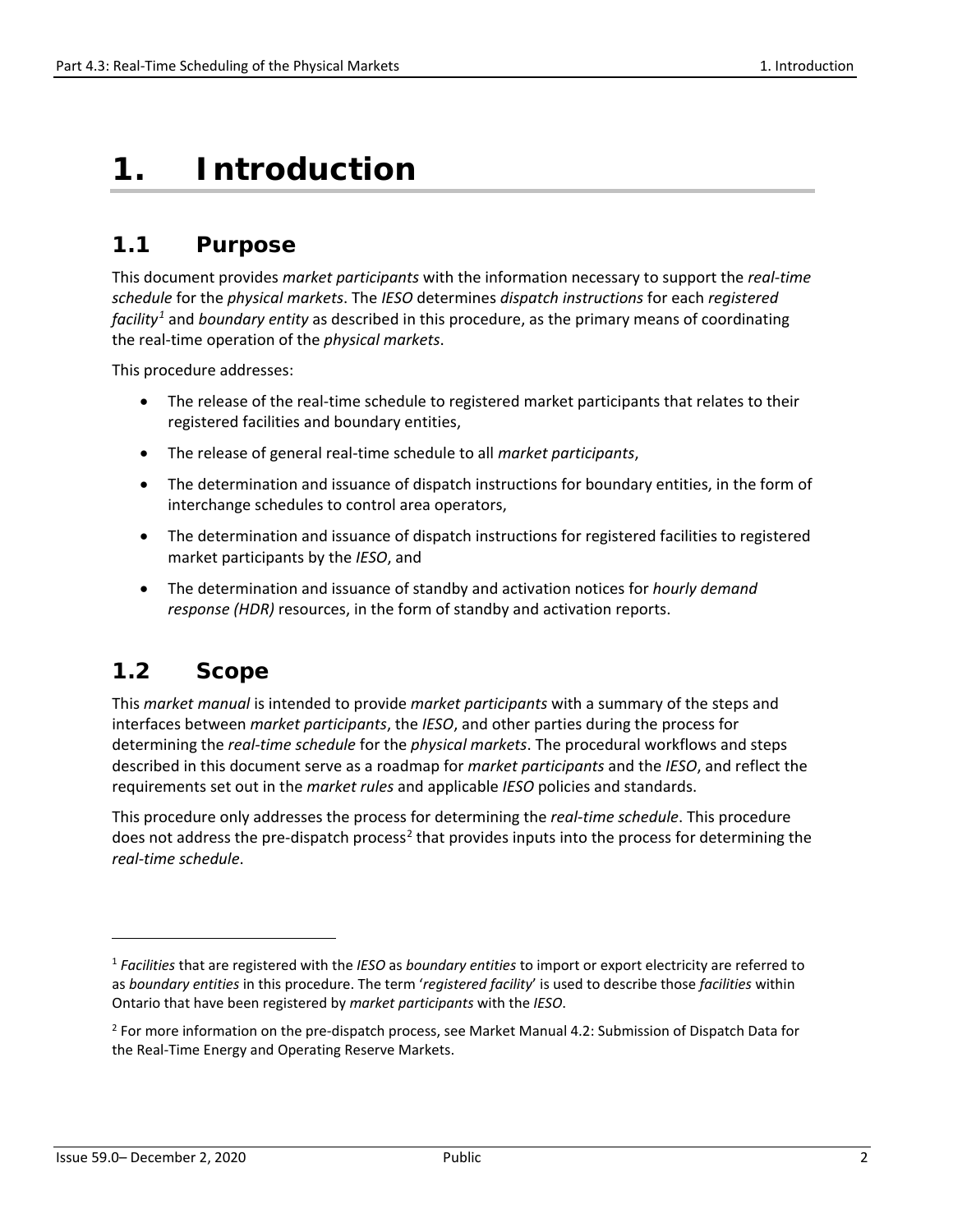The *IESO* endeavours to ensure that the correct inputs are provided to the *dispatch algorithm*[3](#page-9-1) that calculates the *security*-constrained economic *dispatch* (i.e., the *real-time schedule* of *energy* and *operating reserve*). The *IESO* undertakes regular *security* and *adequacy* assessments:

- To identify events that are likely to occur and adjust the inputs to the *Dispatch* Scheduling and Optimization (DSO) tool so that the resultant set of *dispatch instructions* ensure the *security* and *adequacy* of the *IESO-controlled grid*, and
- To identify events that have occurred to which the routine *dispatch* process will be unable to respond in a manner that continues to ensure the *reliability* of the *IESO-controlled grid*. In such situations, the *IESO* may alter the inputs to the DSO and/or intervene in the routine *dispatch* process by manually altering the *dispatch instructions* to ensure *reliability*. In some extreme cases, the *IESO* may have to suspend normal market operations<sup>[4](#page-9-2)</sup>.

### <span id="page-9-0"></span>**1.3 Roles and Responsibilities**

Responsibility for establishing the *real-time schedule* in the *physical markets* is shared among:

- **Registered Market Participants** having dispatchable generation or load facilities that are responsible for:
	- o Accepting or rejecting *dispatch instructions* or *release notifications* issued by the *IESO*,
	- o Following accepted *dispatch instructions*, and
	- o Notifying the *IESO* as soon as possible of circumstances that will result in its *facility* not following its *dispatch instructions* to an extent that is material (as defined in [Market Manual 4.2,](http://www.ieso.ca/-/media/files/ieso/document-library/market-rules-and-manuals-library/market-manuals/market-operations/mo-dispatchdatartm.pdf) Appendix C).
- **Registered Market Participants** having *HDR* resources that are responsible for:
	- o Monitoring standby reports to determine if a standby notice is received,
	- o Following *dispatch instructions* in the form of activation notices, and
	- o Notifying the *IESO* as soon as possible of circumstances that will result in its *facility* not following its *dispatch instructions* to an extent that is material (as defined in Market Manual 4.2, Appendix C).
- **Registered Market Participants** having boundary entities that are responsible for:
	- o Revising and re-submitting *dispatch data* for *boundary entities* when quantities scheduled for those transactions by other *control areas* are less than the quantity offered or *bid* into the Ontario market,
	- o Creating and submitting e-Tags for their interchange transactions,

<span id="page-9-1"></span><sup>3</sup> The *dispatch algorithm* is run through the *Dispatch* Scheduling and Optimization (DSO) tool operated by the *IESO*.

<span id="page-9-2"></span><sup>4</sup> The process of *market suspension* is set out in [Market Manual 4.5: Market Suspension and Resumption.](http://www.ieso.ca/-/media/files/ieso/document-library/market-rules-and-manuals-library/market-manuals/market-operations/mo-mktsuspresum.pdf)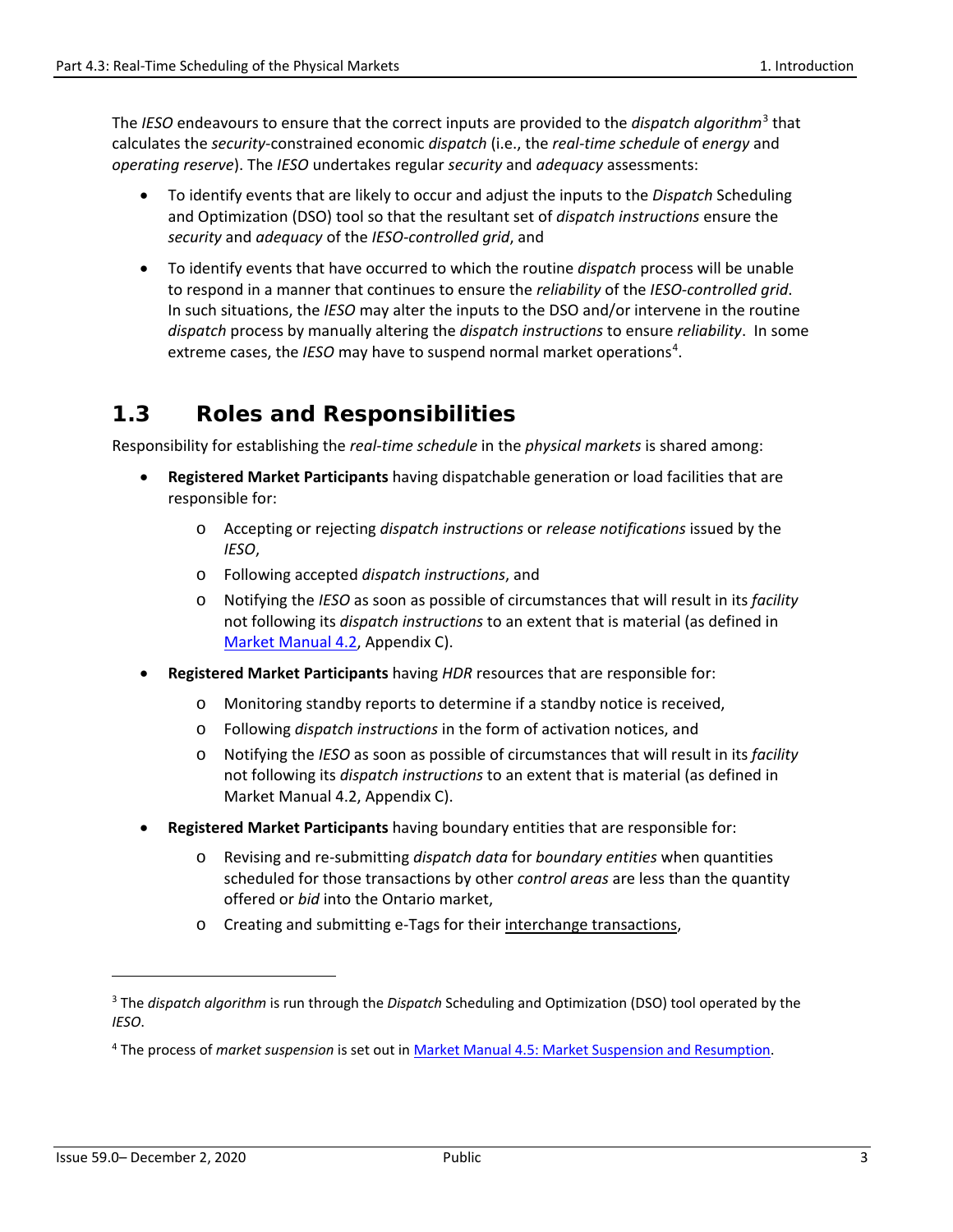- o Viewing their *interchange schedules* published by the *IESO* to the *market participant* Interface or verbally confirming *interchange schedules* for a *boundary entity* with the *IESO* where the *interchange schedule* differs from the published schedule,
- o Revising and resubmitting e-Tags when *interchange schedule* quantities differ from the quantity provided on the e-Tag, and
- $\circ$  Cancelling e-Tags submitted for linked<sup>[5](#page-10-1)</sup> wheeling through transactions whose import and/or export component did not get scheduled for the *dispatch hour*.
- *Control Area operators* in areas adjacent to the Ontario *control area* who are responsible for confirming or rejecting the feasibility of *interchange schedules* provided by the *IESO*, and
- The *IESO* which is responsible for:
	- o Releasing *real-time schedule* information, *market schedule* information, *market prices* and related operational information to *registered market participants*,
	- o Publishing dispatch instructions for market participants with boundary entities in the form of interchange schedules,
	- o Identifying and removing from schedule linked wheeling through *interchange schedules* whose import and/or export component did not get scheduled for the dispatch hour.
	- o Issuing and confirming *dispatch instructions* verbally to *market participants* with *boundary entities* where the *interchange schedule* is different from the published schedule,
	- o Issuing dispatch instructions to registered facilities that are not boundary entities,
	- o Issuing dispatch advisories, on a reasonable efforts basis, to registered facilities that are not boundary entities, as per *[Market Rule](http://www.ieso.ca/-/media/files/ieso/document-library/market-rules-and-manuals-library/market-rules/mr-chapter7.pdf)* Chapter 7, Section 7.1.6 (*MR* Ch. 7 Sec. 7.1.6).
	- o Identifying circumstances where emergency actions are required to maintain the *reliability* of the *IESO-controlled grid*,
	- o Informing *market participants*, as soon as practicable, whenever a published *market price* is an administrative price.

### <span id="page-10-0"></span>**1.4 Contact Information**

Changes to this public *market manual* are managed via the *IESO* [Change Management process.](http://www.ieso.ca/sector-participants/change-management/overview) Stakeholders are encouraged to participate in the evolution of this *market manual* via this process.

To contact the *IESO*, you can email *IESO* Customer Relations at [customer.relations@ieso.ca](mailto:customer.relations@ieso.ca) or use [telephone or mail.](http://www.ieso.ca/corporate-ieso/contact) Customer Relations staff will respond as soon as possible.

**– End of Section –** 

<span id="page-10-1"></span><sup>5</sup> Linked wheeling transactions are described in Market Manual 4.2, Section 2.5.4.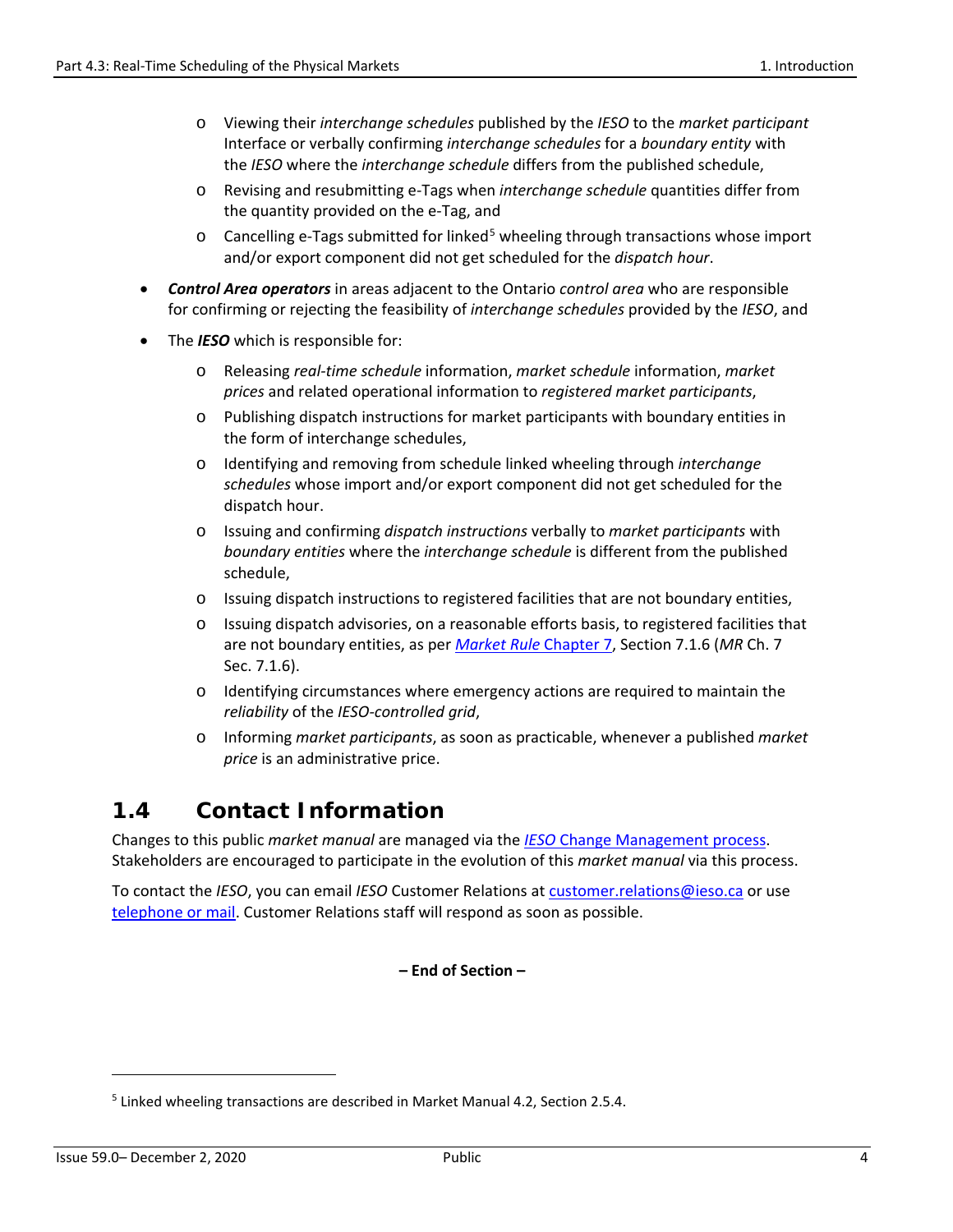## <span id="page-11-0"></span>**2. Participant Workstation and Dispatch Workstation**

*Market participants* are required to operate a *participant workstation* and a *dispatch workstation* for the purposes of supporting the process of determining the *real-time schedule*. The *participant workstation* is connected to the Participant Network. *Market participants* submit *bids* and *offers* to the *IESO* via the *participant workstation*, as described in [Market Manual 4.2.](http://www.ieso.ca/-/media/files/ieso/document-library/market-rules-and-manuals-library/market-manuals/market-operations/mo-dispatchdatartm.pdf) Valid *bids* and *offers* are then passed to the *IESO's* Market Interface System (MIS) for the purposes of determining the *real-time schedule*. *Dispatch instructions* for *boundary entities*, in the form of the *interchange schedule*, are published via the *Market Participant* Interface, a component of the *participant workstation*.

The *dispatch workstation* is connected to the Real-Time Network, which supports real-time operation of the power system. *Dispatch instructions* for *registered facilities* are submitted to *market participants* via their *dispatch workstation*.

For more information on the system and software requirements for the *participant workstation* and the *dispatch workstation*, refer t[o Market Manual 6: Participant Technical Reference Manual.](http://www.ieso.ca/-/media/files/ieso/document-library/market-rules-and-manuals-library/market-manuals/technical-reference/ptrm-ptrmmanual.pdf)

**– End of Section –**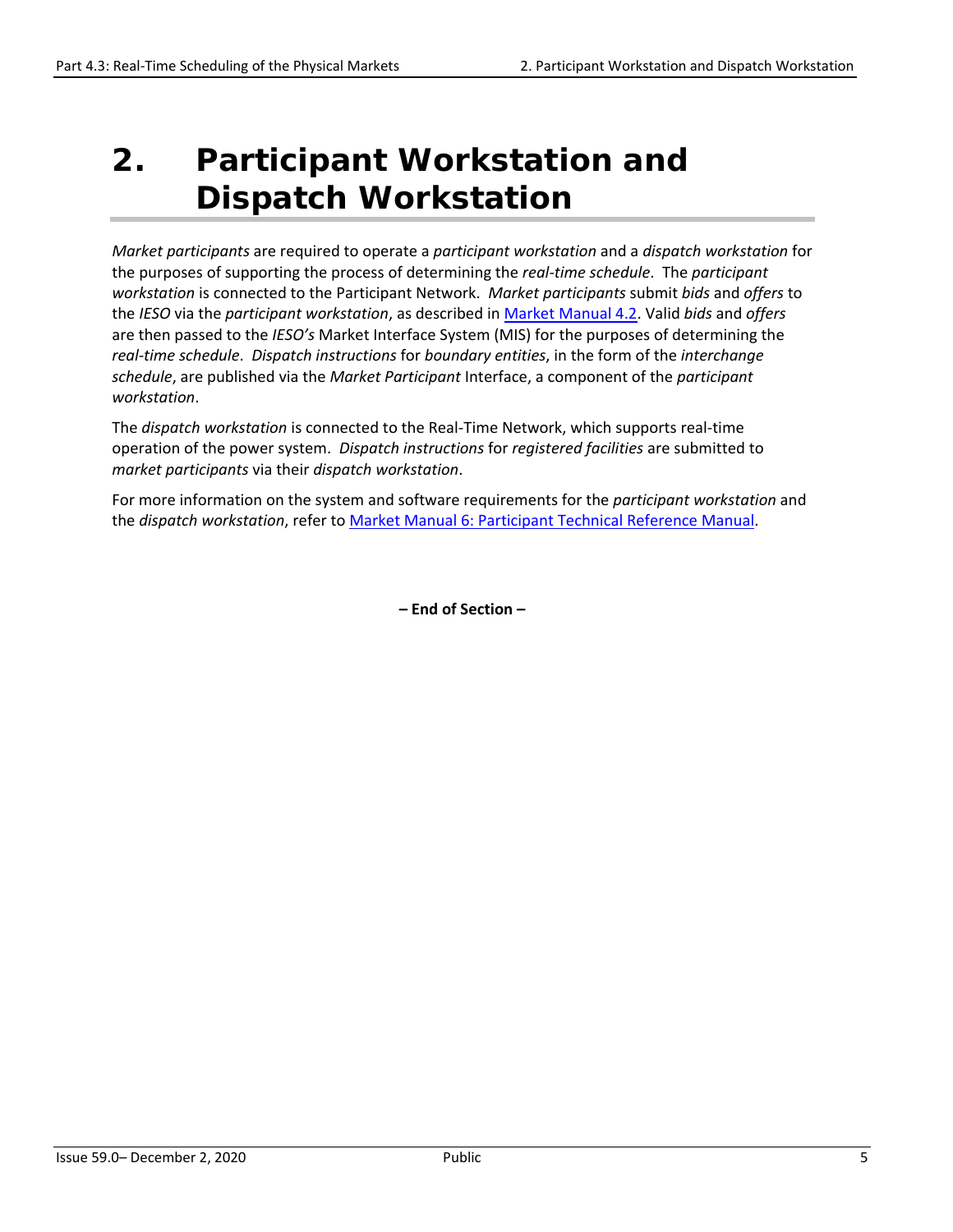## <span id="page-12-0"></span>**3. Determining Real-Time Schedules**

The *IESO* uses a range of information to determine the *real-time schedules*, including:

- Dispatch data submitted by registered market participants,
- The registered *generation facility's* maximum ramp rate from the IESO Registration Solution,
- The registered *generation facility's* minimum loading point from the IESO Registration Solution (*MR* Ch. 7 Sec. 2.2.6A), and
- The following registered *generation facility's* characteristics from the IESO Registration Solution (*MR* Ch. 7 Sec. 2.2.6A),
	- o Forbidden region data, and
	- o Period of steady operation data.
- A default value of zero for the minimum loading point, forbidden region and period of steady operation if none has been registered with the *IESO* with respect to this information.
- Predictions of load for the next sixty-minutes, calculated automatically<sup>[6](#page-12-1)</sup> every five-minutes,
- Generator and transmitter outage information provided by market participants,
- Transfer limits for interconnected interties,
- Total *operating reserve* requirements (10-minute spinning, 10-minute non-spinning, 30 minute) determined by the *IESO*,
- *Local area* reserve requirements (if any), determined by the *IESO*,
- Operating *security* and thermal limits on transmission *facilities*,
- Scheduled interchange for the hour, calculated by the last pre-dispatch run of the DSO<sup>[7](#page-12-2)</sup>,
- The output level of each *generator* and the withdrawal levels of each *dispatchable load* and *HDR* resource at the beginning of the *dispatch interval* are set at the *IESO's* best estimate of their actual values, as determined from real-time system data and the *real-time schedule* for the preceding *dispatch interval*,
- *Variable generation* five-minute supply forecast, and

<span id="page-12-1"></span><sup>6</sup> At the discretion of the *IESO,* we may manually adjust the Ontario *demand* forecast to account for limitations of our automated load predictor to accurately forecast expected load profiles.

<span id="page-12-2"></span> $<sup>7</sup>$  The DSO is run with a one-hour time-step in pre-dispatch mode for all the remaining hours of today and,</sup> from 16:00 EST on, for all the hours of tomorrow. *Interchange scheduled* by the DSO for the next hour is confirmed with adjacent *control areas* and ramped at or near the top of the hour. Scheduled interchange for the hour is provided as an input to the real-time DSO to calculate the five-minute *dispatch instructions* for internal Ontario resources.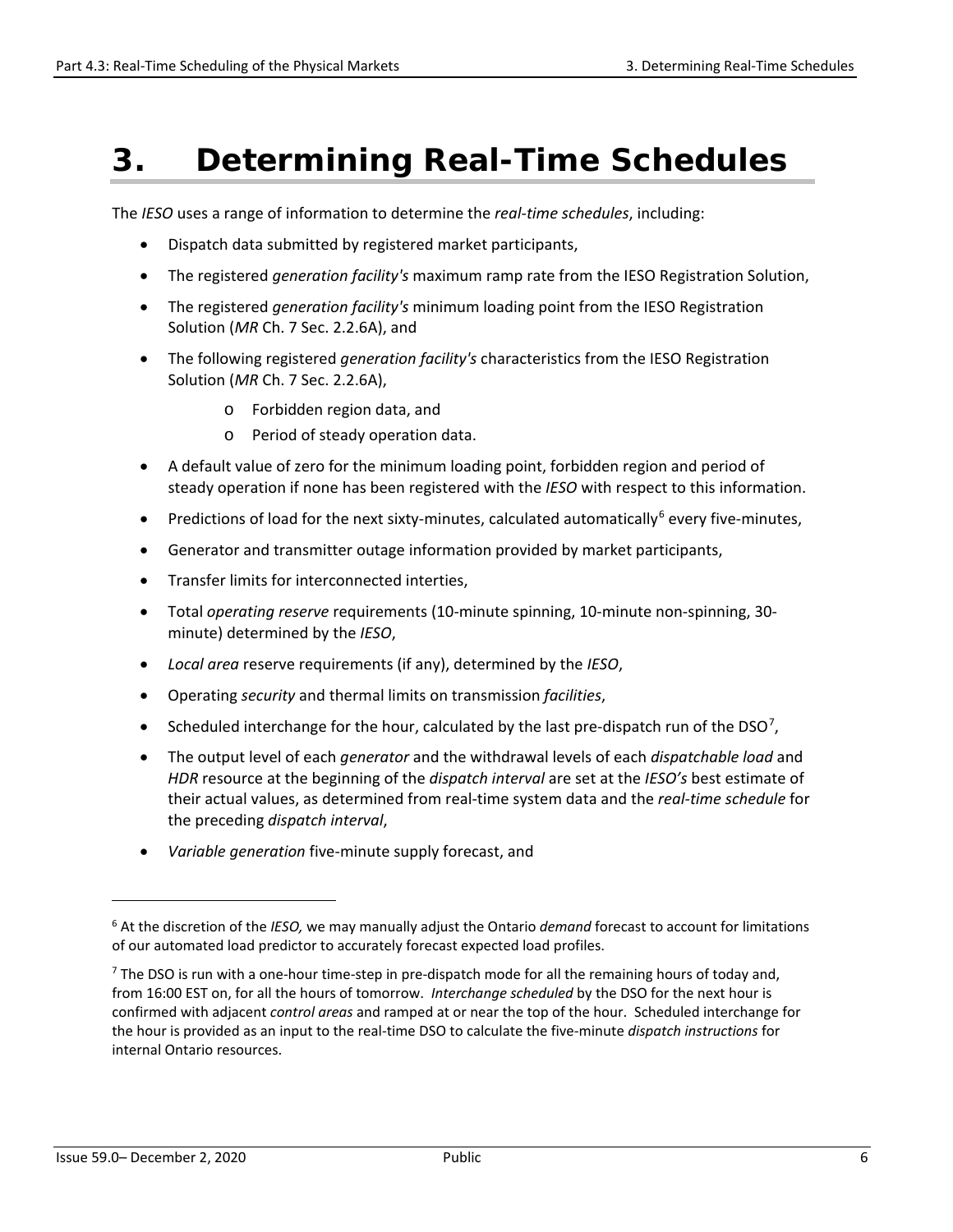• Such other available information as the *IESO* determines appropriate.

The *IESO* uses this information and the *dispatch algorithm*[8](#page-13-0) to determine a *security*-constrained economic *dispatch* schedule for each five-minute *dispatch interval and* to determine anticipated schedules for a number of advisory intervals within the study period. Daily *energy* limits are not taken into account in determining *real-time schedules*.

The real-time constrained *dispatch* schedule, only, utilizes a two-step optimization technique to determine a *security*-constrained economic *dispatch* schedule for a number of critical intervals over a forward-looking study period. For each real-time constrained *dispatch* schedule, critical intervals are selected by the *IESO* from the study period based on selection criteria defined in the Multi-Interval Optimization Functional Requirements document.

There are currently up to 11 critical intervals selected within a study period of 55 minutes. The first critical interval is always the *dispatch interval*, and the remaining critical intervals are advisory intervals. Both the length of the study period and the number of advisory intervals are configurable and may be changed by the *IESO* in the event of significant improvement or degradation of either computer software and hardware performance or the accuracy of predicted demand values (*MR* Ch.7, App. 7.5, Sec. 2.11.3*).*

In the event of a malfunction of the multi-interval optimization algorithm the *IESO* may switch to single interval optimization. During such periods new *dispatch* advisory reports will not be issued. The *IESO* will issue a system message to notify *market participants* whenever single interval optimization is being used.

It should be noted that the *dispatch* advisory reports issued to registered dispatchable *market participants* only include the schedules for the advisory intervals and not for the *dispatch interval*.

The *IESO* will review the output from the *dispatch algorithm* and may manually adjust the *real-time schedule* to reflect control actions that are required to address events that the *IESO* assesses:

- Will have a material impact on the *IESO-controlled grid*, and
- Occur in a timeframe in which the *dispatch algorithm* and market mechanisms cannot respond.

Such events may include:

- Unplanned outages of facilities,
- Rapid changes to *security limits*,
- Unexpected *demand* changes,
- Limitations of the load predictor to accurately forecast Ontario *demand* for the next interval,
- Area reserve inadequacies,
- Voltage problems, or
- Variable generation ramp events.

To resolve such problems, the *IESO* may intervene in the routine *dispatch* process, where the *IESO* judges that such intervention is viable. In such situations, the *IESO* will manually adjust the *dispatch* 

<span id="page-13-0"></span><sup>8</sup> The real-time DSO uses the *constrained IESO-controlled grid* model.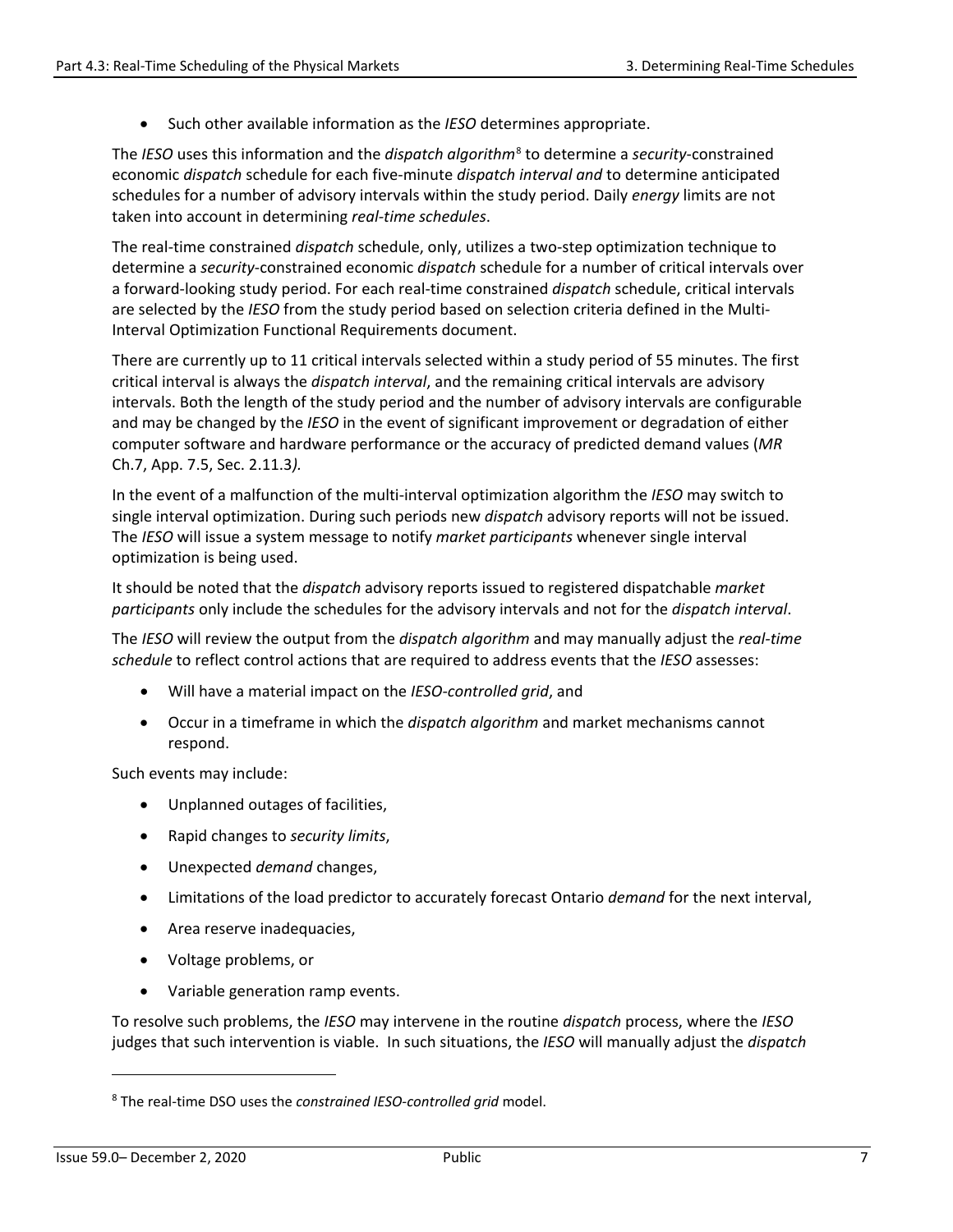*instructions* that result from the *real-time schedule* generated through the *dispatch algorithm* and issue these adjusted *dispatch instructions*. Where an assessment determines that such intervention is not viable, the *IESO* will suspend normal market operations (see [Market Manual 4.5: Market](http://www.ieso.ca/-/media/files/ieso/document-library/market-rules-and-manuals-library/market-manuals/market-operations/mo-mktsuspresum.pdf)  [Suspension and Resumption\)](http://www.ieso.ca/-/media/files/ieso/document-library/market-rules-and-manuals-library/market-manuals/market-operations/mo-mktsuspresum.pdf).

**– End of Section –**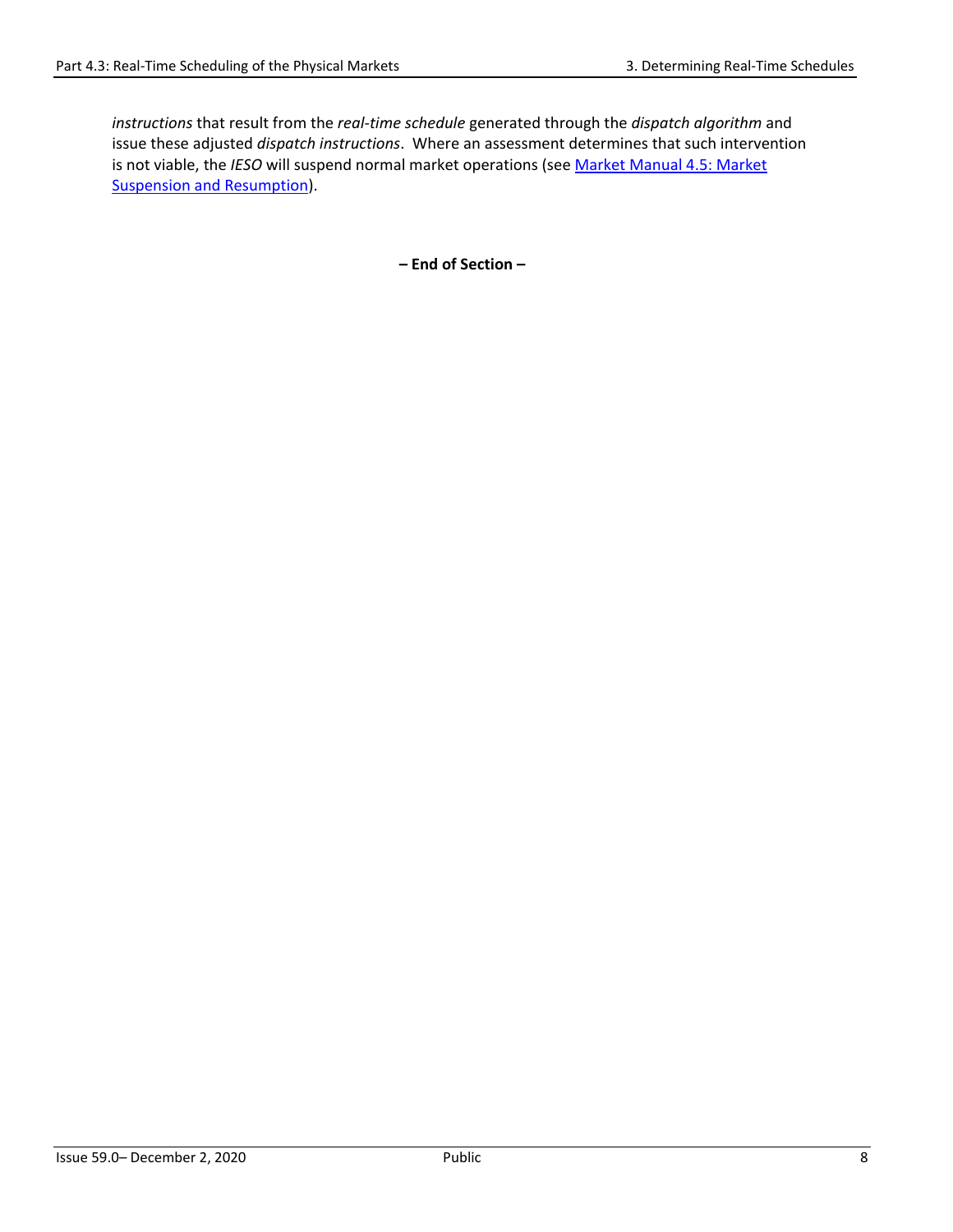## <span id="page-15-0"></span>**4. Determining Market Information**

Within five minutes following the end of each *dispatch interval*, the *IESO* uses the *dispatch algorithm* to determine the *market schedule* and the *market prices* for that *dispatch interval*. For the purpose of determining the *market schedule* and *market prices* for any *dispatch interval*, the *IESO* uses the same information and data that was used to determine the *real-time schedule* for that *dispatch interval*, except that (*MR* Ch. 7, Sec. 6.4):

- The unconstrained *IESO-controlled grid* model is used,
- The initial conditions used for any *dispatch interval* in the *market schedule* are the final conditions of the *market schedule* for the preceding *dispatch interval*,
- The total *demand* (including losses) to be satisfied within a *dispatch interval* in the *market schedule* are set at the *IESO's* best estimate of its actual value, as determined from real-time system data,
- Total system *energy* losses determined in the *real-time schedule* are represented as an increase in *non-dispatchable load* within the *IESO control area*,
- Any *registered facility* in respect of which a *forced outage* has been detected during a *dispatch interval* are recognized by an adjustment to the input data,
- The estimated deviations between scheduled quantities and actual quantities are represented as a change in *non-dispatchable load* in the *IESO control area*<sup>[9](#page-15-1)</sup>,
- The *market schedule* reflects *dispatch* adjustments<sup>[10](#page-15-2)</sup> computed using scheduled injections from the constrained schedule, outlined in *MR* Ch. 7, App 7.5, and
- The *demand* in the *market schedule* will be adjusted when the *IESO* initiates a voltage reduction (3% or 5%) and/or *non-dispatchable* load cuts (rotational, *emergency* or manual load shedding), by an amount expected to offset the impact of the control action (*MR* Ch. 7 Sec. 3.2.1.12)*.*
- **Note:** When the *IESO* undertakes an emergency control action consisting of a voltage reduction and/or *non-dispatchable* load cuts for local or global reasons, the *IESO* will adjust the *demand* in the *market schedule* as soon as practical, considering the nature of the operating conditions at the time, by an amount expected to offset the impact of the control action*.* The *IESO* will not consider any action resulting in a *demand* reduction of 50 MW or less as a control action for the purposes of this manual.

#### **– End of Section –**

<span id="page-15-1"></span><sup>9</sup> Until such time that locational pricing is implemented in the *IESO-administered markets*, in determining the *market schedule* and *market prices* for any *dispatch interval*, the *IESO* shall not have regard to the estimated deviations between scheduled quantities and actual quantities.

<span id="page-15-2"></span><sup>10</sup> These dispatch adjustments will not be considered in determining the *market schedule* and *market prices* for any *dispatch interval* until the date indicated in the previous footnote.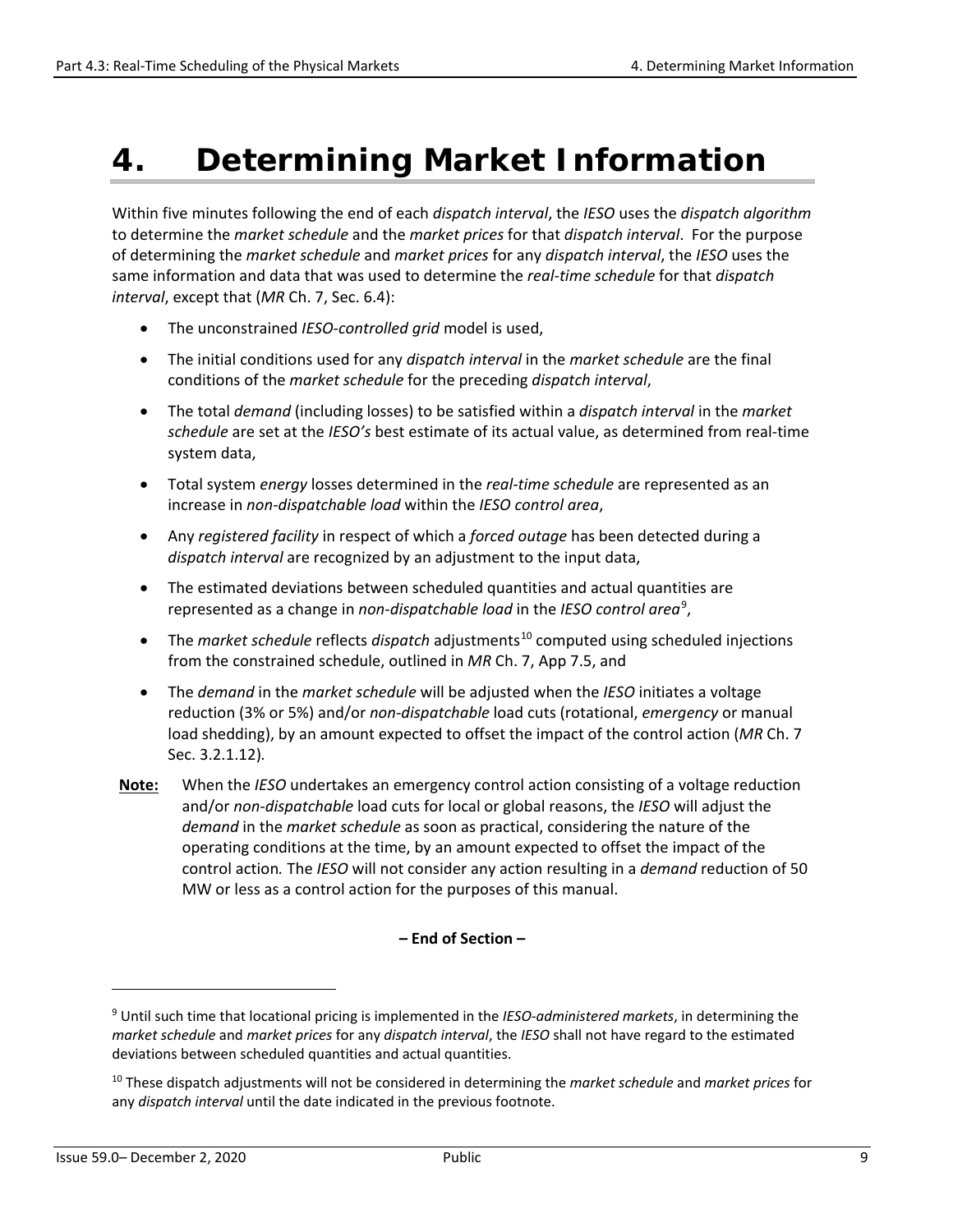## <span id="page-16-0"></span>**5. Releasing Real-Time and Market Information**

### <span id="page-16-1"></span>**5.1 Publication of Real-Time Schedule Information**

The *IESO* releases information in support of the *real-time dispatch process*, including *real-time schedules*, *market schedules* and *market prices*. Information relating to specific *registered facilities*, HDR resources, and *boundary entities* is released to the *registered market participant* for that *facility*. Other information relating to the general status of the system is released to all *market participants*.

#### <span id="page-16-2"></span>**5.1.1 Registered Facilities (other than boundary entities and HDR resources)**

As soon as practical but no later than the start of the *dispatch interval* to which it relates, for each *registered facility* that is a *dispatchable load* or a dispatchable *generator* in respect of which *market participant bid* or *offer* has been submitted for the applicable *dispatch hour*, the *IESO* releases the following information to the *registered market participant* for the *facility:* 

- The real-time schedule for that *registered facility*,
- The dispatch advisories for that *registered facility* (*MR* Ch. 7, Sec. 7.1.6), and
- The obligation indicator for any registered *facility* that is a *variable generator*.

The *dispatch* advisory will be issued on a reasonable effort basis and missed *dispatch* advisories will not be re-issued.

Within one hour after each *dispatch hour*, for each *registered facility* that is a *dispatchable load* or a dispatchable *generator* in respect of which a valid *bid* or *offer* has been submitted for the applicable *dispatch hour*, the *IESO* releases the *market schedule[11](#page-16-3)* for each *dispatch interval* in the *dispatch hour* to the *registered market participant*.

Additionally, the *IESO* shall *publish* on the *IESO* website:

- The standing *offer* prices and quantities for control action sources of *operating reserve* as determined by the *IESO Board* (*MR* [Ch. 5](http://www.ieso.ca/-/media/files/ieso/document-library/market-rules-and-manuals-library/market-rules/mr-chapter5.pdf)*,* Sec. 4.5.6A.2), and
- The times and quantities of the voltage reductions and reduction in *thirty-minute operating reserve* when these control action sources of *operating reserve* are scheduled to provide *operating reserve* (*MR* Ch. 5, Sec. 4.5.6A.4).

Also, the *IESO Board* may specify the circumstances under which any one or more of the quantities may either be withdrawn or not introduced, and the manner in which any such withdrawal will be effected and the *publishing* thereof (*MR* Ch.5, Sec. 4.5.6A.3).

<span id="page-16-3"></span><sup>&</sup>lt;sup>11</sup> This obligation is subject to the provisions of MR Ch. 7 Sec. 8.4.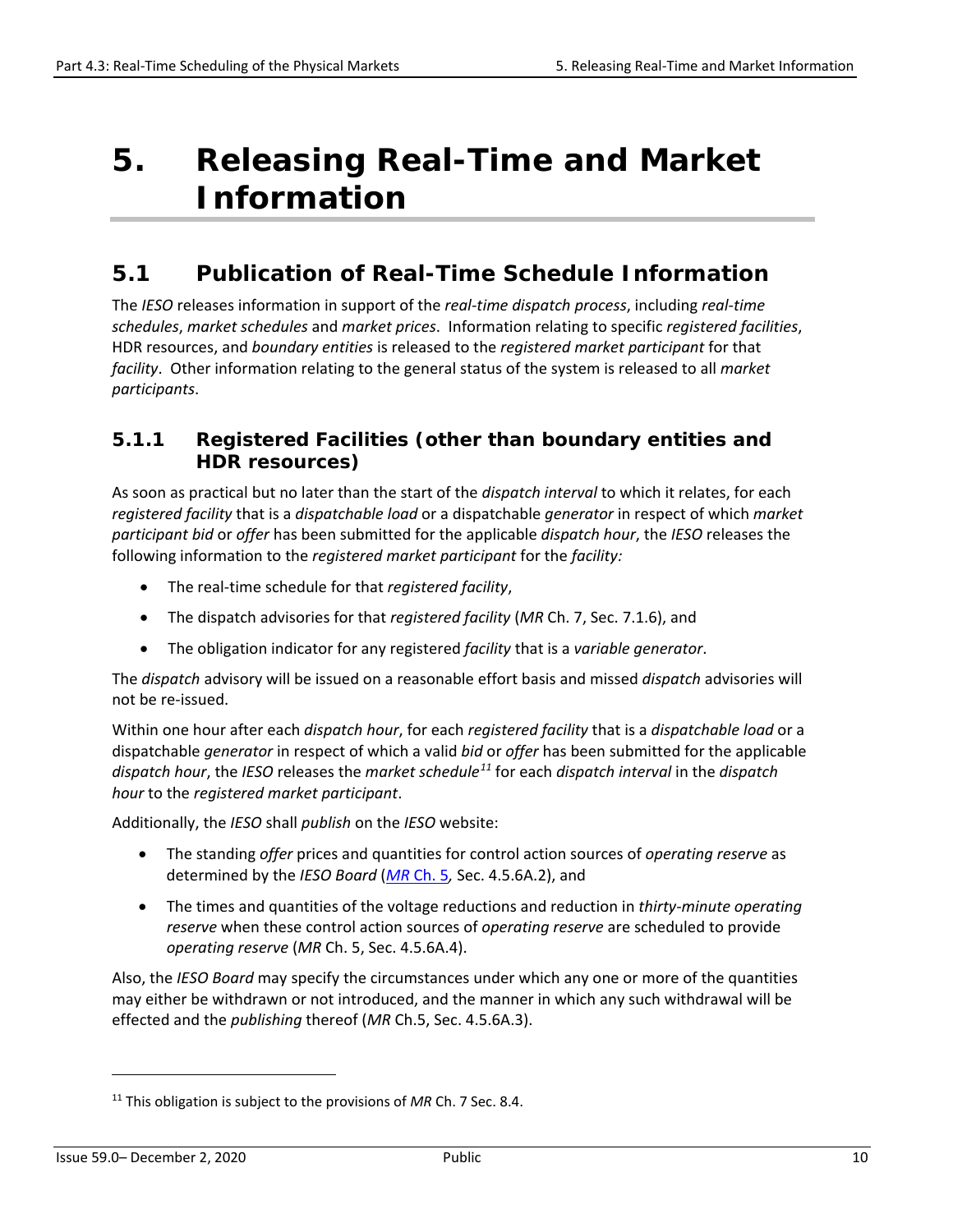#### <span id="page-17-0"></span>**5.1.2 Hourly Demand Response (HDR) Resources**

The *IESO* releases the *pre-dispatch* schedule for each *registered facility* that is an *HDR* resource as soon as practical<sup>[12](#page-17-3)</sup> (consistent with relevant *reliability standards*).

The *IESO* releases *dispatch instructions,* in the form of an activation notice to the *capacity market participant* (CMP) for each *registered facility* that is an *HDR* resource*.*

#### <span id="page-17-1"></span>**5.1.3 Boundary Entities**

As soon as practical and consistent with relevant *reliability standards*, but no later than the start of the *dispatch hour* to which it relates<sup>13</sup>, for each *registered facility* that is a *boundary entity* in respect of which the *dispatch instructions* for a given *dispatch hour* provides for the *dispatch* of more than 0 MW, the *IESO* releases the following information to the relevant *market participant*:

- The interchange schedule for that registered facility, as found in the relevant pre-dispatch schedule,
- Any request of that registered facility to submit an offer or bid under a reliability must-run contract and the scheduled use of that registered facility under reliability must-run contracts and contracted ancillary services contracts, and
- The projected market schedule for that registered facility.

#### <span id="page-17-2"></span>**5.1.4 All Market Participants**

In the five-minute period after the end of each *dispatch interval*, the *IESO* releases to all *market participants* the uniform *market prices* of *energy* and *operating reserves* related to that *dispatch interval*.

Within one hour after the end of the *dispatch hour*, the *IESO* releases to all *market participants* the following information for each *dispatch interval* of that *dispatch hour*:

- Total system load and total system losses,
- Area *operating reserve* requirements,
- For information purposes only, *energy* prices at each set of transmission nodes identified by the *IESO* for this purpose, decomposed as far as practical into an *energy* component, a loss component and a component for all other transmission and system constraints and the prices of each class of *operating reserve* in each reserve area identified by the *IESO* for this purpose,
- Aggregate reliability must-run resources called upon,
- Any area *operating reserve* shortfalls, and
- A list of network and *security* constraints that affected the *real-time schedule*.

<span id="page-17-3"></span> $12$  Typically, this will be approximately 2 hours and 30 minutes (but no later than 2 hours) prior to the start of the *dispatch hour* due to the scheduling requirements of *HDR* resources.

<span id="page-17-4"></span><sup>13</sup> Typically, this will be at least 30 minutes prior to the start of the *dispatch hour* due to the requirements to provide e-Tags at least 20 minutes prior to the start of the *dispatch hour*.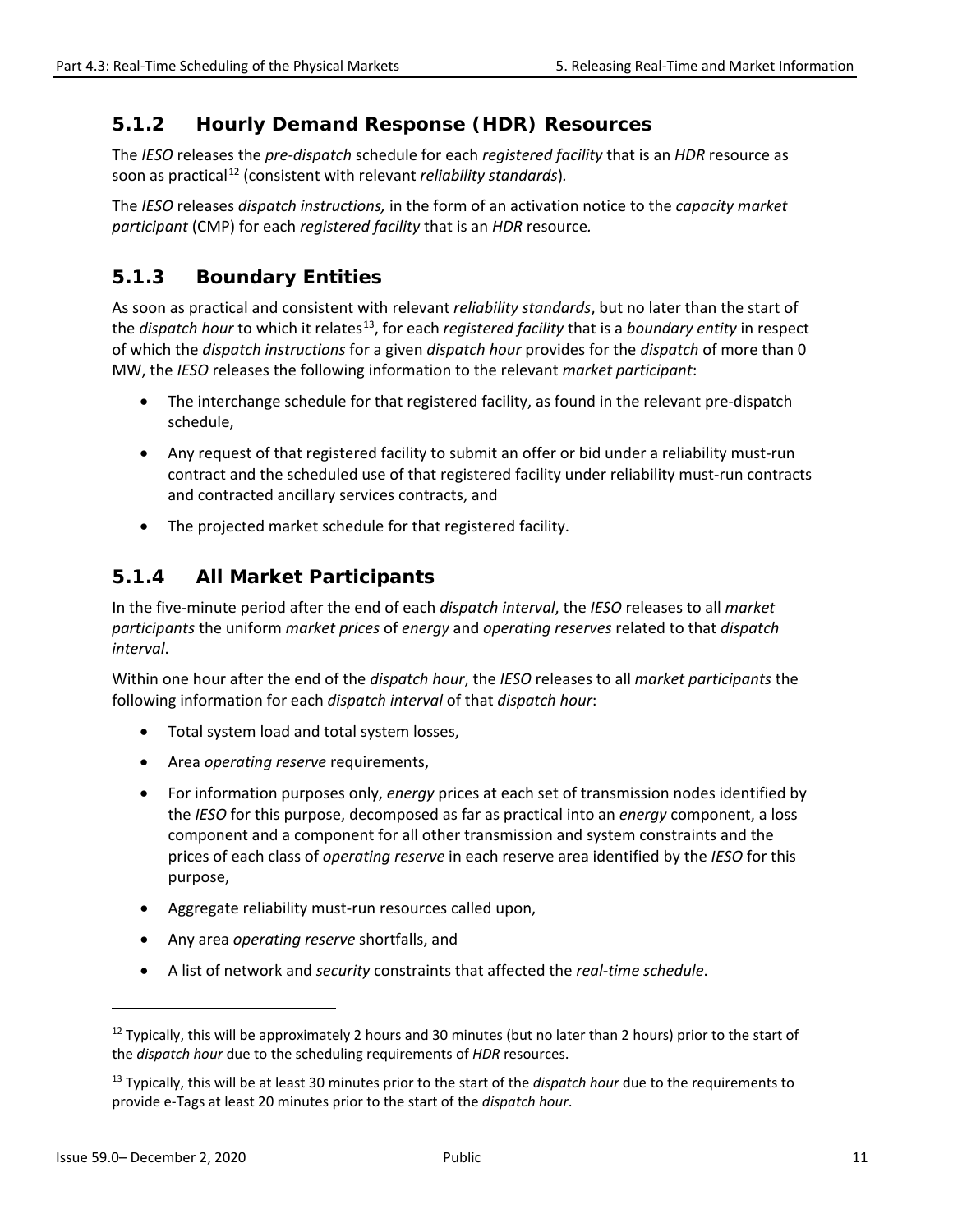The *IESO* also releases the *market schedules* for all *dispatch interval*s in the preceding *dispatch hour* to the *registered market participant*, for each *registered facility*.

In the event of a load *curtailment*, the *IESO* will release to all *market participants* an estimate of aggregate load *curtailed* as soon as practicable following the return to a *normal operating state*.

## <span id="page-18-0"></span>**5.2 Publication of Real-Time Dispatch Information**

Within one hour after the end of each *dispatch hour*, the *IESO publishes* information regarding the system results and events that occurred during that *dispatch hour*. This information includes:

- Total load met,
- Transmission capacity between the *IESO-controlled grid* and each *intertie zone*,
- Any *outages* of transmission *facilities*,
- Total *operating reserve* scheduled, and total *energy* called from such *operating reserve*, by area,
- The market prices for each dispatch interval, and
- The uniform Hourly Ontario Energy Price (HOEP).

**– End of Section –**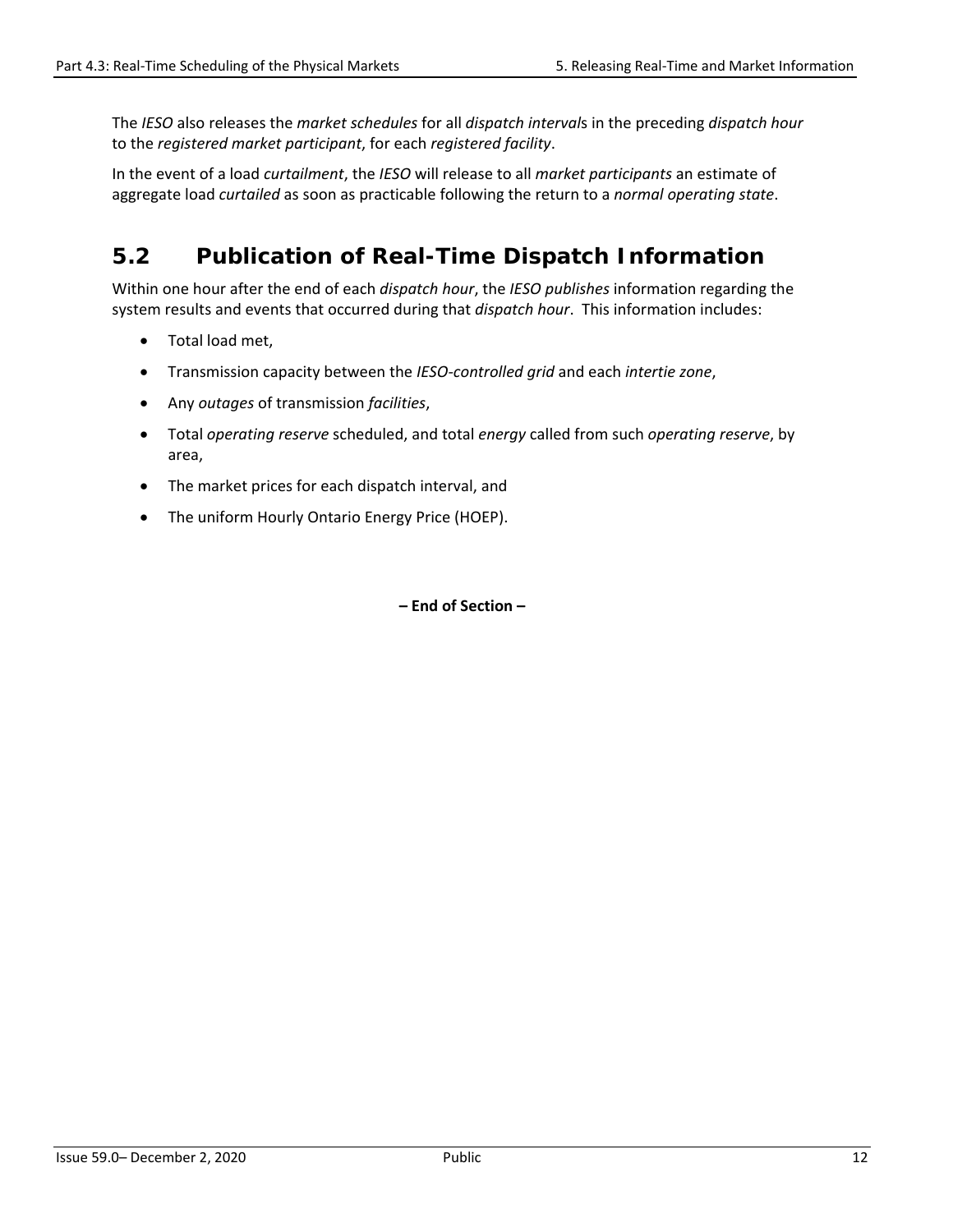## <span id="page-19-0"></span>**6. Determining Dispatch Instructions**

### <span id="page-19-1"></span>**6.1 Registered Facilities (other than HDR resources and boundary entities)**

The *IESO* will seek to ensure that the *dispatch instructions* issued with respect to each *registered facility*, other than a *boundary entity or HDR* resource, closely approximate the most recent *realtime schedule* for that *registered facility* and *dispatch interval* and are within capabilities of the *facility* as registered with the *IESO*. The *IESO* may, however, issue *dispatch instructions* that depart from the *real-time schedule* produced by the DSO if:

- The *security* and *adequacy* of the system would be endangered by implementing the most recent *real-time schedule*,
- The *dispatch algorithm* has failed, or has produced a *real-time schedule* that is clearly and materially in error,
- The *dispatch algorithm* has produced a *real-time schedule* that does not accurately reflect the *minimum run-time* or lockout<sup>[14](#page-19-2)</sup> status of a *facility* due to *dispatch algorithm* limitations,
- Material changes subsequent to determination of the most recent *real-time schedule*, such as failure of an element of a *transmission system* or failure of a *registered facility* to follow *dispatch instructions*, have occurred, or
- The operation of all or part of the *IESO-administered markets* has been suspended<sup>15</sup> (refer to [Market Manual 4.5: Market Suspension and Resumption\)](http://www.ieso.ca/-/media/files/ieso/document-library/market-rules-and-manuals-library/market-manuals/market-operations/mo-mktsuspresum.pdf).

Having produced the *real-time schedule*, an under generation condition may prevail. In such circumstances, the *IESO* will declare an *emergency operating state* if observance of *security limits* under a *normal operating state* will require *curtailment* of *non-dispatchable load*. The *IESO* will implement *demand* management and/or load shedding activities<sup>16</sup>, as detailed in the Market Manual 7: Systems Operations Overview<sup>17</sup>, to resolve the situation.

- The dispatch algorithm does not recognize that, once some quick start facilities synchronize, they must remain in service at or above a minimum loading point for a minimum run-time.
- The *dispatch algorithm* does not recognize that, once some *facilities* change their *dispatch* level, they are locked out and cannot change *dispatch* from that level for a specified period of time.

<span id="page-19-3"></span><sup>15</sup> This may occur as a result of one of the preceding bullets.

**-**

<span id="page-19-2"></span><sup>&</sup>lt;sup>14</sup> The dispatch algorithm does not have the functionality to recognize the operating status of some facilities once they complete dispatch instructions. This is illustrated in, but not limited to, the following examples:

<span id="page-19-4"></span><sup>16</sup> Implementation of manual load shedding should be preceded by a declaration of an *Emergency Operating State*.

<span id="page-19-5"></span><sup>&</sup>lt;sup>17</sup> In general, under generation situations should not appear unexpectedly. In most cases, under generation situations should be evident in advance via the Adequacy Report up to 34 days out. These situations may also be identified in an advisory notice – which may include a Maximum Generation Alert, or the outputs of the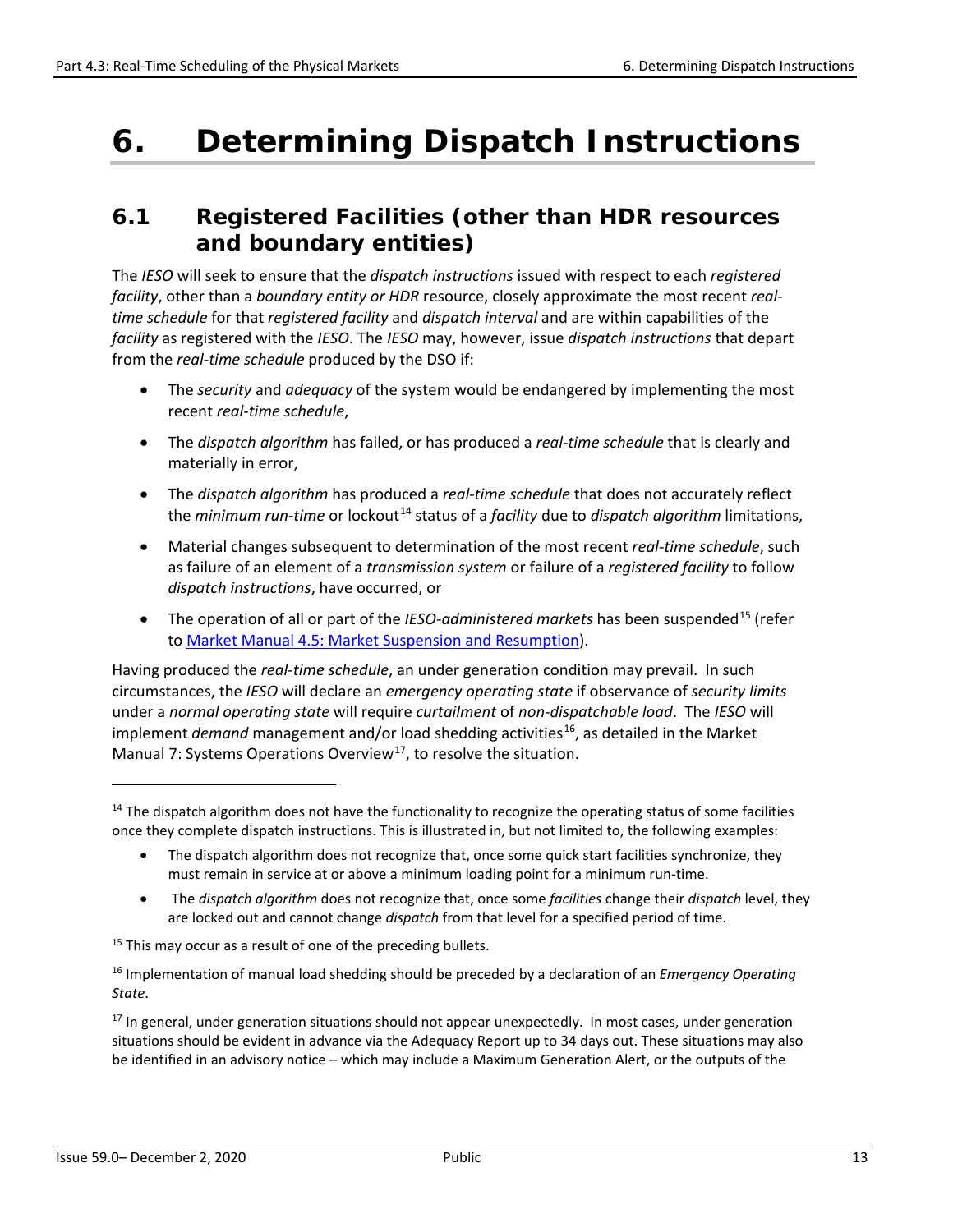### <span id="page-20-0"></span>**6.2 Hourly Demand Response (HDR) Resources**

The *IESO* will seek to ensure that the *dispatch instructions¸* in the form of an activation notice, issued with respect to each *registered facility* that is an *HDR* resource for each *dispatch hour* reflect the *pre-dispatch schedule[18](#page-20-2)* used for scheduling that *dispatch hour*. The *IESO* may, however, issue *dispatch instructions* that depart from the *pre-dispatch schedule* if:

- The *security* and *adequacy* of the system (internally or externally) would be endangered by implementing the *pre-dispatch schedule,*
- The *dispatch algorithm* has failed, or has produced a *pre-dispatch schedule* that is clearly and materially in error,
- Material changes subsequent to determination of the *pre-dispatch schedule*, such as failure of an element of a *transmission system* or failure of a *registered facility* to follow *dispatch instructions*, have occurred, or
- The operation of all or part of the *IESO-administered markets* has been suspended. Refer to Market Manual 4.5 for more details on this situation.

## <span id="page-20-1"></span>**6.3 Boundary Entities**

The *IESO* will seek to ensure that the *dispatch instructions* issued with respect to each *registered facility* that is a *boundary entity* for each *dispatch hour* reflect the *pre-dispatch schedule* used for scheduling that *dispatch hour*. The *IESO* may, however, issue *dispatch instructions* that depart from the *pre-dispatch schedule* if:

- The *security* and *adequacy* of the system (internally or externally) would be endangered by implementing the *pre-dispatch schedule,*
- The *dispatch algorithm* has failed, or has produced a *pre-dispatch schedule* that is clearly and materially in error,
- The *dispatch algorithm* has produced a *real-time schedule* that does not accurately reflect the *minimum run-time* or lockout<sup>[19](#page-20-3)</sup> status of a *facility* due to *dispatch algorithm* limitations,
- Material changes subsequent to determination of the *pre-dispatch schedule*, such as failure of an element of a *transmission system* or failure of a *registered facility* to follow *dispatch instructions*, have occurred,
- In the event of a shortfall in *energy* or *operating reserve*, the output of a *resource* associated with a capacity export is insufficient to support the full export,

<span id="page-20-3"></span> $19$  As defined in section 6.1.

pre-dispatch run. Control actions to address under generation in these timeframes can include issuance of a System Advisory for under generation, soliciting *offers* for generation and rejecting, revoking, or recalling *outages*.

<span id="page-20-2"></span><sup>18</sup> For *HDR* resources, the pre-dispatch run occurring three hours in advance of the *dispatch hour* will be used for scheduling demand response during the *availability window* of the *dispatch day*. A resource will be scheduled for one and up to four consecutive hours when the *pre-dispatch schedule* is less than the resource's total *bid* quantity.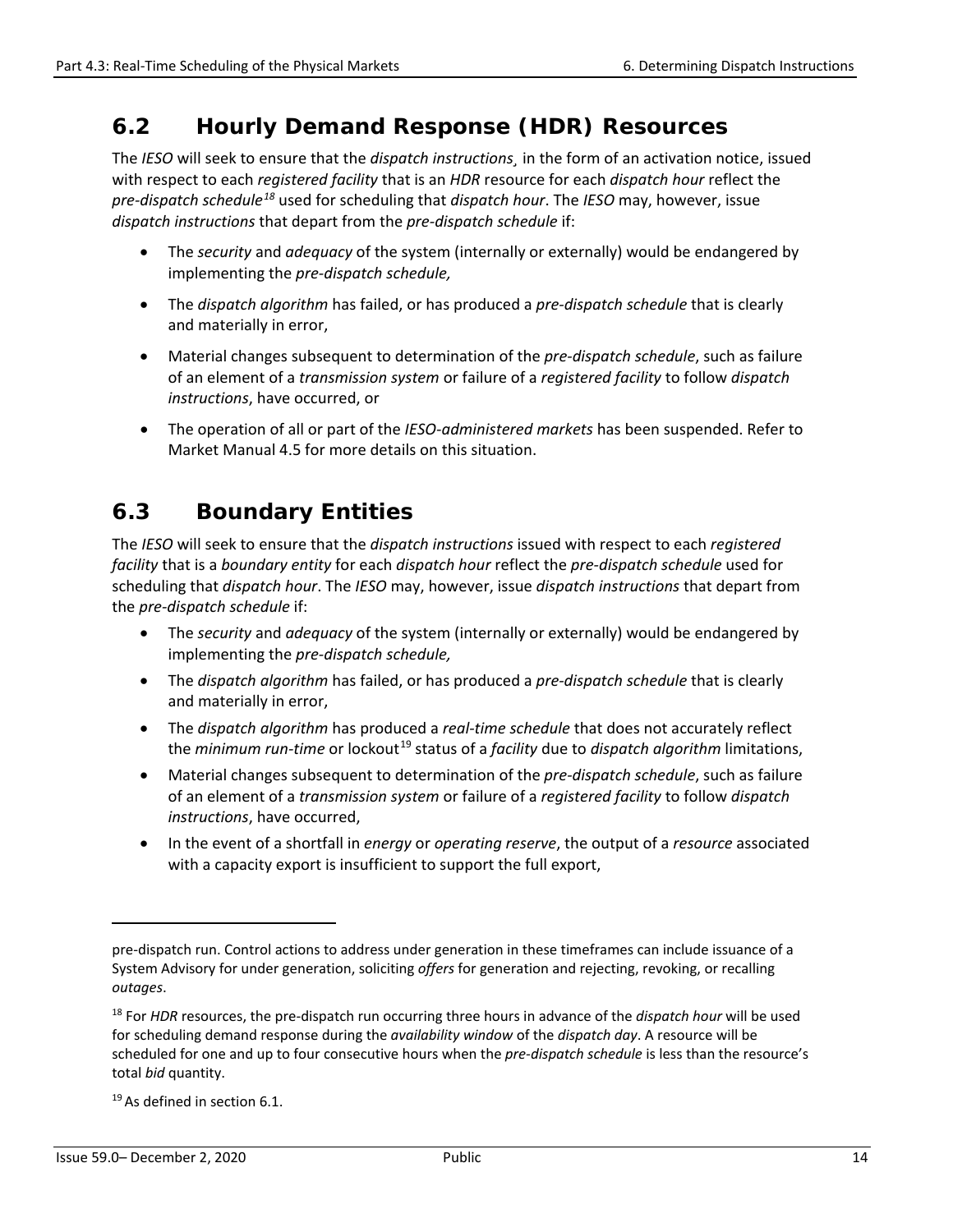- The operation of all or part of the *IESO-administered markets* has been suspended. (Refer to Market Manual 4.5 for more details on this situation.),
- A violation of the net *interchange schedule* limit has occurred,
- Quebec has issued a reliability declaration pursuant to the Amended & Restated IESO-Hydro Quebec Capacity Sharing Agreement, but the *dispatch algorithm* has failed to produce a *predispatch schedule* in accordance with the obligations under the agreement (see Section 6.4), or
- An external jurisdiction has issued a capacity call, but the *dispatch algorithm* has failed to produce a *pre-dispatch schedule* in accordance with the capacity export obligations (see Section 6.7).

In addition, e-Tags and/or *interchange schedules* for *boundary entities* may be required to be changed following *IESO* confirmation of e-Tags and *interchange schedule* with adjacent *control areas* for (e.g., as a result of a failure to successfully navigate the adjacent market). The sequence of this confirmation is as follows:

- The *IESO* validates e-Tags and confirms the *interchange schedules* with the appropriate c*ontrol areas*, prior to five minutes to the start of the *dispatch hour*.
	- **Note:** The *IESO* removes interchange *bids* or *offers* from the schedule where e-Tags are missing, late, invalid, and incorrect and/or c*ontrol area* confirmation fails, unless such interchange *bids* or *offers* are required for *reliability* reasons. Refer to [Market Manual](http://www.ieso.ca/-/media/files/ieso/document-library/market-rules-and-manuals-library/market-manuals/market-operations/mo-dispatchdatartm.pdf)  [4.2: Submission of Dispatch Data in the Real-Time Energy and Operating Reserve](http://www.ieso.ca/-/media/files/ieso/document-library/market-rules-and-manuals-library/market-manuals/market-operations/mo-dispatchdatartm.pdf)  [Markets](http://www.ieso.ca/-/media/files/ieso/document-library/market-rules-and-manuals-library/market-manuals/market-operations/mo-dispatchdatartm.pdf)**,** Section 2.5.
- The *IESO* confirms the *interchange schedule(s)* MW quantities with the appropriate c*ontrol areas and* quantities are modified prior to the start of the ramp, as necessary, to ensure viable *interchange schedule(s)*. In the event of an *interchange scheduling* disagreement between *control areas*, the lesser quantity shall prevail. Failure to agree to the lesser quantity will result in the *interchange scheduling being reduced to 0 MW*, and
- The *IESO* notifies *market participants* of revised *interchange schedule(s)* MW quantities where quantities have been revised in discussion with other c*ontrol areas*.

## <span id="page-21-0"></span>**6.4 Intertie Scheduling Protocols**

#### <span id="page-21-1"></span>**6.4.1 IESO/NYISO Protocol: NY90**

In an effort to ensure fair and efficient use of the *IESO*/NYISO *interties*, the *IESO* and the NYISO have agreed to follow a specific *interchange scheduling* protocol for the exchange of *interchange scheduling* information (*MR* Ch. 7 Sec. 1.4.1). On July 29, 2002, the *IESO* and the New York Independent System Operator (NYISO) adopted a scheduling protocol to effectively coordinate *interchange scheduling* between the two jurisdictions. This *interchange scheduling* protocol establishes a timeline that defines when certain *interchange scheduling* checkout activities occur, both within and between the two organizations. Figure 6-1 illustrates this timeline.

The *IESO* will be marking New York *interchange schedules* with either the "**NY90**", "**MrNh**", "**TLRe**" or "**OTH**" code within the *IESO* systems to reflect schedule check-out activities within the NYISO (see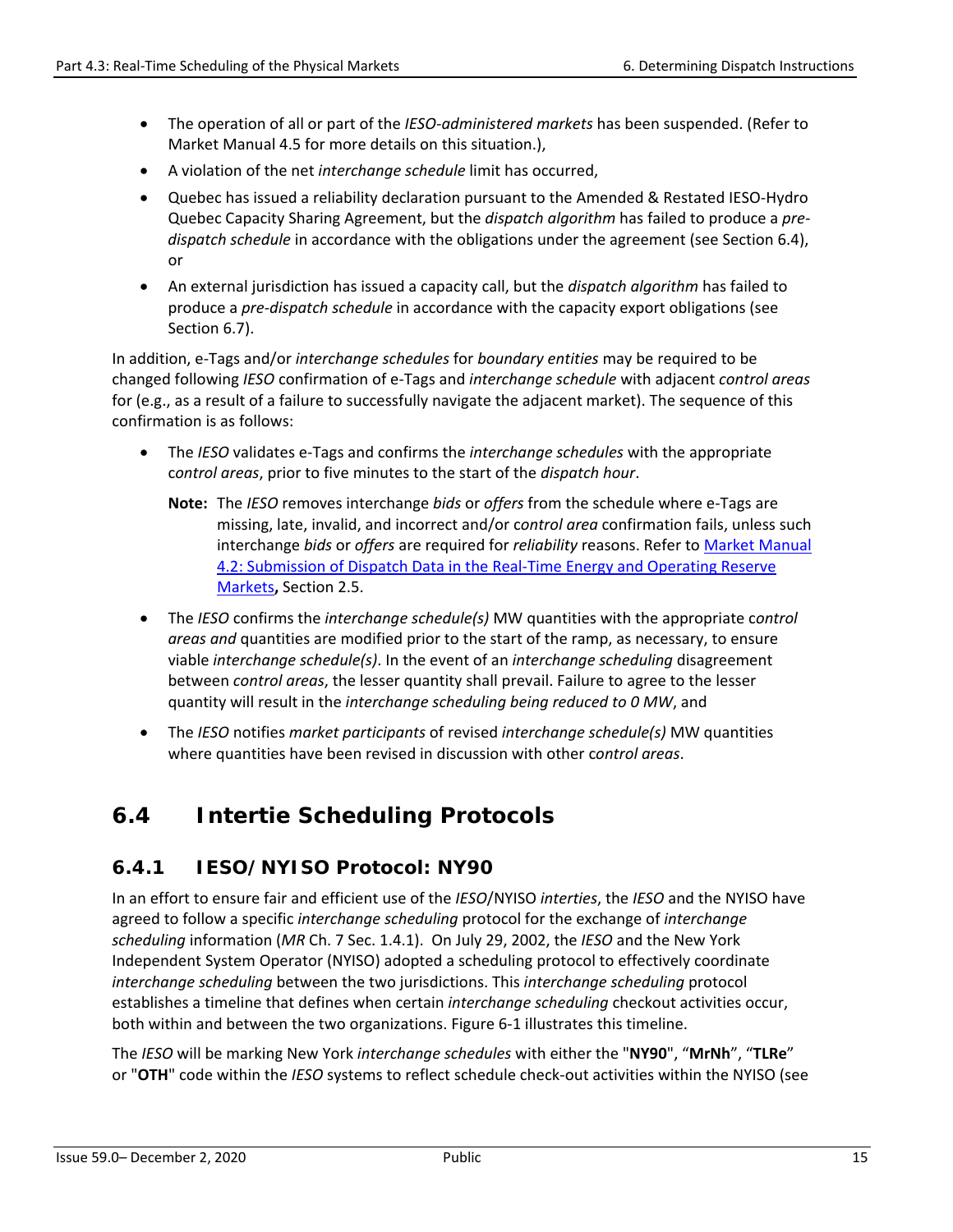e *IESO* systems to reflect schedule check-out activities within the NYISO (see *IESO*-NYISO scheduling protocol below). This approach will result in more accurate and reliable pre-dispatch schedules.



|  | Figure 6-1: IESO - NYISO Scheduling Protocol |  |  |
|--|----------------------------------------------|--|--|
|--|----------------------------------------------|--|--|

| Pre-Dispatch Period (IESO) and Day-Ahead (NYISO) |                                                                                          |  |
|--------------------------------------------------|------------------------------------------------------------------------------------------|--|
| 11:00 hours (EST) to<br>$12:00$ hours            | The NYISO posts the Day-Ahead Market schedule                                            |  |
| 14:00 hours to 15:00<br>hours                    | NYISO calls and performs a cursory check on eligible marketers<br>(importers/exporters). |  |
| 16:00 EST                                        | The IESO posts initial pre-dispatch schedule for the next 32 hours.                      |  |

| Hourly Pre-Dispatch Period (IESO) / RTC (NYISO |                                                                                                                                                                                                                                                                         |  |
|------------------------------------------------|-------------------------------------------------------------------------------------------------------------------------------------------------------------------------------------------------------------------------------------------------------------------------|--|
| T-100 minutes                                  | The IESO determines projected interchange schedules for the dispatch<br>hour based on the 2-hour ahead pre-dispatch run, applies the<br>NY90/Max code to projected interchange schedules and<br>communicates the information to the NYISO.                              |  |
| T-100 minutes to<br>T-75 minutes               | The NYISO filters the hour ahead Real Time Commitment (RTC)<br>interchange schedule bids that affect the IESO/NYISO interties to<br>include only those interchange schedules with offers/bids accepted by<br>the IESO's 2-hour ahead pre-dispatch run.                  |  |
| T-75 minutes to<br>7-40 minutes                | The NYISO runs the RTC, automatically adjusting e-Tags accordingly<br>based on the RTC results then notifies the IESO of those interchange<br>schedules that have failed (in whole or in part) to navigate the NYISO<br>market and posts the NYISO Hour-Ahead schedule. |  |
| T-30 minutes                                   | The IESO confirms final interchange schedules with the NYISO, making<br>final adjustments to interchange schedules accordingly and notifies                                                                                                                             |  |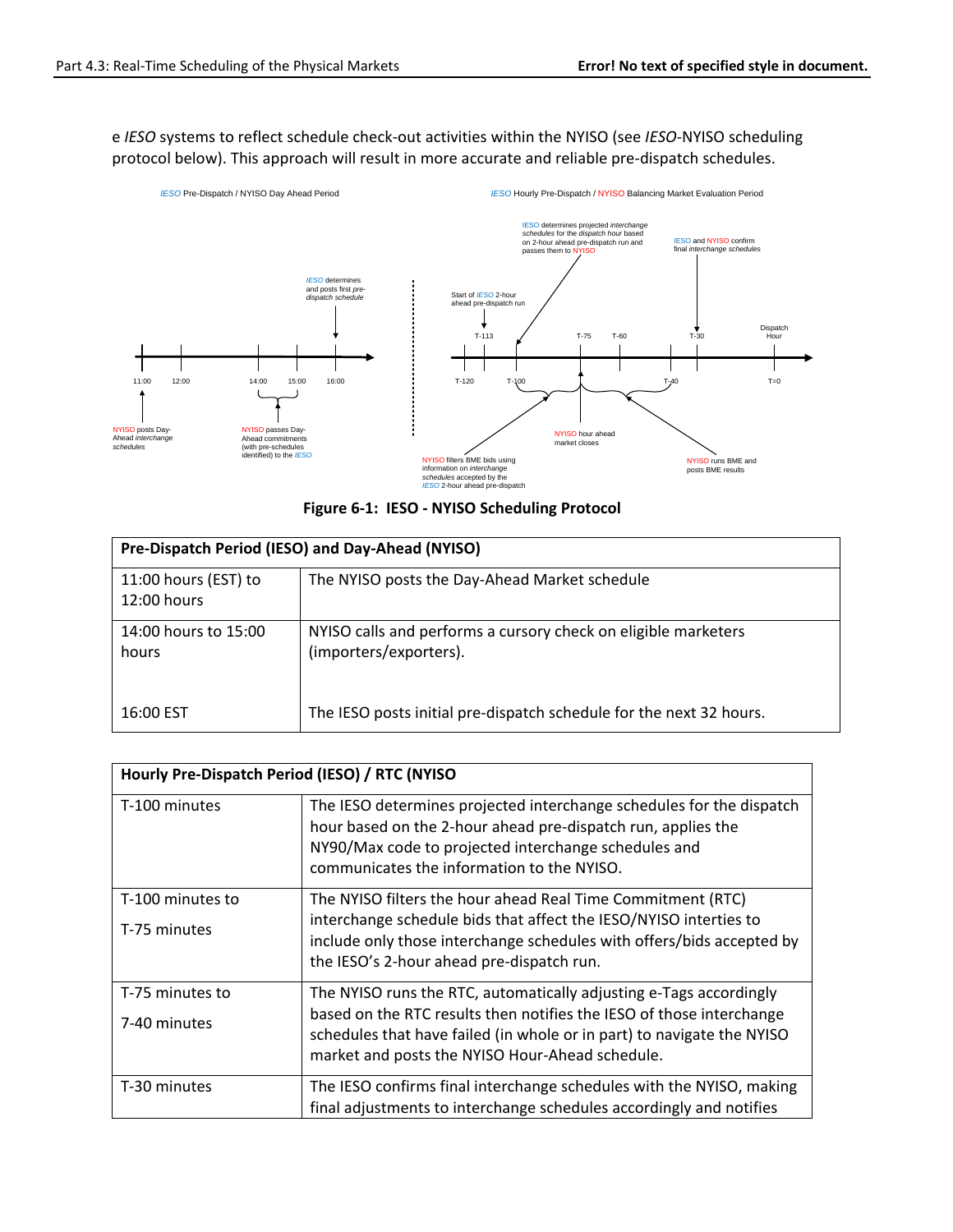|                  | the market participant of the changes by automated e-mail. The NYISO<br>posts RTC results.                     |
|------------------|----------------------------------------------------------------------------------------------------------------|
| T-100 minutes to | Where required for reliability reasons, the IESO may, in economic                                              |
| T-75 minutes     | merit, include interchange schedules from the NYISO 2-hour ahead                                               |
|                  | RTC evaluation that failed the IESO 2-hour ahead pre-dispatch run, in                                          |
|                  | the short list for evaluation in the final RTV evaluation, or                                                  |
|                  | If necessary, in economic merit, constrain on resources irrespective of<br>the IESO-NYISO scheduling protocol. |

Revisions and/or additions to *dispatch data* within the two hours prior to the *dispatch hour* are restricted. The *IESO* may accept revisions and/or additions for internal *reliability* reasons. Additionally, at the request of the NYISO, the *IESO* may allow revisions and/or additions during this timeframe if the changes facilitate a solution to NYISO *reliability* concerns. [1](#page-23-0) *IESO* / NYISO *interchange schedule* implementation is consistent with the *NERC* transaction ramping default of 10-minutes with the ramp straddling the top of the *dispatch hour*.

#### **1.1.1 Curtailed and Failed Interchange Schedules**

An *interchange schedule* that has been curtailed during the *dispatch hour* for *reliability* reasons may be reinstated within that *dispatch hour* if the *reliability* condition causing the curtailment is resolved, and the curtailed *interchange schedule(s)* is scheduled in the next *dispatch hour*.

At T-100 minutes, the projected *interchange schedules* for the *dispatch hour* based on the *IESO's* 2 hour ahead pre-dispatch run are considered as at their maximum available for the *dispatch hour* and are "capped" at that value in the constrained schedule using the code **NY90/Max[2](#page-23-1)** . This "short list" is forwarded to NYISO for RTC evaluation. CMSC will apply as per the normal scheduling process, provided the "capped" *interchange schedule(s)* clears the NYISO RTC @ T-75 minutes.

Where required for *reliability* reasons, the *IESO* may, include in the short list for evaluation in the final NYISO RTC evaluation, *interchange schedules* from the NYISO 2-hour ahead RTC evaluation that are the next most economically *interchange schedule(s)*, which failed the *IESO* 2-hour ahead predispatch run. The **NY90/Max** code is **not** used for such *interchange schedules* in the pre-dispatch period when the addition to the short list includes a complete *offer* (either the full quantity of the new *interchange schedule* or an existing *interchange schedule* MW is increased to the full quantity offered). However, CMSC or IOG will be applied as appropriate if the *interchange schedule* is d

<span id="page-23-0"></span> $1$  This would not include calls for capacity exports

<span id="page-23-1"></span><sup>&</sup>lt;sup>2</sup> The schedule is re-evaluated in the 1-hour ahead pre-dispatch run, with the market schedule able to increase or decrease, but the constrained schedule only able to decrease.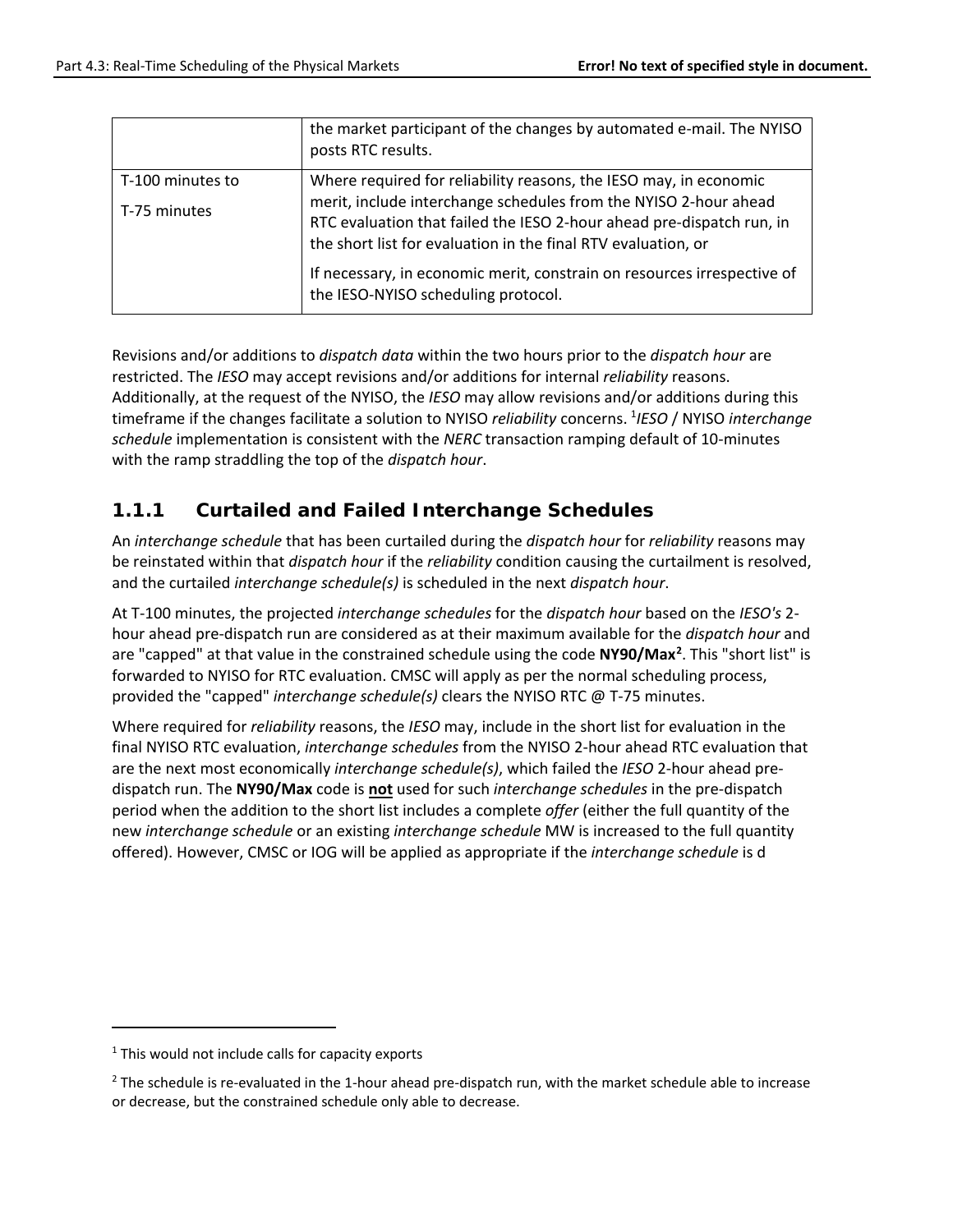offered). However, CMSC or IOG will be applied as appropriate if the *interchange schedule* is dispatched. The **NY90/Max** code is used if the addition to the short list results in a selection of a partial *interchange schedule offer.*

At-T-30 minutes, *interchange schedules* that failed the NYISO RTC (all or in part) will be failed by the *IESO* using the code **OTH/Fix,** unless failed as a result of external transmission limitation, in which case the **TLRe** code will be applied. No CMSC payments will apply.

#### <span id="page-24-0"></span>**6.4.3 IESO/MISO Protocol: MISO Protocol**

In an effort to facilitate the release of MISO transmission and ramp the IESO has a unique scheduling protocol for all MISO transactions. At T-90, all e-Tags for transactions on the Michigan, Manitoba or Minnesota interfaces will be reduced to their 2 hour out pre-dispatch schedule. Subsequently, all transactions whose schedule increases from 2 hours out to 1 hour out will be re-loaded to reflect their 1 hour out pre-dispatch schedule.

#### <span id="page-24-1"></span>**6.4.4 IESO/Hydro-Quebec: Bilateral Capacity Agreements**

The IESO and Hydro-Quebec have capacity agreements that are independent of a *capacity auction*. Energy scheduled to satisfy the terms of the agreements will be on the PQ.OUTAOUAIS *boundary entity*. Delivery of firm energy under the agreements is measured as the net schedule on PQ.OUTAOUAIS regardless of the *market participant* responsible for the scheduled transaction (i.e., a Hydro Quebec energy transaction does not have to be scheduled for the sending entity to be meeting its energy obligation, if other transactions deliver an equivalent amount of energy).

Submission of *dispatch data* for transactions associated with the agreements shall adhere to the existing timelines and requirements specified in *[Market Manual](http://www.ieso.ca/-/media/files/ieso/document-library/market-rules-and-manuals-library/market-manuals/market-operations/mo-dispatchdatartm.pdf)* 4.2, Section 2.5. The determination of *real-time schedules*, *market schedules*, *market prices*, and *dispatch instructions* for these transactions shall be in accordance with this *market manual*, and as described below.

#### **Winter Period (December 1 to March 31)**

To call on Ontario capacity, Hydro Quebec TransÉnergie (HQT) shall issue a reliability declaration to the IESO, and Hydro Quebec Energy Marketing (HQEM) shall submit an associated energy export bid (HQEM export). An advisory notice shall be issued notifying market participants. This HQEM export will be scheduled by the *dispatch algorithm* using normal market mechanisms.

To satisfy the terms of the capacity agreements, the *IESO* may take control actions in the predispatch timeframe to increase the net schedule on PQ.OUTAOUAIS to the MW *bid* quantity of the HQEM export if:

- The HQEM export *bid* price is the *maximum market clearing price (MMCP)*
- The net schedule on PQ.OUTAOUAIS is less than the MW *bid* quantity of the HQEM export, and
- There is sufficient transmission capacity on the interface.

To satisfy the terms of the capacity agreements, the IESO may take control actions in real-time to ensure delivery of energy exports associated with the capacity agreements that are scheduled in pre-dispatch.

These control actions will be made in accordance with [Market Manual 7.1: IESO-Controlled Grid](http://www.ieso.ca/-/media/files/ieso/document-library/market-rules-and-manuals-library/market-manuals/system-operations/so-systemsoperations.pdf)  [Operating Procedures,](http://www.ieso.ca/-/media/files/ieso/document-library/market-rules-and-manuals-library/market-manuals/system-operations/so-systemsoperations.pdf) Appendix B.2: Emergency Operating State Control Actions. Constrained-on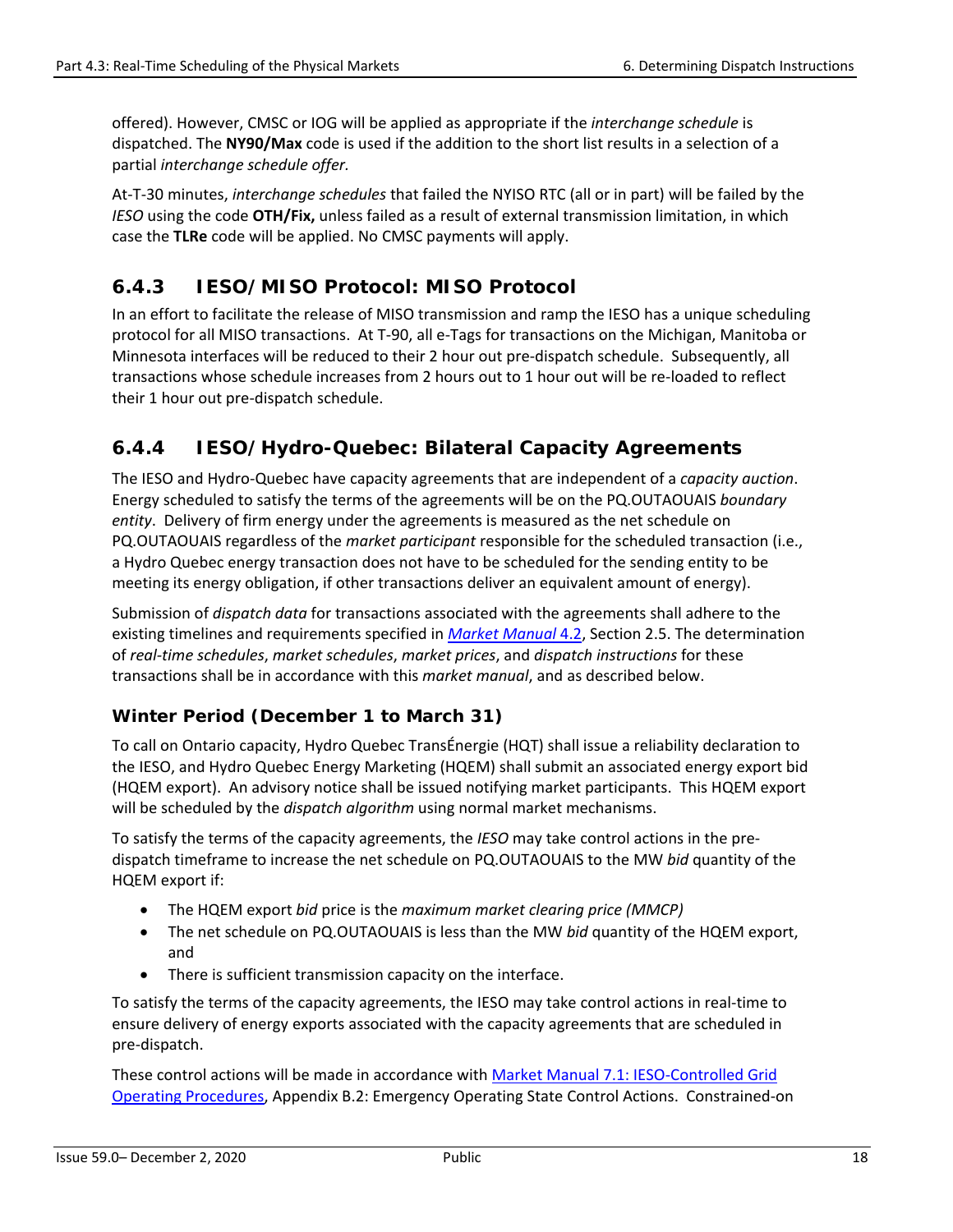exports on PQ.OUTAOUAIS shall be applied on a reasonable effort economic basis using the TLRe code (see Table 1-1).

#### **Summer Period (June 1 to September 30)**

To call on Quebec capacity, the IESO shall issue a reliability declaration<sup>[23](#page-25-1)</sup> to HQT and issue an advisory notice to market participants. Following this, HQEM will submit an associated import *offer* (HQEM import). As in the winter period, this HQEM import will be scheduled by the *dispatch algorithm* using normal market mechanisms.

Consistent with Market Manual 7.1, Appendix B.1, the IESO may constrain on import transactions on a reasonable effort economic basis in advance of or during an emergency operating state. This may include import transactions on PQ.OUTAOUAIS associated with the capacity agreements, with no preferential treatment given to the HQEM import. Manual constraints will be applied using either the TRLi or ADQh code for IESO adequacy (see Table 6-1).

## <span id="page-25-0"></span>**6.5 Pre-Emptive Curtailments**

If the *IESO* determines with reasonable certainty that specific transactions, or a certain volume of transactions, will not be successfully scheduled or will need to be curtailed in real-time due to an internal issue, the *IESO* may remove the affected transactions from the constrained schedule only (using the TLRi code) for future hours.

If the *IESO* determines with reasonable certainty through input from the appropriate scheduling entity that transactions will not be successfully scheduled due to external reliability (security or adequacy), or due to a consistent *market participant* failure (economics or tagging), the *IESO* may remove the anticipated affected transactions from the *IESO* scheduling processes, for future hours and code appropriately.

If an external Reliability Coordinator initiates the *NERC* TLR procedure that has resulted, or is anticipated to result, in transaction failures and it is determined, through input from the appropriate issuing entity, that the TLR will continue for some time into the future, the *IESO* may pre-emptively remove (or reduce to the expected level of delivery) transactions from the applicable pre-dispatch constrained and unconstrained sequences (using the TLRe code). On a reasonable effort basis, the *IESO* will attempt to remove/reduce the transactions as per the IDC process (first by transmission priority bucket, then on a reasonable effort economic basis within the transmission bucket). To prevent an increased schedule to the remaining transactions, the IESO may constrain these transactions to their pre-dispatch value with a TLRe code.

*Market participants* can visit the *NERC* [website](http://www.nerc.com/) confirm whether Transmission Loading Relief Procedures have been implemented.

If pre-emptive curtailments are expected to last for multiple hours, an advisory notice shall be issued notifying *market participants* that this practice is occurring. Another advisory notice shall be issued when the pre-emptive curtailments have ended.

<span id="page-25-1"></span><sup>&</sup>lt;sup>23</sup> In accordance with Market Manual 7.1: IESO-Controlled Grid Operating Procedures, Appendix B.1 Actions in Advance of and During the IESO Controlled Grid Emergency Operating State.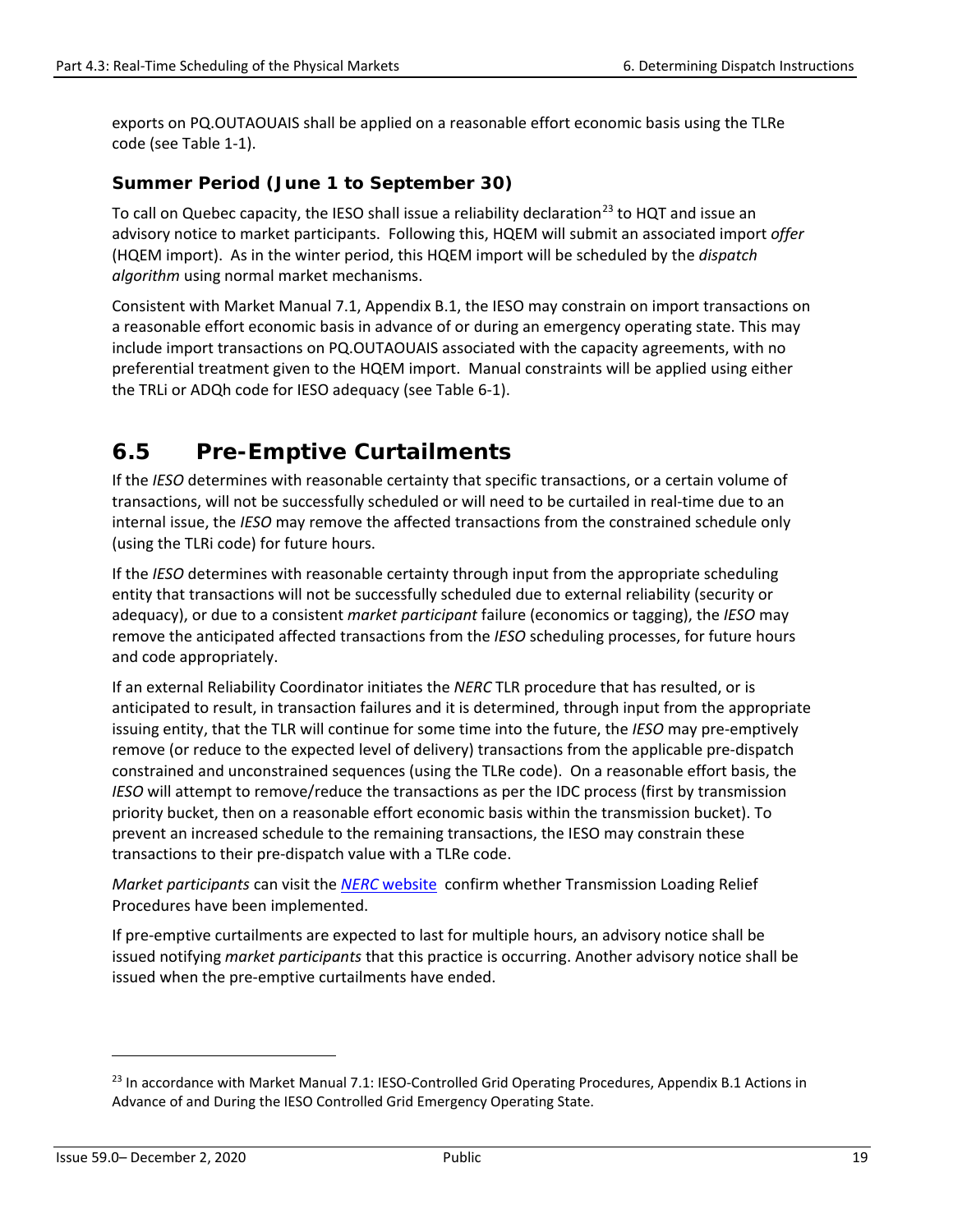In all cases, pre-emptive curtailments will be made to the same transactions that are expected to be curtailed in real-time on a reasonable effort basis (e.g., economics, transmission priority, etc.).

## <span id="page-26-0"></span>**6.6 Transaction Coding**

#### <span id="page-26-1"></span>**6.6.1 Principles of Coding**

When altering the *pre-dispatch schedule* issued with respect to each *registered facility* that is a *boundary entity*, the *IESO* will abide by the following coding principles:

#### *Principle 1*

The *IESO* will only intervene to alter *pre-dispatch schedules* for a given dispatch hour if:

- In the IESO's opinion, as a result of changing conditions, the *real-time schedules* will not have sufficient resources available to maintain the reliable operation of the *IESOcontrolled grid*, or
- Consistent with interconnection agreements and industry standards, the *IESO* is requested to do so by another control area or reliability coordinator, or
- The *market participant* has not met all requirements.

#### *Principle 2*

To the extent possible, *IESO* manual changes shall be consistent with the changes that would have occurred if the hour ahead pre-dispatch sequences had recognized the reliability concern.

#### *Principle 3*

To the extent practicable, the *IESO* shall limit manual intervention to an amount equal to the difference between the change in conditions and the real-time capability of available internal resources to address that change.

#### *Principle 4*

To the extent practicable, the *IESO* shall use the economic merit order of intertie transactions as the basis for determining which transactions to manually adjust.

#### *Principle 5*

*IESO* manual intervention shall impact the same *real-time/pre-dispatch schedule* (constrained or unconstrained) that would have had insufficient resources as a result of the changing conditions, as noted in principle 1.

#### *Principle 6*

The *market participant* whose transaction is affected by the *IESO* manual intervention shall be eligible for the same market compensation and be subject to the same risks as if the transaction was scheduled in the hour ahead *pre-dispatch schedule*.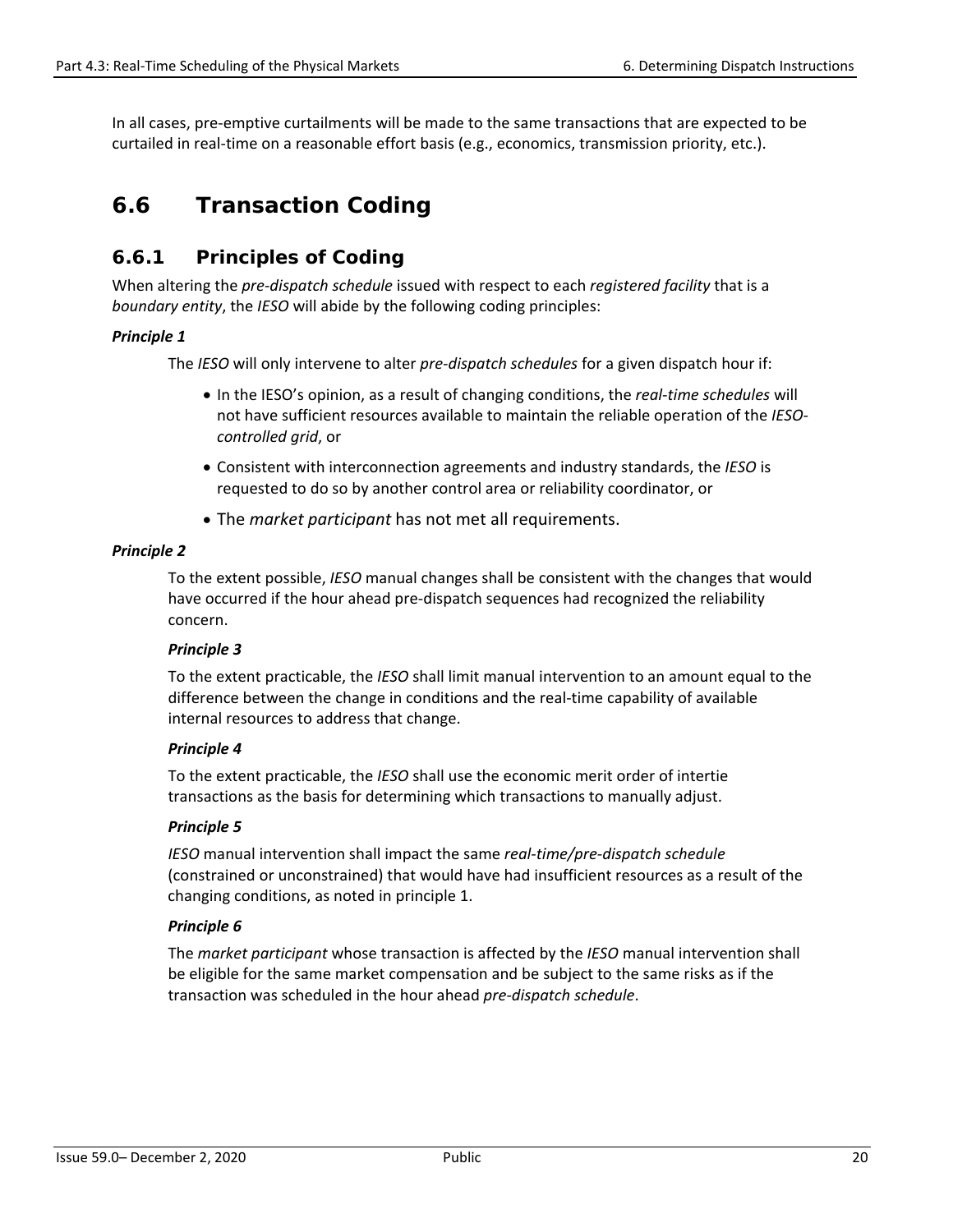<span id="page-27-0"></span>

|                                                                                            | <b>Transaction Failures</b>                                                                                   | <b>Summary of Codes &amp; Resulting Treatment</b> |                                        |                                            |                                            |                                            |                                               |                                                           |
|--------------------------------------------------------------------------------------------|---------------------------------------------------------------------------------------------------------------|---------------------------------------------------|----------------------------------------|--------------------------------------------|--------------------------------------------|--------------------------------------------|-----------------------------------------------|-----------------------------------------------------------|
| <b>Failure Reasons</b>                                                                     | <b>Further Description</b>                                                                                    | Code<br><b>Entered</b>                            | CMSC <sup>24</sup><br><b>Treatment</b> | <b>DA IFC</b><br><b>Exempt</b><br>(Import) | <b>RT IFC</b><br><b>Exempt</b><br>(Import) | <b>RT EFC</b><br><b>Exempt</b><br>(Export) | DA-IOG<br>Component<br>#2<br><b>Treatment</b> | <b>Capacity</b><br>Charge<br>(during test<br>activations) |
| e-Tagging errors                                                                           | e-Tagging errors                                                                                              | OTH                                               | No                                     | No                                         | No                                         | No                                         | No                                            | Yes                                                       |
| <b>External Jurisdiction</b><br><b>Economic Selection</b><br>Failure (whole or<br>partial) | <b>External Jurisdiction</b><br><b>Economic Selection</b><br>Failure (whole or partial)                       | <b>OTH</b>                                        | <b>No</b>                              | No                                         | <b>No</b>                                  | <b>No</b>                                  | <b>No</b>                                     | Yes                                                       |
| <b>PJM Ramping</b><br>Capacity<br>(where ramp<br>reservations<br>required)                 | Market participant<br>failure to acquire<br>ramping capability.                                               | <b>OTH</b>                                        | <b>No</b>                              | No                                         | No                                         | No                                         | <b>No</b>                                     | N/A                                                       |
| <b>ISO Market</b><br>Participant<br><b>Scheduling Errors</b>                               | Scheduling errors <sup>25</sup>                                                                               | <b>OTH</b>                                        | <b>No</b>                              | No                                         | No                                         | No                                         | No                                            | Yes                                                       |
| Linked wheels<br>(within participant<br>control)                                           | <b>Curtailment of linked</b><br>wheels within<br>participant control                                          | <b>OTH</b>                                        | <b>No</b>                              | No                                         | No                                         | No                                         | No                                            | Yes                                                       |
| e-Tag held by IDC                                                                          | e-Tag held by IDC<br>following the first hour<br>of the TLR process                                           | <b>OTH</b>                                        | No                                     | No                                         | No                                         | No                                         | No                                            | Yes                                                       |
| Transaction on a<br>commercially<br>unavailable intertie                                   | Market participant<br>submits a bid or offer<br>based on a commercially<br>unavailable intertie <sup>26</sup> | <b>OTH</b>                                        | No                                     | <b>No</b>                                  | <b>No</b>                                  | <b>No</b>                                  | <b>No</b>                                     | Yes                                                       |
|                                                                                            |                                                                                                               |                                                   |                                        |                                            |                                            |                                            |                                               |                                                           |
| <b>External ISO</b><br>Curtailments                                                        | <b>External ISO</b><br><b>Curtailments for TLR</b><br>(including pre-emptive<br>curtailments)                 | <b>TLRe</b>                                       | No                                     | Yes                                        | Yes                                        | Yes                                        | No                                            | No                                                        |
| <b>External ISO</b><br>Curtailments                                                        | <b>Other Security</b><br>Curtailments                                                                         | <b>TLRe</b>                                       | <b>No</b>                              | Yes                                        | Yes                                        | Yes                                        | <b>No</b>                                     | <b>No</b>                                                 |
| External ISO<br>Curtailments                                                               | <b>External ISO Adequacy</b><br>Cuts                                                                          | <b>TLRe</b>                                       | No                                     | Yes                                        | Yes                                        | Yes                                        | No                                            | No                                                        |
| <b>NYISO Ramping</b><br>Capacity                                                           | For NYISO Net<br>Interchange Scheduling<br>Limit (NISL) binding                                               | <b>TLRe</b>                                       | <b>No</b>                              | Yes                                        | Yes                                        | Yes                                        | <b>No</b>                                     | No                                                        |

<span id="page-27-1"></span><sup>24</sup> CMSC eligibility may be impacted by the scenarios defined in Market Manual 5.5: Physical Markets [Settlement Statements,](http://www.ieso.ca/-/media/files/ieso/document-library/market-rules-and-manuals-library/market-manuals/settlements/se-rtestatements.pdf) section 1.6.27: Limiting Constrained-off CMSC to Interties.

<span id="page-27-2"></span><sup>25</sup> Failures that are within the market participant's control (e.g., acquiring transmission, market scheduling).

<span id="page-27-3"></span><sup>26</sup> The *IESO* will issue an advisory notice in real-time when an intertie has been declared commercially unavailable. For any subsequent *bids* or *offers* received against that intertie, the transaction will be curtailed to 0 MW and the *market participant* will be subject to a failure charge.

**-**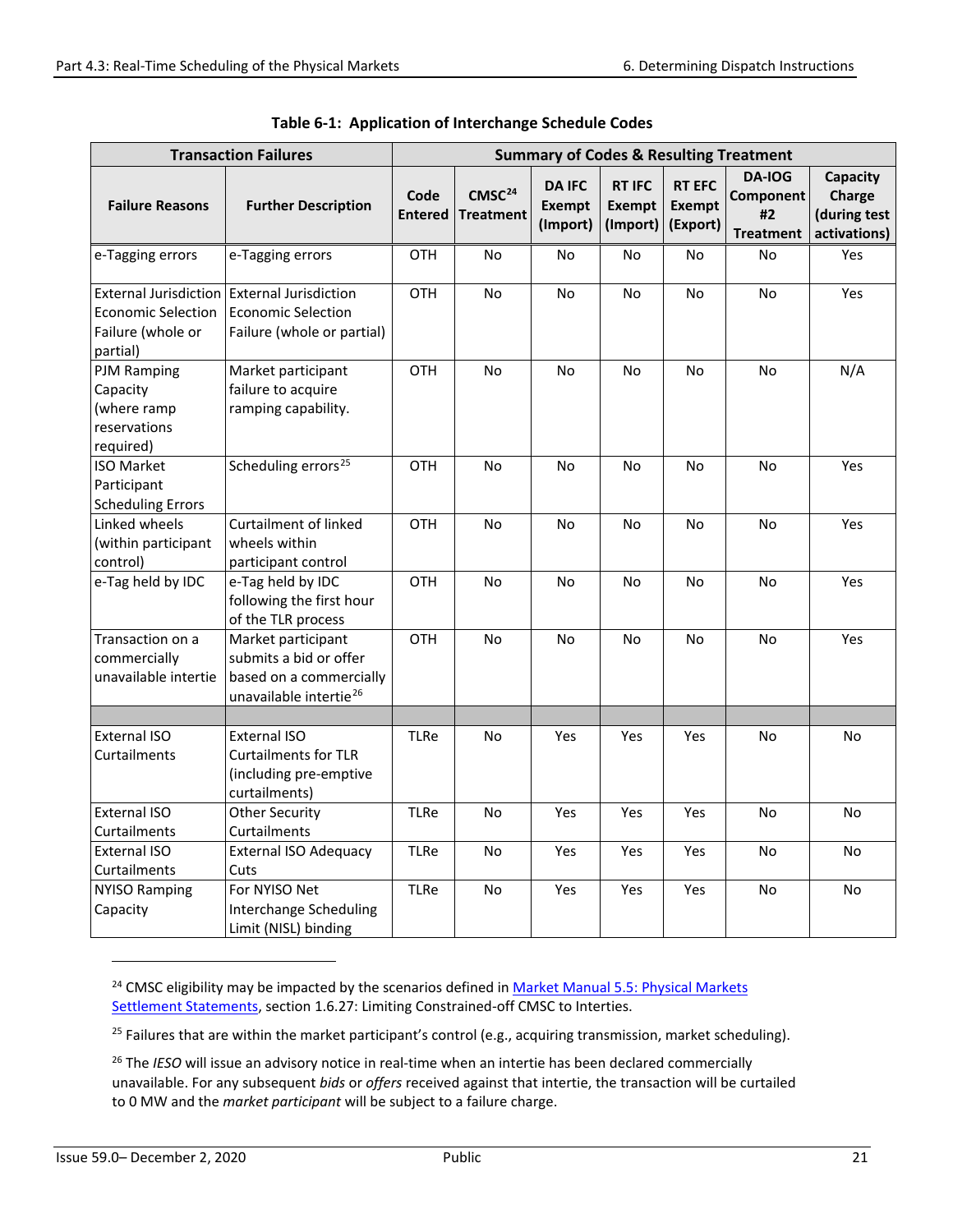|                          | <b>Transaction Failures</b>    | <b>Summary of Codes &amp; Resulting Treatment</b> |                                        |                                            |                                            |                                            |                                                      |                                                    |
|--------------------------|--------------------------------|---------------------------------------------------|----------------------------------------|--------------------------------------------|--------------------------------------------|--------------------------------------------|------------------------------------------------------|----------------------------------------------------|
| <b>Failure Reasons</b>   | <b>Further Description</b>     | Code<br><b>Entered</b>                            | CMSC <sup>24</sup><br><b>Treatment</b> | <b>DA IFC</b><br><b>Exempt</b><br>(Import) | <b>RT IFC</b><br><b>Exempt</b><br>(Import) | <b>RT EFC</b><br><b>Exempt</b><br>(Export) | <b>DA-IOG</b><br>Component<br>#2<br><b>Treatment</b> | Capacity<br>Charge<br>(during test<br>activations) |
| Linked wheels            | <b>Curtailment of linked</b>   | <b>TLRe</b>                                       | <b>No</b>                              | Yes                                        | Yes                                        | Yes                                        | <b>No</b>                                            | <b>No</b>                                          |
| (outside participant     | wheels outside                 |                                                   |                                        |                                            |                                            |                                            |                                                      |                                                    |
| control)                 | participant control            |                                                   |                                        |                                            |                                            |                                            |                                                      |                                                    |
| Intertie Limit           | IESO or external               | <b>TLRe</b>                                       | <b>No</b>                              | Yes                                        | Yes                                        | Yes                                        | <b>No</b>                                            | <b>No</b>                                          |
| Violation (when          | curtailment to respect         |                                                   |                                        |                                            |                                            |                                            |                                                      |                                                    |
| caused by an             | an intertie limit violation    |                                                   |                                        |                                            |                                            |                                            |                                                      |                                                    |
| external                 | when the violation is          |                                                   |                                        |                                            |                                            |                                            |                                                      |                                                    |
| curtailment or           | caused for a reason            |                                                   |                                        |                                            |                                            |                                            |                                                      |                                                    |
| failure)                 | where the failure code is      |                                                   |                                        |                                            |                                            |                                            |                                                      |                                                    |
|                          | tagged as OTH, TLRe or<br>MrNh |                                                   |                                        |                                            |                                            |                                            |                                                      |                                                    |
| Constrain-on export      | Constrain-on export            | <b>TLRe</b>                                       | <b>No</b>                              | N/A                                        | N/A                                        | Yes                                        | N/A                                                  | <b>No</b>                                          |
| transaction to           | transaction to Quebec to       |                                                   |                                        |                                            |                                            |                                            |                                                      |                                                    |
| Quebec                   | meet capacity                  |                                                   |                                        |                                            |                                            |                                            |                                                      |                                                    |
|                          | agreement obligation           |                                                   |                                        |                                            |                                            |                                            |                                                      |                                                    |
| Capacity export          | Capacity export reduced        | <b>TLRe</b>                                       | No                                     | N/A                                        | N/A                                        | Yes                                        | N/A                                                  | <b>No</b>                                          |
| reduced for a            | for a transmission             |                                                   |                                        |                                            |                                            |                                            |                                                      |                                                    |
| transmission             | limitation                     |                                                   |                                        |                                            |                                            |                                            |                                                      |                                                    |
| limitation               |                                |                                                   |                                        |                                            |                                            |                                            |                                                      |                                                    |
| Capacity export          | Backing generator is           | <b>TLRe</b>                                       | <b>No</b>                              | N/A                                        | N/A                                        | Yes                                        | N/A                                                  | <b>No</b>                                          |
| reduced due to           | derated to an amount           |                                                   |                                        |                                            |                                            |                                            |                                                      |                                                    |
| backing resource         | less that the scheduled        |                                                   |                                        |                                            |                                            |                                            |                                                      |                                                    |
| status                   | quantity and the IESO is       |                                                   |                                        |                                            |                                            |                                            |                                                      |                                                    |
|                          | in an energy or                |                                                   |                                        |                                            |                                            |                                            |                                                      |                                                    |
|                          | operating reserve              |                                                   |                                        |                                            |                                            |                                            |                                                      |                                                    |
|                          | shortfall                      |                                                   |                                        |                                            |                                            |                                            |                                                      |                                                    |
|                          |                                |                                                   |                                        |                                            |                                            |                                            |                                                      |                                                    |
| <b>IESO Curtailments</b> | <b>IESO Curtailments for</b>   | TLRi                                              | Yes or No                              | Yes                                        | Yes                                        | Yes                                        | Yes                                                  | No                                                 |
| (Manual)                 | <b>TLR</b>                     |                                                   | based on                               |                                            |                                            |                                            |                                                      |                                                    |
|                          |                                |                                                   | <b>DSO</b>                             |                                            |                                            |                                            |                                                      |                                                    |
|                          |                                |                                                   | schedules                              |                                            |                                            |                                            |                                                      |                                                    |
| <b>IESO Curtailments</b> | <b>Other Security</b>          | TLRi                                              | Yes or No                              | Yes                                        | Yes                                        | Yes                                        | Yes                                                  | No                                                 |
| (Manual)                 | Curtailments                   |                                                   | based on                               |                                            |                                            |                                            |                                                      |                                                    |
|                          |                                |                                                   | <b>DSO</b>                             |                                            |                                            |                                            |                                                      |                                                    |
|                          |                                |                                                   | schedules                              |                                            |                                            |                                            |                                                      |                                                    |
| Intertie Limit           | IESO selects and               | <b>TLRi</b>                                       | Yes or No                              | Yes                                        | Yes                                        | Yes                                        | Yes                                                  | No                                                 |
| Reduction (total or      | decreases transaction          |                                                   | based on                               |                                            |                                            |                                            |                                                      |                                                    |
| partial)                 | quantity after Hour-           |                                                   | <b>DSO</b>                             |                                            |                                            |                                            |                                                      |                                                    |
|                          | Ahead Pre-Dispatch             |                                                   | schedules                              |                                            |                                            |                                            |                                                      |                                                    |
| <b>IESO Ramping</b>      | For IESO managing              | <b>TLRi</b>                                       | Yes or No                              | Yes                                        | Yes                                        | Yes                                        | Yes                                                  | No                                                 |
| Capacity                 | transactions to prevent        |                                                   | based on                               |                                            |                                            |                                            |                                                      |                                                    |
| (Manual                  | violation of Net               |                                                   | <b>DSO</b>                             |                                            |                                            |                                            |                                                      |                                                    |
| management of            | <b>Interchange Scheduling</b>  |                                                   | schedules                              |                                            |                                            |                                            |                                                      |                                                    |
| Ramp)                    | Limit (NISL)                   |                                                   |                                        |                                            |                                            |                                            |                                                      |                                                    |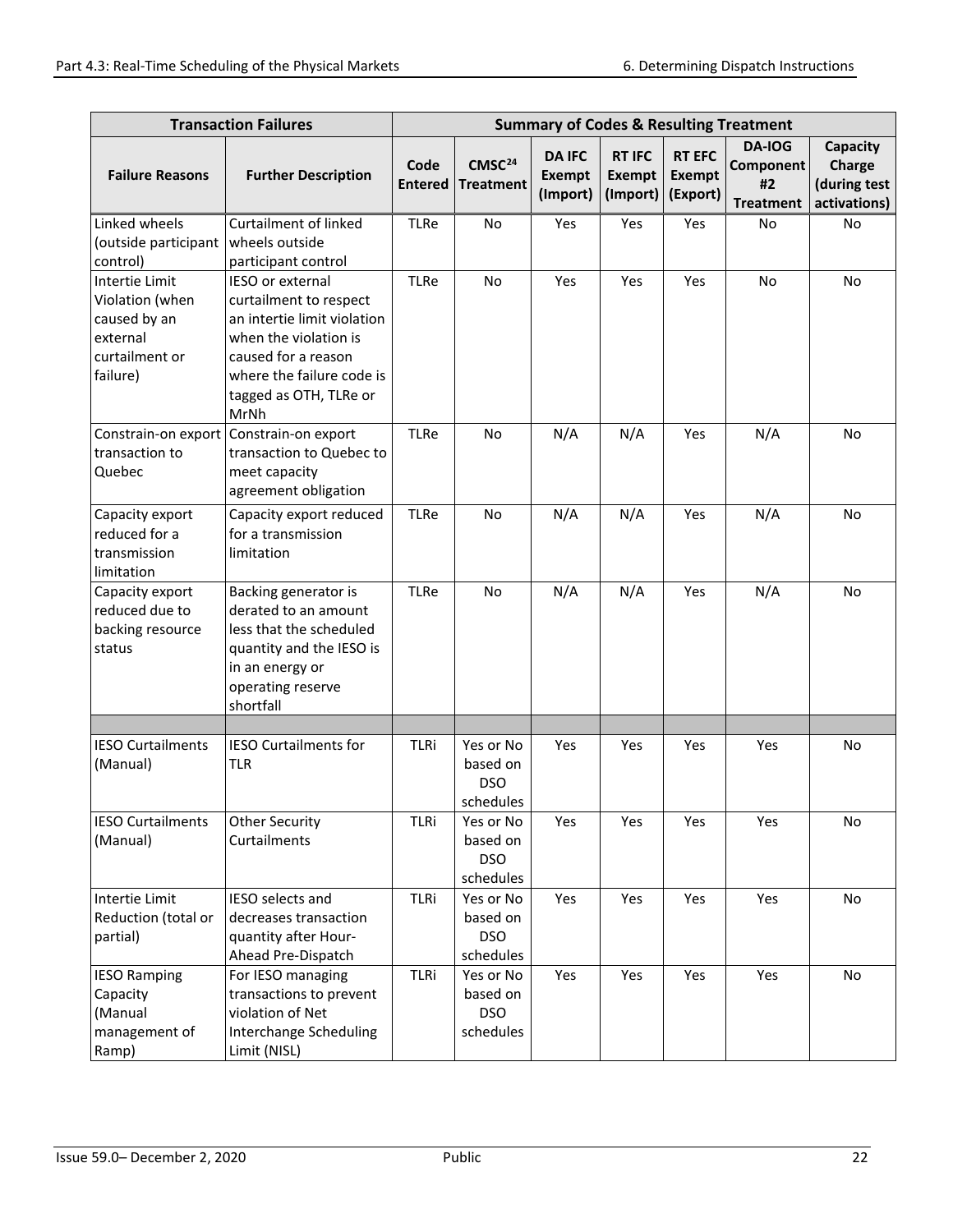| <b>Transaction Failures</b>                                                   | <b>Summary of Codes &amp; Resulting Treatment</b>                                                                                             |                        |                                                  |                                                     |                                            |                                            |                                               |                                                    |
|-------------------------------------------------------------------------------|-----------------------------------------------------------------------------------------------------------------------------------------------|------------------------|--------------------------------------------------|-----------------------------------------------------|--------------------------------------------|--------------------------------------------|-----------------------------------------------|----------------------------------------------------|
| <b>Failure Reasons</b>                                                        | <b>Further Description</b>                                                                                                                    | Code<br><b>Entered</b> | CMSC <sup>24</sup><br><b>Treatment</b>           | <b>DA IFC</b><br><b>Exempt</b><br>(Import)          | <b>RT IFC</b><br><b>Exempt</b><br>(Import) | <b>RT EFC</b><br><b>Exempt</b><br>(Export) | DA-IOG<br>Component<br>#2<br><b>Treatment</b> | Capacity<br>Charge<br>(during test<br>activations) |
| <b>IESO Curtailments</b>                                                      | <b>IESO Adequacy Actions</b>                                                                                                                  | TLRi                   | Yes or No<br>based on                            | Yes                                                 | Yes                                        | Yes                                        | Yes                                           | <b>No</b>                                          |
|                                                                               | Shortfall beyond next<br>hour (for shifting Energy<br>Limited Resources for<br>future hour shortfall)                                         |                        | <b>DSO</b><br>schedules                          |                                                     |                                            |                                            |                                               |                                                    |
| <b>IESO Curtailments</b>                                                      | <b>IESO Adequacy Actions</b><br>Internal security<br>concerns leading to an<br>adequacy concern.                                              | TLRi                   | Yes or No<br>based on<br><b>DSO</b><br>schedules | Yes                                                 | Yes                                        | Yes                                        | Yes                                           | <b>No</b>                                          |
| <b>IESO Security</b><br>Curtailment<br><b>Operating Reserve</b><br>Activation | Activation of OR<br>provided by import<br>(increase import<br>schedule)<br>Activation of OR<br>provided by export<br>(reduce export schedule) | <b>ORA</b>             | Yes or No<br>based on<br><b>DSO</b><br>schedules | Yes or No<br>based on<br>RT Offer<br>Price<br>Test* | N/A                                        | Yes                                        | Yes                                           | No                                                 |
|                                                                               |                                                                                                                                               |                        |                                                  |                                                     |                                            |                                            |                                               |                                                    |
| MISO - Minnesota -<br>Inability to acquire<br>transmission<br>service         | Real-Time transaction<br>failures from MISO <sup>29</sup>                                                                                     | MrNh                   | <b>No</b>                                        | <b>No</b>                                           | Yes                                        | Yes                                        | <b>No</b>                                     | Yes                                                |
| MISO - Michigan -<br>Inability to acquire<br>transmission<br>service          | Real-Time transaction<br>failures from MISO <sup>29</sup>                                                                                     | MrNh                   | No                                               | No                                                  | Yes                                        | Yes                                        | No                                            | Yes                                                |
| MISO - Manitoba -<br>Inability to acquire<br>transmission<br>service          | Real-Time transaction<br>failures from MISO <sup>29</sup>                                                                                     | MrNh                   | No                                               | No                                                  | Yes                                        | Yes                                        | No                                            | Yes                                                |
| <b>MISO Ramping</b><br>Capacity                                               | Market participant<br>inability to acquire<br>ramping capability in<br>real time <sup>27</sup>                                                | MrNh                   | No                                               | No                                                  | Yes                                        | Yes                                        | No.                                           | Yes                                                |

<span id="page-29-0"></span> $27$  This is communicated via the e-Tag and not a phone call to the IESO Control Room.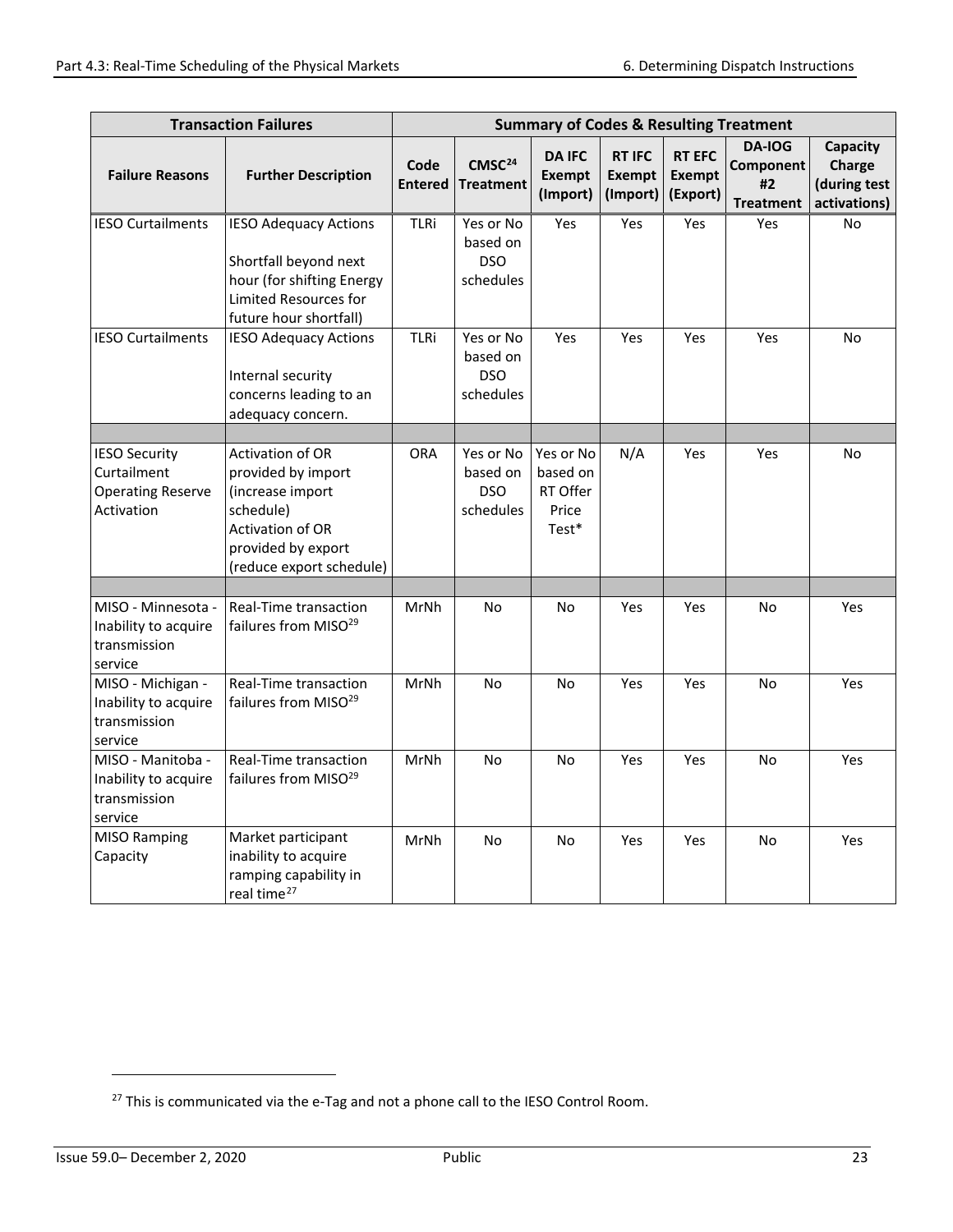| <b>Transaction Failures</b>                                                                  | <b>Summary of Codes &amp; Resulting Treatment</b>                                                                                                                                                 |                                  |                                                  |                                                     |                                            |                                            |                                                      |                                                    |
|----------------------------------------------------------------------------------------------|---------------------------------------------------------------------------------------------------------------------------------------------------------------------------------------------------|----------------------------------|--------------------------------------------------|-----------------------------------------------------|--------------------------------------------|--------------------------------------------|------------------------------------------------------|----------------------------------------------------|
| <b>Failure Reasons</b>                                                                       | <b>Further Description</b>                                                                                                                                                                        | Code<br><b>Entered</b>           | CMSC <sup>24</sup><br><b>Treatment</b>           | <b>DA IFC</b><br><b>Exempt</b><br>(Import)          | <b>RT IFC</b><br><b>Exempt</b><br>(Import) | <b>RT EFC</b><br><b>Exempt</b><br>(Export) | <b>DA-IOG</b><br>Component<br>#2<br><b>Treatment</b> | Capacity<br>Charge<br>(during test<br>activations) |
| <b>NYISO Curtailments</b>                                                                    | Cuts by NYISO under<br>HAM protocol due to<br><b>TLR</b><br>(NYISO Real-Time<br>transactions, Not NYISO<br>Day-Ahead transactions<br>but could be IESO Day-<br>Ahead Imports) <sup>28</sup>       | MrNh                             | No                                               | No                                                  | Yes                                        | Yes                                        | No                                                   | Yes                                                |
| <b>IESO Curtailments</b>                                                                     | <b>IESO Adequacy (Surplus</b><br>or Deficiency) Actions<br>not caused by internal<br>security.<br>(Dispatching on or off of<br>Imports or Exports<br>after the final hour-<br>ahead pre-dispatch) | ADQh                             | No                                               | Yes or No<br>based on<br>RT Offer<br>Price<br>Test* | Yes                                        | Yes                                        | Yes                                                  | <b>No</b>                                          |
| NYISO - IESO<br><b>Scheduling Protocol</b>                                                   | 90 Minute Checkout                                                                                                                                                                                | <b>NY90</b>                      | Yes or No<br>based on<br><b>DSO</b><br>schedules | Yes or No<br>based on<br>RT Offer<br>Price<br>Test* | N/A                                        | N/A                                        | Yes                                                  | No                                                 |
| <b>IESO Curtailments</b><br>(Auto - Automatic<br>treatment by the<br>DSO algorithm)          | <b>Other Security</b><br>Curtailments<br>Constrained Off event<br>(Constrained off with full<br>or partial market<br>schedule quantities)                                                         | <b>AUTO</b><br>or<br><b>NY90</b> | Yes or No<br>based on<br><b>DSO</b><br>schedules | Yes or No<br>based on<br>RT Offer<br>Price<br>Test* | N/A                                        | N/A                                        | Yes                                                  | No                                                 |
| <b>IESO Economic</b><br>Selection<br>(Auto - Automatic<br>treatment by the<br>DSO algorithm) | Constrained Off event<br>(Constrained off with full<br>or partial market<br>schedule quantities)                                                                                                  | <b>AUTO</b><br>or<br><b>NY90</b> | Yes or No<br>based on<br><b>DSO</b><br>schedules | Yes or No<br>based on<br>RT Offer<br>Price<br>Test* | N/A                                        | N/A                                        | Yes                                                  | No                                                 |
| Intertie Limit<br>Reduction                                                                  | Between Pre-Dispatch of<br>Record and Hour-Ahead<br>Pre-Dispatch<br>Import Schedules may<br>be reduced by an<br>Intertie Limit Reduction<br>which may impact Day-<br>Ahead Import Schedules       | <b>AUTO</b><br>or<br><b>NY90</b> | Yes or No<br>based on<br><b>DSO</b><br>schedules | Yes or No<br>based on<br>RT Offer<br>Price<br>Test* | N/A                                        | N/A                                        | Yes                                                  | No                                                 |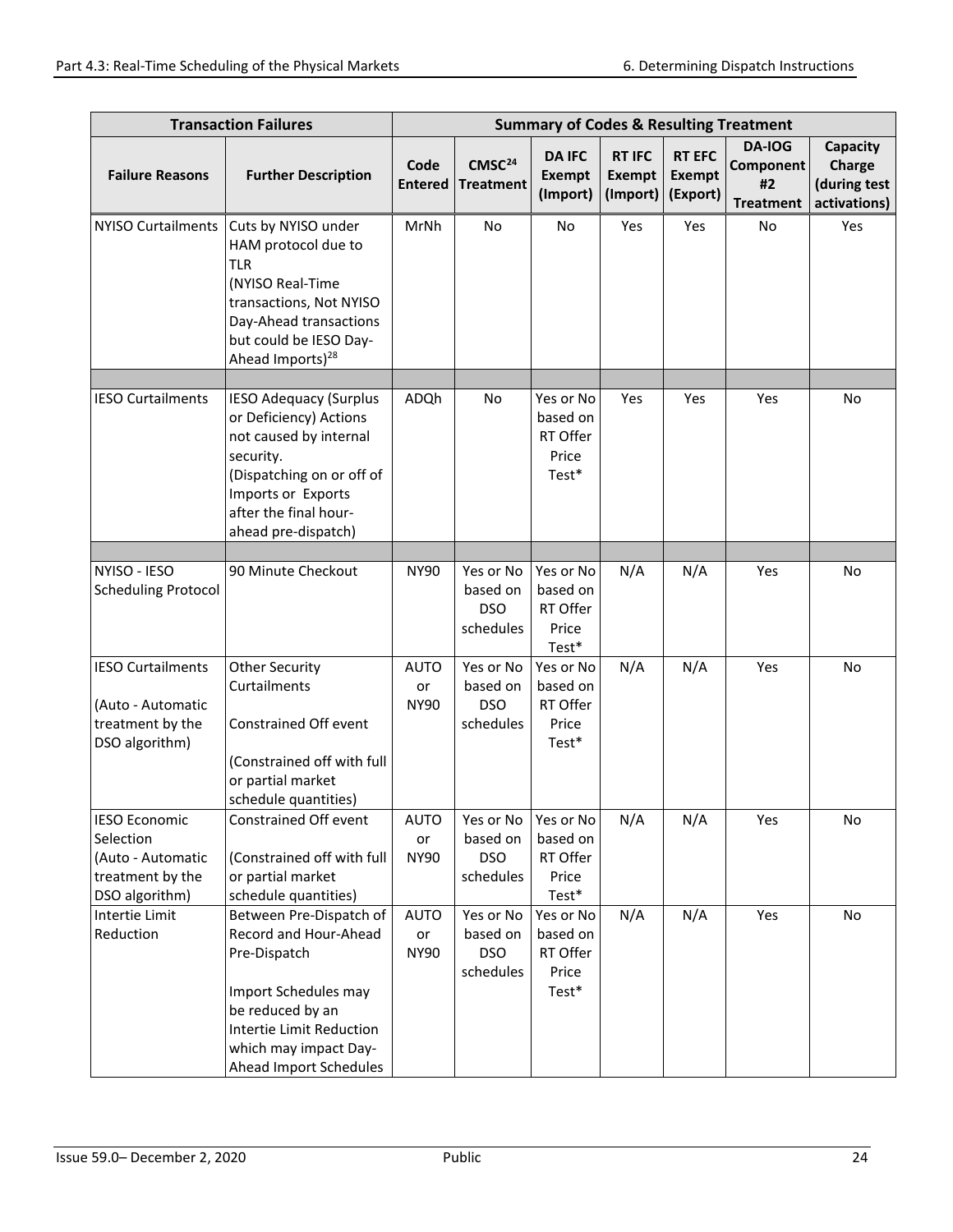|                                                      | <b>Transaction Failures</b> | <b>Summary of Codes &amp; Resulting Treatment</b> |                                                |                                            |                                                                             |                         |                                                      |                                                    |
|------------------------------------------------------|-----------------------------|---------------------------------------------------|------------------------------------------------|--------------------------------------------|-----------------------------------------------------------------------------|-------------------------|------------------------------------------------------|----------------------------------------------------|
| <b>Further Description</b><br><b>Failure Reasons</b> |                             | Code                                              | CMSC <sup>24</sup><br><b>Entered Treatment</b> | <b>DA IFC</b><br><b>Exempt</b><br>(Import) | <b>RT IFC</b><br><b>Exempt</b><br>$\vert$ (Import) $\vert$ (Export) $\vert$ | <b>RT EFC</b><br>Exempt | DA-IOG<br><b>Component</b><br>#2<br><b>Treatment</b> | Capacity<br>Charge<br>(during test<br>activations) |
| <b>IESO Ramping</b>                                  | For DSO managing            | <b>AUTO</b>                                       | Yes or No                                      | Yes or No                                  | N/A                                                                         | N/A                     | Yes                                                  | No                                                 |
| Capacity                                             | transactions to prevent     | or                                                | based on                                       | based on                                   |                                                                             |                         |                                                      |                                                    |
| (DSO Managing                                        | violation of Net            | NY90                                              | DSO.                                           | RT Offer                                   |                                                                             |                         |                                                      |                                                    |
| Ramp)                                                | Interchange Scheduling      |                                                   | schedules                                      | Price                                      |                                                                             |                         |                                                      |                                                    |
|                                                      | Limit (NISL)                |                                                   |                                                | $Test*$                                    |                                                                             |                         |                                                      |                                                    |

**\* RT Offer Price Test:** If DA Import Scheduled quantity is offered in RT at -MMCP then DA-IFC Exempt.

#### <span id="page-31-0"></span>**6.6.2 Methodology for Failure Code Application**

#### **TLRi or ADQh when curtailing Exports for Adequacy[28](#page-31-1)**

When exports are curtailed for adequacy there are two states:

- (i) an adequacy concern that is caused by an internal security limitation resulting in resources being bottled and not being available for dispatch. When we observe an adequacy concern due to bottled resources in real-time, our Control Room staff will apply the TLRi code to an amount of curtailed export transactions equal to the quantity of bottled MWs in the current system configuration. The TLRi code does not adjust the market schedule, and
- (ii) a global adequacy issue resulting from insufficient offers in the market. When we observe a global adequacy issue in real-time, our Control Room staff will apply the ADQh code. The ADQh code causes the market schedule to be adjusted to match the dispatch schedule.

When we have applied the TLRi code, we will perform an after-the-fact analysis to verify that the correct code was applied. Specifically, we will examine the market schedule for those intervals where we curtailed exports in the dispatch schedule. If the market schedule did not result in a shortage for energy or operating reserve, this indicates that there was no global adequacy issue and that TLRi was the correct code to apply. If the market schedule did result in a shortage for energy or operating reserve, we will change the code from TLRi to ADQh. The effects of any events that occur following the time that the exports are curtailed, which result in a shortage in the market schedule, will not be considered in the analysis of the original TLRi application.

When we have applied the ADQh code, we will perform an after-the-fact analysis to verify that the correct code was applied. To do this, we will rerun the unconstrained sequence with the amount of curtailed export MWs now included and assess the resulting market schedules. In order to rerun the sequence, we must retrieve a saved copy of the *pre-dispatch* run or a save case. In such an instance,

• If the curtailment was made prior to the *dispatch* hour, the *pre-dispatch* run prior to the curtailment will be retrieved to be used as the save case. This save case will be adjusted with the most up-to-date data known at the time of the curtailment. For example: all import and export transactions will be fixed as per the *pre-dispatch* results while any generation losses, import curtailments, etc. will be reflected by adjusting the save case, or

<span id="page-31-1"></span><sup>&</sup>lt;sup>28</sup> The TLRi code may result in CMSC payments while the ADQh will not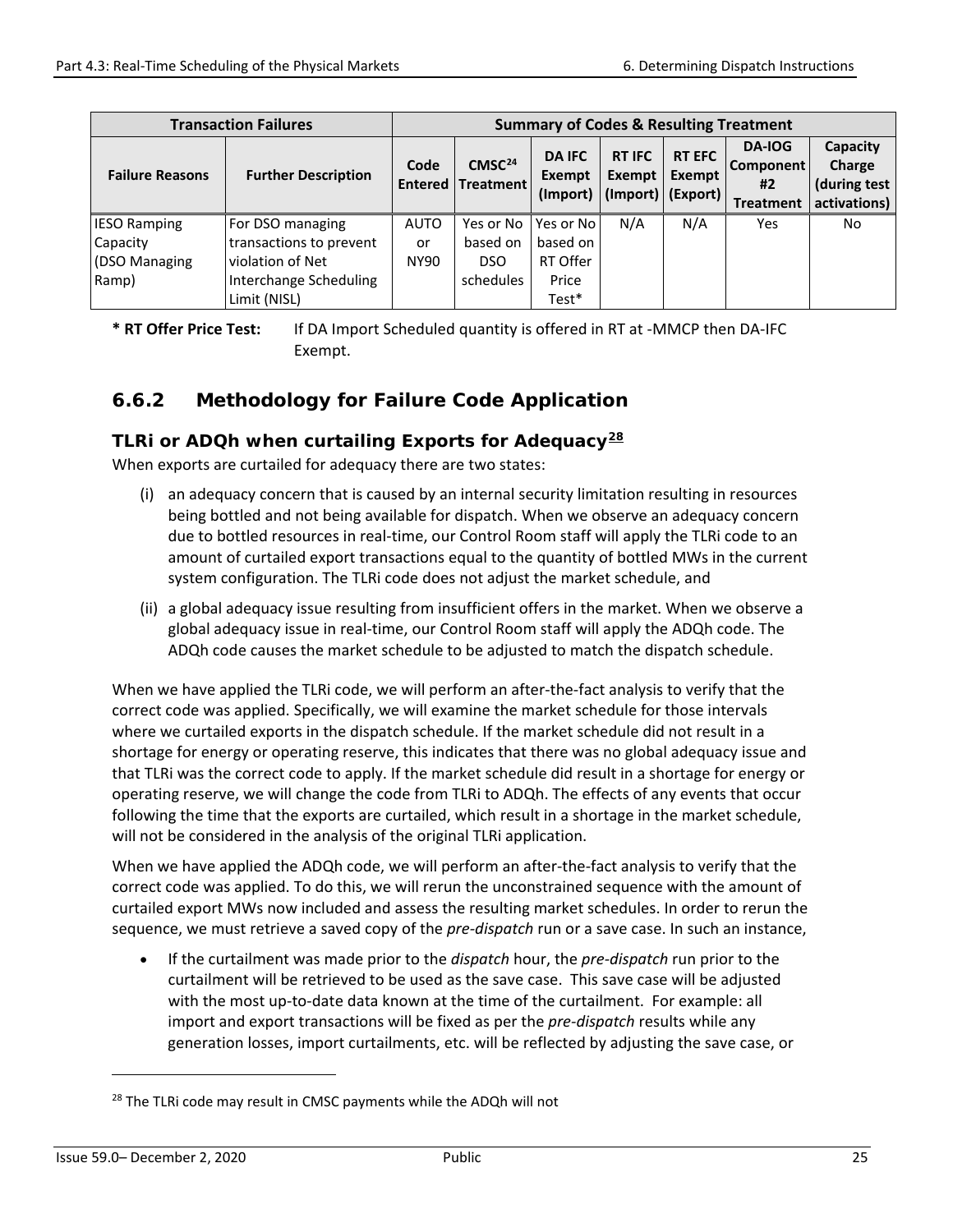• If the curtailment was made in the dispatch hour, the real time run of the interval in which the curtailment took place will be retrieved to be used as the save case. This save case will be adjusted with the most up-to-date data known at the time of the curtailment.

If the resultant market schedule does not indicate a shortage for energy or operating reserve, the code will be changed to TLRi, as appropriate. If the resultant market schedule indicates a shortage of energy or operating reserve, the *IESO* will apply TLRi to the export transactions equal to the amount of export MWs that could be supported by the market schedule without shortages, and will apply ADQh to the remainder.

Any changes in coding that affect the market schedule will be reviewed under the administered pricing guidelines.

#### **External curtailment that causes an Intertie Limit Violation**

In the case where an external entity curtails a transaction or a transaction fails due to participant behaviour, the IESO removes the transaction from the schedule and codes the transaction with TLRe, MrNh or OTH. If the curtailment of this transaction causes the intertie limit to be violated, the IESO will take immediate action to relieve the violation. Because this violation is on the intertie, the violation cannot be solved by internal generation. On all interties, with the exception of Quebec, we are unable to constrain on another transaction and therefore must curtail a transaction.

This further transaction will be coded using TLRe based on the coding principles established at market opening.

If the *pre-dispatch sequence* had known about the external problem before the hour‐ahead predispatch run, the bid or offer for the externally curtailed transaction would have been removed and the second transaction would not have been scheduled in either schedule due to the scheduling limits.

*Market participants* can visit the *NERC* website at *NERC* [website](http://www.nerc.com/) to confirm whether Transmission Loading Relief Procedures have been implemented.

## <span id="page-32-0"></span>**6.7 Capacity Export Scheduling and Curtailment**

This section contains information on how capacity exports[29](#page-32-1) are maintained or *curtailed,* assuming that the export is a *called capacity export* as required by the external *control area.*

<span id="page-32-1"></span><sup>&</sup>lt;sup>29</sup> Capitalized terms in this section are defined in Market Manual 13: Capacity Export Requests, Appendix A: Glossary of Capacity Export Terms.

Further information on capacity exports is available in Market Manual 4.2, Section 2.6.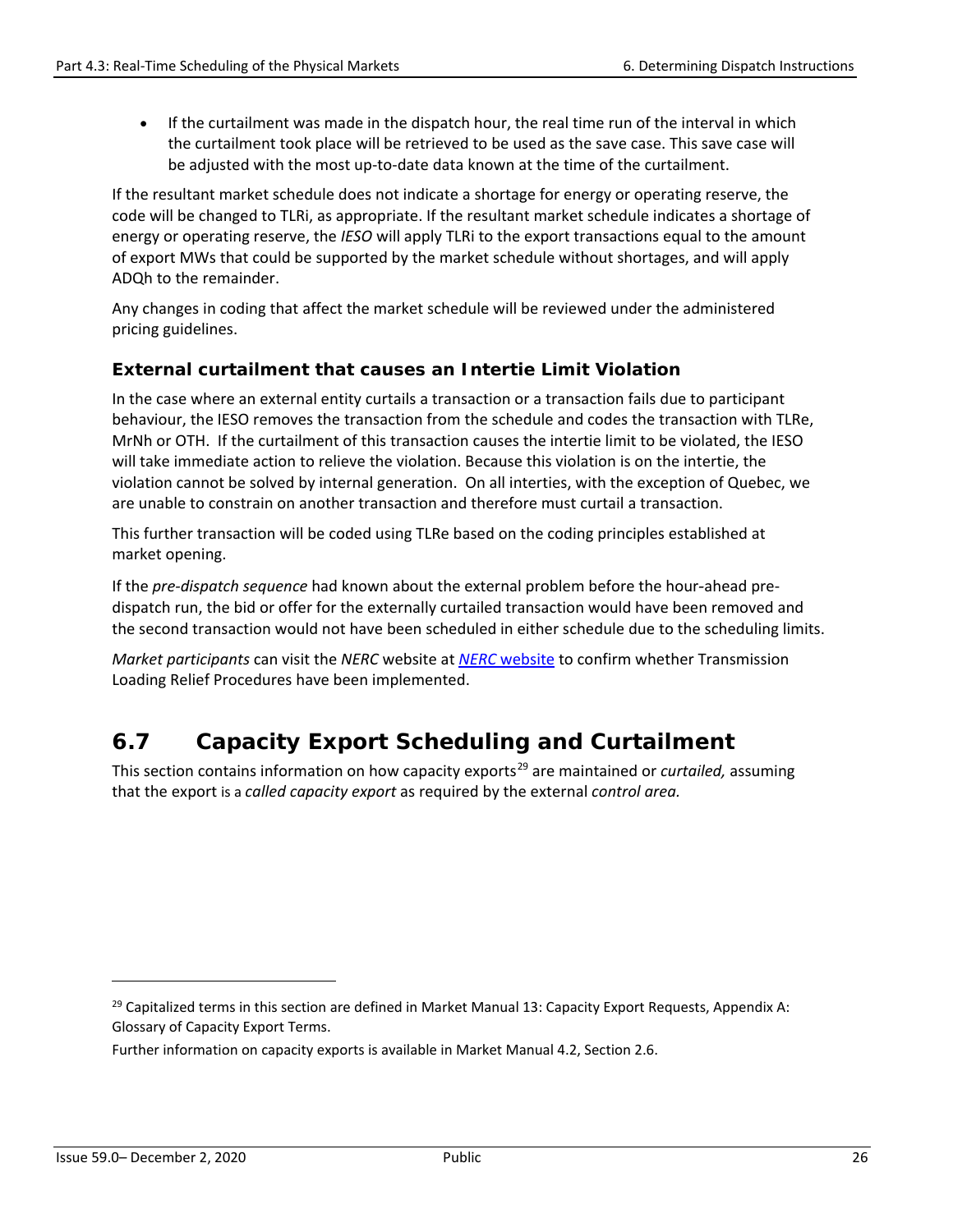### <span id="page-33-0"></span>**6.7.1 Capacity Export Delivery**

In accordance with the applicable *capacity export agreements*, when Ontario has adequate supply, a capacity export is deliverable to the external *control area* as long as the *called capacity export bid* is economic.[30](#page-33-2)

In the event of an adequacy shortfall in *energy* or *operating reserve*, the Capacity Resource must be included in the *pre-dispatch schedule* and be online injecting energy in real-time to at least the amount of the *called capacity export*.<sup>[31](#page-33-3)</sup> If this is not the case, refer to Section 6.7.2: Curtailment Provisions.

In the event the *called capacity export* is scheduled pro-rata due to other economic exports on the intertie (*MMCP*), and the *IESO* is subsequently required to curtail exports for global *adequacy*, the *IESO* will ensure the delivery of the called amount to the external *control area,* provided that the Capacity Resource(s) is injecting sufficient *energy* to cover the called amount. In this circumstance, the intertie schedule would be based on pro-rata economic curtailment of all transactions (including capacity exports) up to the called amount.

### <span id="page-33-1"></span>**6.7.2 Curtailment Provisions**

In accordance with applicable *capacity export agreements*, the IESO can curtail a *called capacity export*:

- To correct or prevent a violation of voltage, stability, or thermal transmission limits/criteria,
- To prevent a threat to the safety of any person, damage to equipment, the environment, or the violation of any *applicable law*,
- If the Capacity Resource is reduced in the *pre-dispatch schedule* or real-time schedule for reasons which may include:
	- o Constraints for voltage, stability, or thermal transmission limitations
	- o Constraints for ensuring safety of any person
	- o Constraints preventing the damage of equipment or the environment
	- o Constraints for preventing the violation of any *applicable law*
- If the external *control area* or *IESO* markets have been suspended, or there is a market tool failure which precludes intertie scheduling and/or inter-ISO coordination, or
- If the Capacity Resource is contracted to the *IESO* to provide Black Start service and is required for Ontario grid restoration.

In the event of a shortfall in *energy* or *operating reserve*, a Capacity Resource must be included in the *pre-dispatch schedule,* and be online injecting energy in real-time to at least the amount of the Capacity Resource's called amount. If this is not the case (e.g., the resource submits an *outage* or derate), the *IESO* will curtail the transaction to the amount of the *pre-dispatch schedule* or the lower of the real-time schedule or real-time injection amount.

<span id="page-33-2"></span><sup>&</sup>lt;sup>30</sup> Capacity exports are subject to normal economic scheduling. Therefore a capacity export can be scheduled to a value less than its *bid* quantity in the event that an intertie is congested and there are other economic offers (e.g., pro-rata scheduling).

<span id="page-33-3"></span> $31$  There can be multiple Capacity Resources responding to a capacity call.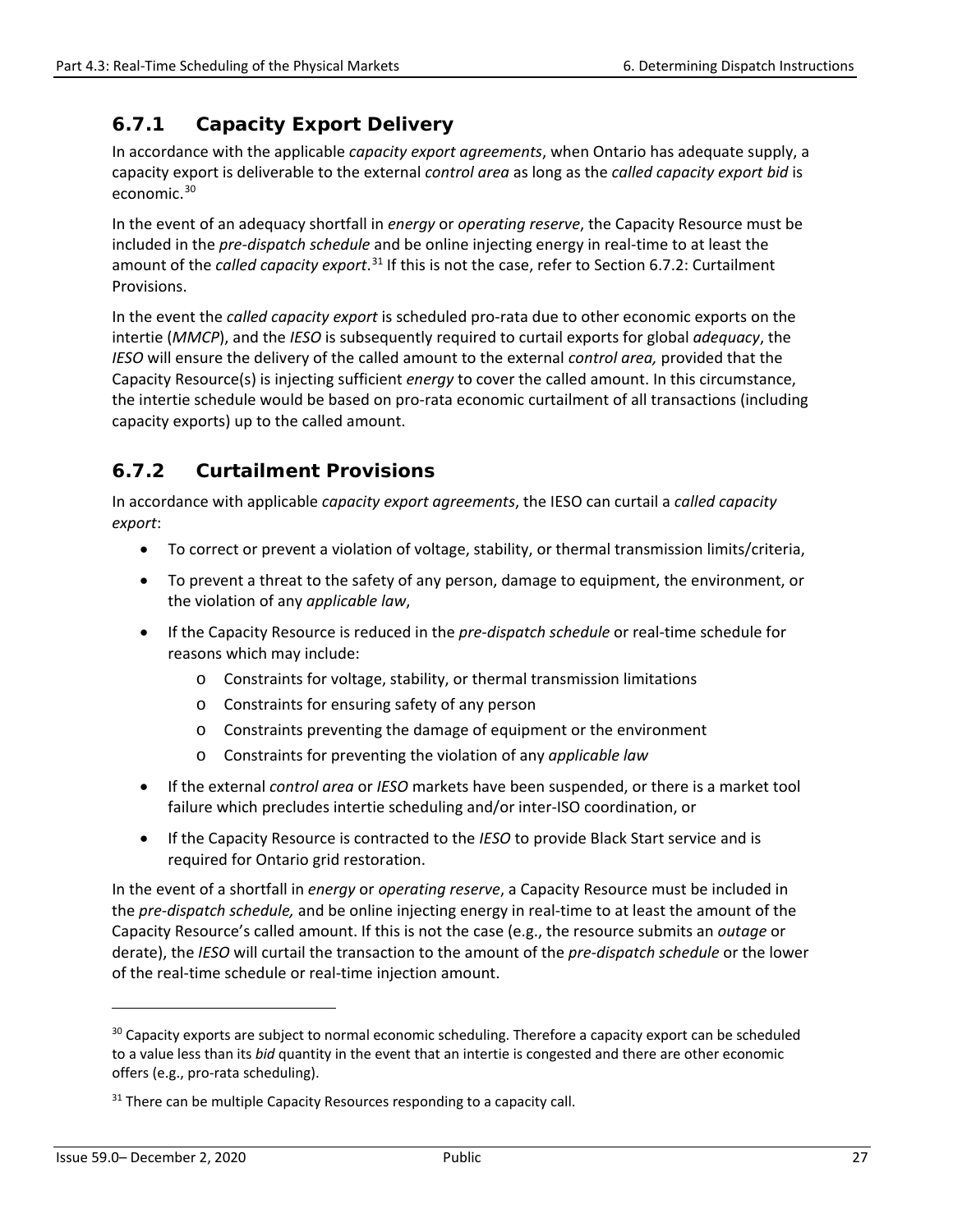A *called capacity export* will not be curtailed by the *IESO* out of economic merit:

- As a result of, or to avoid, a global capacity shortfall resulting in voltage reductions and/or load shedding, or
- To compensate for generator losses other than that of the Capacity Resource.

**– End of Section –**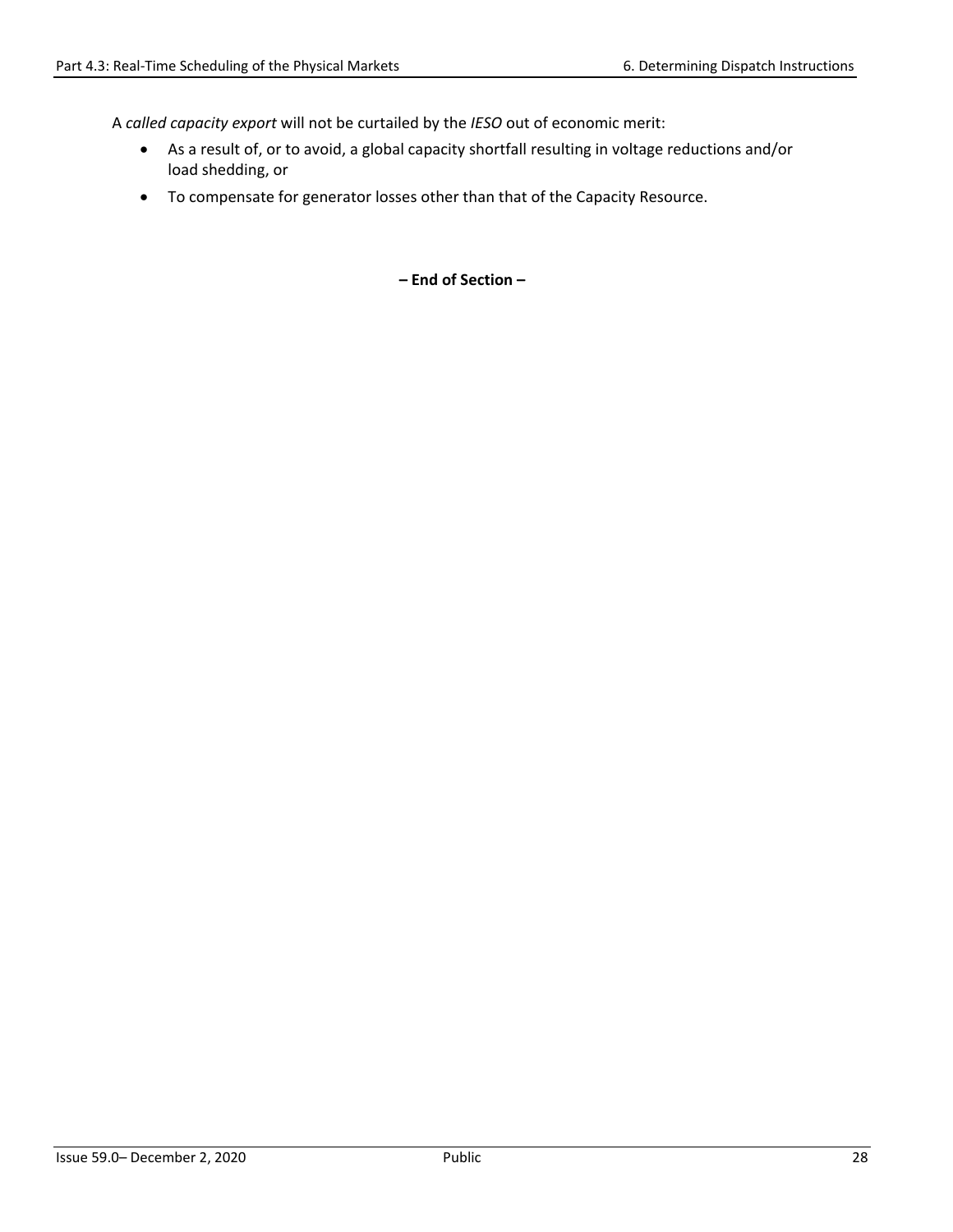## <span id="page-35-0"></span>**7. Issuing Dispatch Instructions**

### <span id="page-35-1"></span>**7.1 Registered Facilities (other than HDR resources and boundary entities)**

The *IESO* issues *dispatch instructions* for each *registered facility,* except for *boundary entities, HDR*  resources or *variable generators,* prior to each *dispatch interval*. The IESO issues *dispatch instructions* to each *variable generator* only for the *dispatch intervals* that have mandatory obligation indicators.[32](#page-35-2) The *dispatch instruction* for that *dispatch interval* indicates the following:

- The target *energy* level to be achieved (in MW) by the *facility* at the end of the *dispatch interval* at a rate, in the case of a *dispatchable load*, equal to the rate provided by the *market participan*t as *dispatch data*, and, in the case of a *generation facility,* equal to the most limiting of:
	- o The last *dispatch instruction* and offered ramp rate, or
	- o Actual MW output and the *generation facility's* effective maximum ramp rate. [33](#page-35-3)
- The amount of each class of *operating reserve* that is to be in a condition to respond to a *dispatch* instruction calling for additional *energy* production (as described below).

*Dispatch instructions* may also identify the amount of reactive support and *regulation* range to be provided under *ancillary service* contracts during the *dispatch interval*[34](#page-35-4).

The *IESO* issues *release notifications* to each *variable generator* for the first *dispatch interval* when the mandatory obligation indicator for its *variable generation* no longer exists*.*

The *dispatch instructions* for any *registered facility* will be consistent with the current operating status of that *registered facility*, any operational constraints described in the most recent *dispatch data* submitted by the *registered market participant* for that *registered facility*, and with the *market entry* data maintained by the *IESO*.

The *IESO* will only issue *dispatch instructions* for a *registered facility*, other than a *boundary entity*, for a given *dispatch interval* when there is a change in the quantity to be scheduled from that

<span id="page-35-2"></span><sup>32</sup>An obligation indicator is a piece of text information that accompanies *dispatch instructions* and *release notifications* sent to *variable generation* through the *IESO* automated dispatch systems. The value of the obligation indicator is either "mandatory," denoting a *dispatch instruction* that must be followed, or "release," denoting a *release notification*.

<span id="page-35-3"></span><sup>33</sup> The effective maximum ramp rate will be determined based on the lower of the r*egistered* maximum ramp rate, provided by the *market participants* and contained in the participant registration data, or the maximum *offer* ramp rate x the ramp rate multiplier. Initially the value of the ramp rate multiplier will be established at a value of 1.2 for all resources.

<span id="page-35-4"></span><sup>34</sup> Where the *IESO* activates *ancillary service* contracts for reactive support and *regulation* range, such contracts will be typically activated for a number of consecutive *dispatch* intervals as part of a single *dispatch* instruction.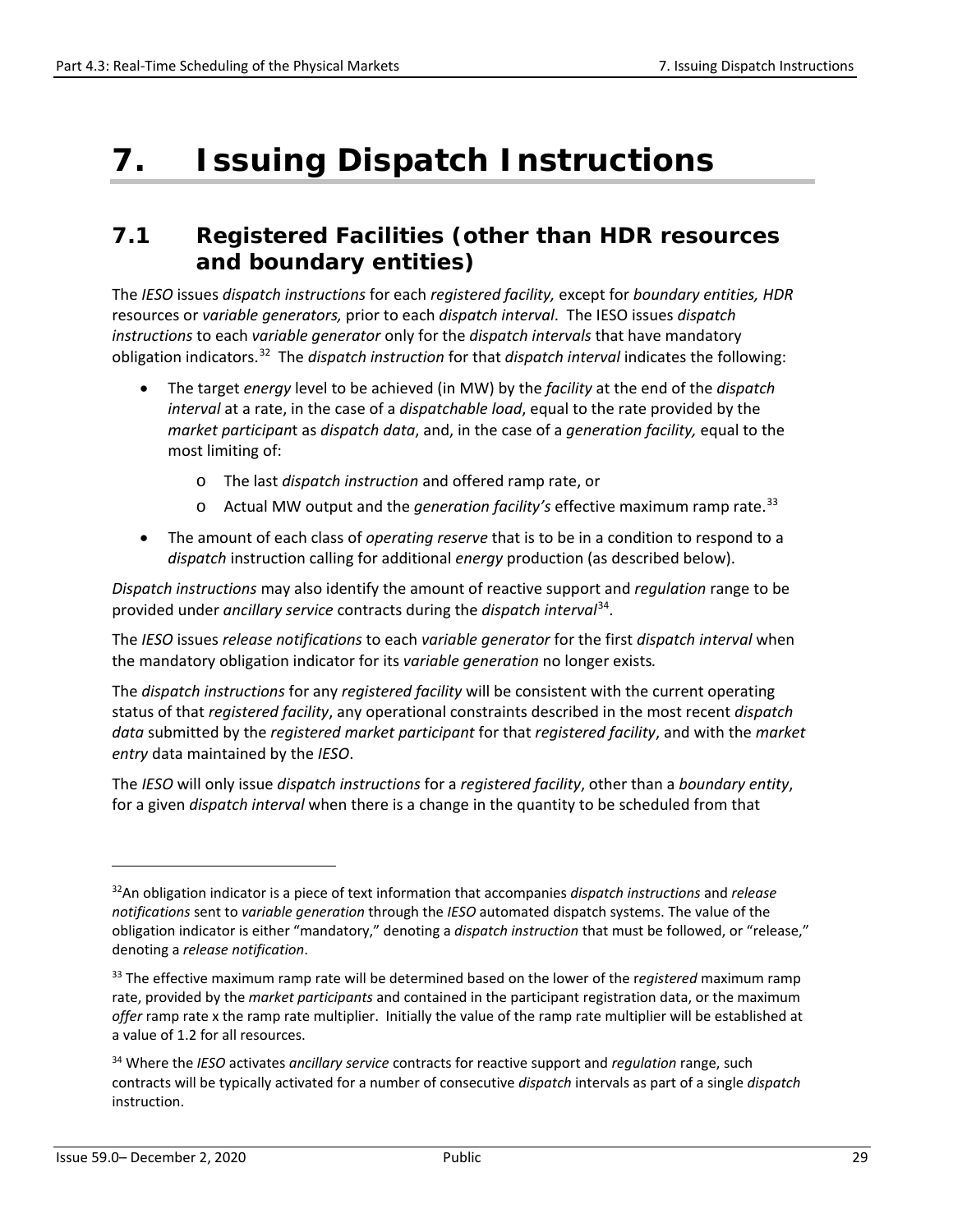*registered facility* for the *dispatch interval* relative to the last *dispatch* instruction issued to the *registered facility* (and confirmed by the *registered market participant*) provided,

- o The new *dispatch instructions* for provision of *energy* change from the previous *dispatch instruction* issued is greater than the lesser of 2% of the maximum *offer/bid* capability and 10 MW except:
- To ensure *energy* resources are correctly dispatched to its high operating limit, or its low operating limit, when the *dispatch instructions* change falls within the filter thresholds,
- For provision of *energy* reduction change when the previous *dispatch instructions* is higher than its current maximum *offer*, when the *dispatch instructions* change falls within the filter thresholds, and
- For interval 1 and 7 of each *dispatch hour* when filtering is turned off to ensure small recurring increments or decrements of *energy* that have been legitimately offered by *market participants* are issued *dispatch instructions* on the hour and the half hour, when the change falls within the filter thresholds.
- **Note**: The filter prevents *dispatch instructions* for small changes in scheduled quantities to be issued, except as noted above. The *IESO* may issue *dispatch instructions* within the *dispatch interval*, instructing any *registered facility* with a valid *energy bid* or *offer*, to increase or decrease *energy* production or consumption, consistent with its submitted *bids* or *offers*. Except for a *dispatch instruction* issued to a *market participant* with a *dispatchable load bid* at MMCP, *market participants* must acknowledge the submitted *dispatch instructions* or *release notifications* for each *dispatch interval* within 60 seconds of receipt of the instruction by confirming its intention to comply (or not comply) with the instruction.

If a *response* to the *dispatch* instruction or *release notification* is not received within 60 seconds, the *registered market participant* has an additional 30 seconds to call and have the *IESO* manually accept or reject the *dispatch* instruction or *release notification* on its behalf. Confirming that a *registered facility* will not comply with a *dispatch* instruction, or the failure to acknowledge the *dispatch instruction* or *release notification* will trigger the compliance process described in Section 7.5.

A *dispatchable load* in its "**normal**" *energy* withdrawal pattern with a varying load, which includes a brief period when it may not be following the *dispatch instruction*, as permitted by its exemption, is still required to acknowledge the submitted *dispatch instructions* for each *dispatch interval*. A *dispatchable load* is not however, required to reject the *dispatch instruction*[35](#page-36-0) if **not** in its "**normal**" *energy* withdrawal pattern, but is required to:

- Notify[36](#page-36-1) the *IESO* of its inability to follow the *dispatch instruction*,
- Notify36 the *IESO* to request approval to change the *dispatch data* and/or to resume *energy* withdrawals, and
- If the dispatch instruction relates to operating reserve, notify<sup>36</sup> the IESO:

<span id="page-36-0"></span><sup>35</sup> In some circumstances automated *dispatch instruction* may not be available due to the actions of the **Resource Dispatch Filter** tool.

<span id="page-36-1"></span><sup>36</sup> Notification is by telephone, unless otherwise approved by the *IESO*.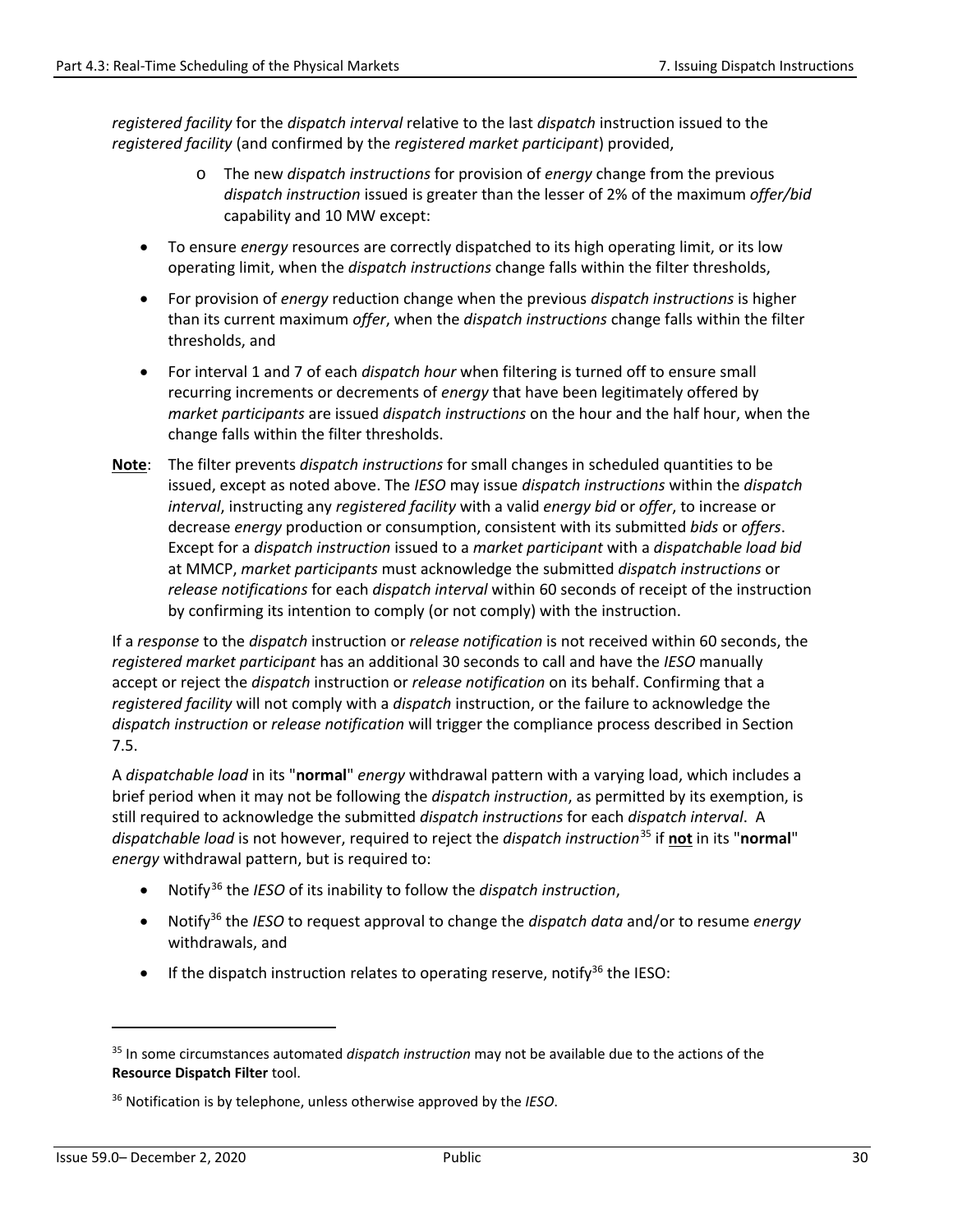- o When the deviation from dispatch is expected to be greater than 10 minutes and the *dispatch instruction* is for 10 minute *operating reserve*, or
- o When the deviation from dispatch is expected to be greater than 30 minutes and the *dispatch instruction* is for 30 minute *operating reserve*.

Where a *contingency event* is occurring or has occurred, the *IESO* may temporarily cease issuing *dispatch instructions* in accordance with this procedure[37](#page-37-1). If the *IESO* fails to issue *dispatch instructions* to any *registered market participant* with respect to a *registered facility*, that *registered market participant* should use as its default *dispatch instructions* the most recent *dispatch instruction*s issued by the *IESO* in respect of that *registered facility*.

The *IESO* records and time-stamps all *dispatch instructions* and store these records for at least seven years.

| <b>Step</b>   | Completed by | <b>Action</b>                                                                                                                                                                                                                                                                                                                                                                                                                                                                                                                                                                                                   |
|---------------|--------------|-----------------------------------------------------------------------------------------------------------------------------------------------------------------------------------------------------------------------------------------------------------------------------------------------------------------------------------------------------------------------------------------------------------------------------------------------------------------------------------------------------------------------------------------------------------------------------------------------------------------|
| $\mathbf{1}$  | <b>IESO</b>  | The IESO executes a number of internal processes using different software tools<br>and manual processes to schedule resources to supply energy and operating<br>reserve to meet requirements.                                                                                                                                                                                                                                                                                                                                                                                                                   |
| $\mathcal{P}$ | <b>IESO</b>  | The IESO issues dispatch instructions to the registered market participant for each<br>of its registered facilities, where there is a change in the quantity to be scheduled<br>from the registered facility relative to the last dispatch instruction issued to the<br>registered facility. The IESO will also issue dispatch instructions for each market<br>participant that is also a variable generator when there is a change in the<br>obligation indicator to a mandatory dispatch instruction or a release notification<br>relative to the last dispatch instruction issued to the variable generator. |
|               |              | The IESO will seek to ensure that the dispatch instructions issued with respect to<br>each registered facility for each dispatch interval closely approximate the most<br>recent real-time schedule for that registered facility and dispatch interval. The<br>IESO may, however, issue dispatch instructions that depart from the real-time<br>schedule where:                                                                                                                                                                                                                                                 |
|               |              | The security and adequacy of the system would be endangered by<br>implementing the most recent real-time schedule,                                                                                                                                                                                                                                                                                                                                                                                                                                                                                              |
|               |              | The dispatch algorithm has failed, or has produced a real-time schedule that<br>is clearly and materially in error,                                                                                                                                                                                                                                                                                                                                                                                                                                                                                             |
|               |              | The dispatch algorithm has produced a real-time schedule that does not<br>accurately reflect the <i>minimum run-time</i> or lockout <sup>38</sup> status of a <i>facility</i> due<br>to dispatch algorithm limitations,                                                                                                                                                                                                                                                                                                                                                                                         |

#### <span id="page-37-0"></span>**Table 7-1: Procedural Steps for Dispatch Instructions for Registered Facilities (other than HDR resources and boundary entities)**

<span id="page-37-2"></span> $\frac{38}{36}$  As defined in section 6.1.

<span id="page-37-1"></span><sup>37</sup> Typically, this will be as a result of a *market suspension* (refer to *Market Manual* 4.5*)*. However, short-term contingencies, such as a temporary systems failure may result in the temporary cessation of automated *dispatch* instructions without suspending the market. In such case, the *IESO* will manually *dispatch* the *market participant* resources.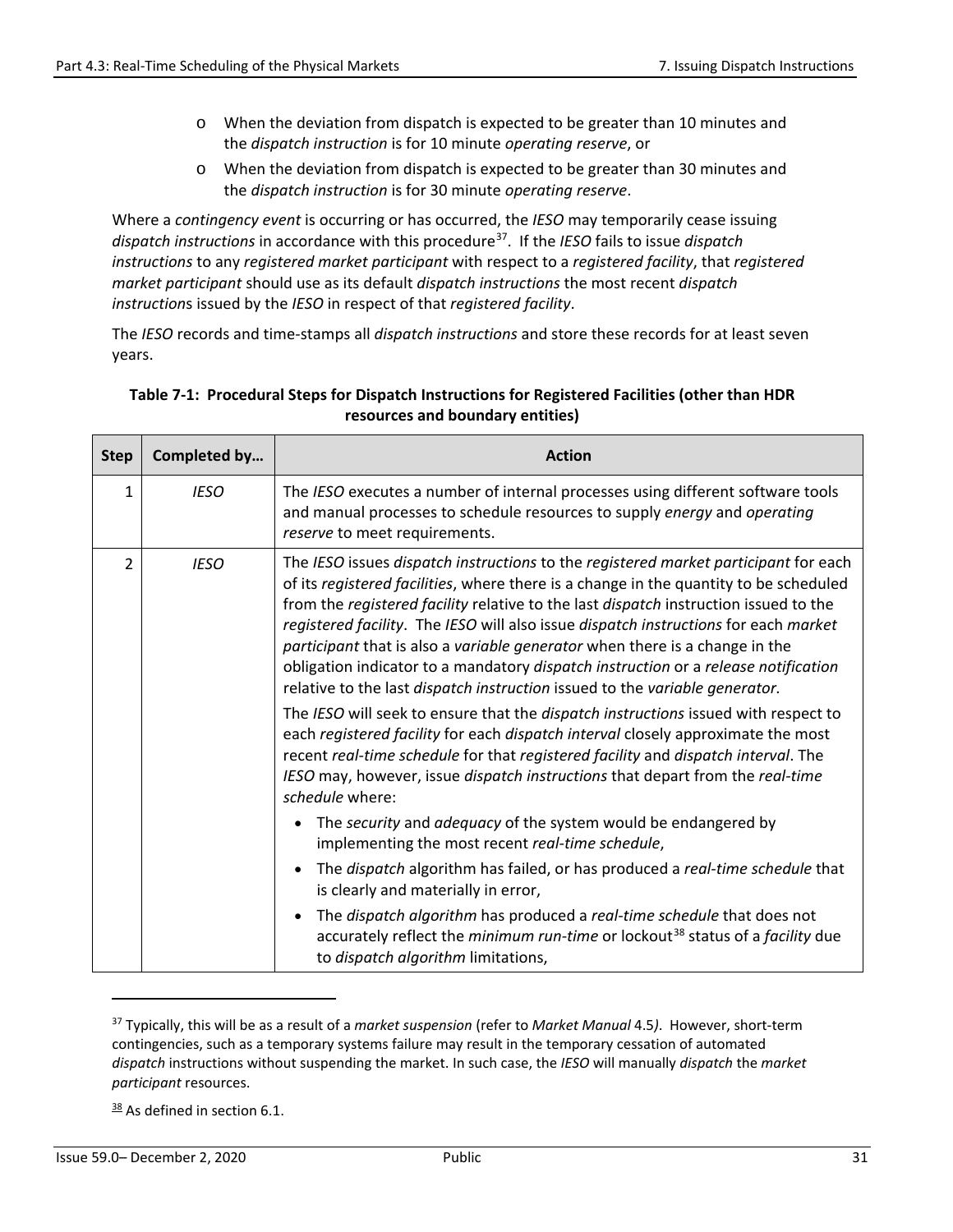| <b>Step</b> | Completed by                        | <b>Action</b>                                                                                                                                                                                                                                                                                                                                                                                                                                                                                                             |
|-------------|-------------------------------------|---------------------------------------------------------------------------------------------------------------------------------------------------------------------------------------------------------------------------------------------------------------------------------------------------------------------------------------------------------------------------------------------------------------------------------------------------------------------------------------------------------------------------|
|             |                                     | Material changes subsequent to determination of the most recent real-time<br>$\bullet$<br>schedule, such as failure of an element of a transmission system or failure of<br>a registered facility to follow dispatch instructions, have occurred, or                                                                                                                                                                                                                                                                      |
|             |                                     | The operation of all or part of the IESO-administered markets has been<br>suspended (refer to Market Manual 4.5 for more information).                                                                                                                                                                                                                                                                                                                                                                                    |
|             |                                     | The IESO records and time-stamps all dispatch instructions that are submitted to<br>market participants.                                                                                                                                                                                                                                                                                                                                                                                                                  |
| 3           | <b>Market</b><br><b>Participant</b> | The market participant receives the dispatch instruction from the IESO along with<br>a dispatch advisor report and acknowledges the dispatch instruction by<br>confirming to the IESO that the registered facility will accept or reject the<br>dispatch instruction.                                                                                                                                                                                                                                                     |
| 4           | <b>IESO</b>                         | The IESO confirms whether the market participant has accepted or rejected the<br>dispatch instruction.                                                                                                                                                                                                                                                                                                                                                                                                                    |
|             |                                     | If a response to the dispatch instruction is not received within 60 seconds, the<br>registered market participant has an additional 30 seconds to call and have the<br>IESO manually accept or reject the dispatch instruction on its behalf <sup>39</sup> . The IESO<br>may also contact the <i>market participant</i> by phone and, in accordance with the<br>instructions of the market participant, manually accept or reject the dispatch<br>instruction on behalf and on the instruction of the market participant. |
|             |                                     | Alternatively, if the registered market participant does not accept or reject the<br>dispatch instruction, nor does it request the IESO to manually accept or reject the<br>dispatch instruction on its behalf, the instruction will be deemed to have been<br>rejected by the registered market participant. For dispatch instructions that are<br>rejected or for which no response has been received:                                                                                                                  |
|             |                                     | The registered market participant is required to maintain its facility loading<br>at the level of the last accepted dispatch instruction, and                                                                                                                                                                                                                                                                                                                                                                             |
|             |                                     | These instances are deemed non-compliant and will trigger the compliance<br>process.                                                                                                                                                                                                                                                                                                                                                                                                                                      |

<span id="page-38-0"></span><sup>39</sup> Two items of note regarding *IESO* manual acceptance/rejection of *dispatch instructions* on behalf and on the instruction of *market participants*:

- Ninety seconds after the *dispatch instruction* has been issued, the *dispatch* messaging tools locks out the *IESO* from completing manual actions. Therefore, *Market Participants* must call the *IESO* before the 90-second timer times-out and provide sufficient time for the *IESO* to complete this activity. The *IESO* will manually accept or reject *dispatch instructions* on behalf and on the instruction of *Market Participants* on a reasonable effort basis. The *IESO* may be unable to complete manual acceptance/ rejection for reasons such as delays in contacting the *IESO*, the length of time it takes the *IESO* to locate a specific *dispatch instruction* in the *dispatch* messaging tools, or because of *IESO* workload. Consequently, the *IESO* does not guarantee that it can manually accept or reject any or all *dispatch instructions* on behalf and on the instruction of *Market Participants*.
- If the *IESO* is not able to manually accept a *dispatch instruction* on behalf and on the instruction of a *market participant*, the *market participant* is required to maintain its *facility* loading at the level of the last accepted *dispatch instructions*.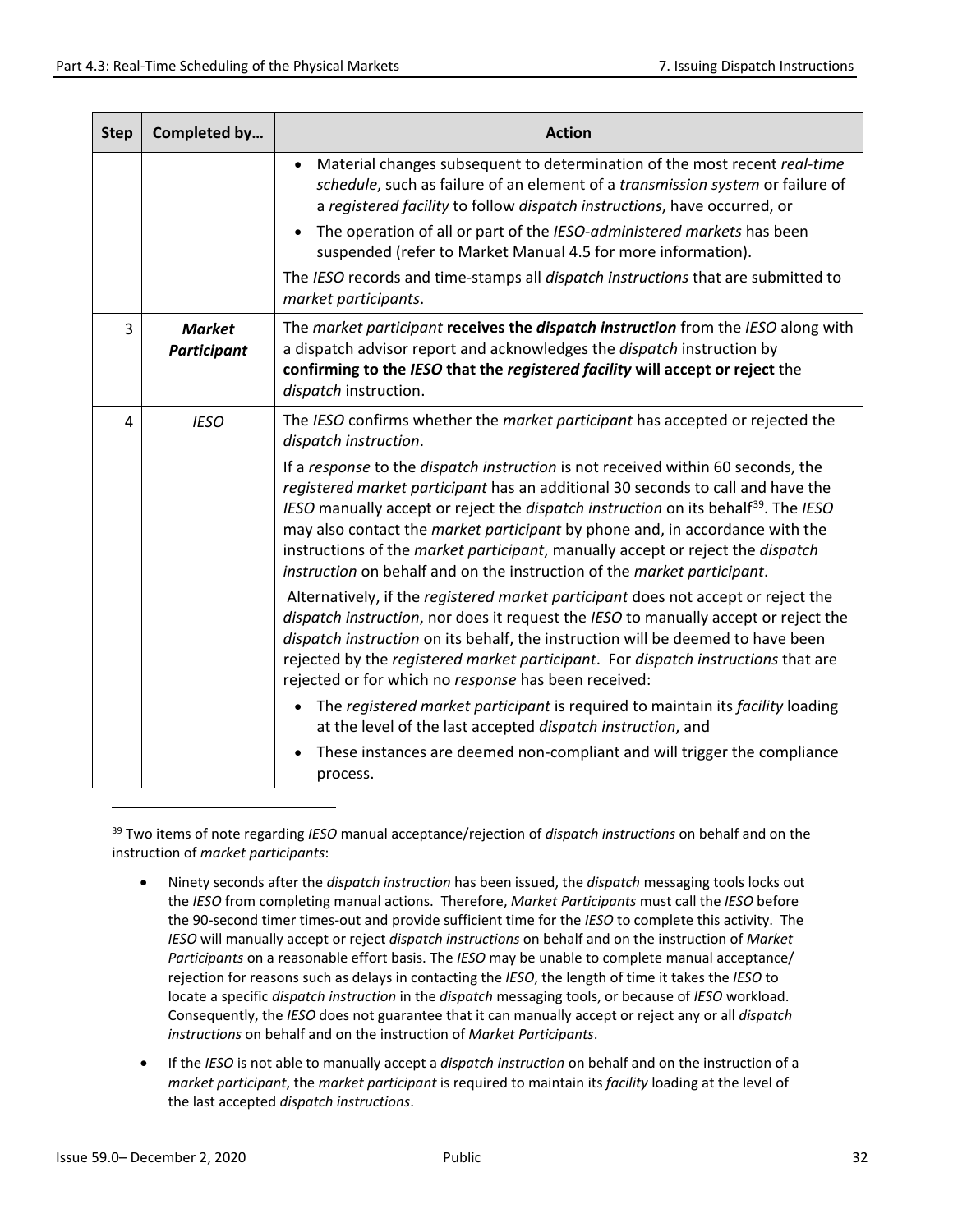| <b>Step</b> | Completed by                        | <b>Action</b>                                                                                                                                                                                                                                                                 |
|-------------|-------------------------------------|-------------------------------------------------------------------------------------------------------------------------------------------------------------------------------------------------------------------------------------------------------------------------------|
| 5           | <b>Market</b><br><b>Participant</b> | A market participant that expects its registered facility to operate in a manner<br>that, for any reason, differs materially from the IESO's dispatch instructions shall<br>so notify the IESO as soon as possible.                                                           |
| 6           | <b>IESO</b>                         | If a market participant for a registered facility:                                                                                                                                                                                                                            |
|             |                                     | Confirms that it is rejecting a dispatch instruction, or                                                                                                                                                                                                                      |
|             |                                     | Does not acknowledge the dispatch instruction, or<br>٠                                                                                                                                                                                                                        |
|             |                                     | Notifies the IESO that the facility will be (or is) operating in a manner that<br>differs materially from the dispatch instructions,                                                                                                                                          |
|             |                                     | The IESO will assess the resource shortfall. The IESO may address the resource<br>shortfall by determining that:                                                                                                                                                              |
|             |                                     | New dispatch instructions are required (this could include activation of<br>operating reserve), or                                                                                                                                                                            |
|             |                                     | An emergency operating state must be declared.                                                                                                                                                                                                                                |
| 7           | <b>IESO</b>                         | When insufficient resources are available via normal market mechanisms to<br>address a resource shortfall, the IESO will declare an Emergency Operating<br>State $40$ .                                                                                                       |
| 8           | <b>Market</b><br>Participant        | Market participants access the IESO public website to view the most recent<br>advisory notice. The advisory notice contains a System Emergency Advisory<br>indicating that an Emergency Operating State is expected.                                                          |
| 9           | <b>IESO</b>                         | During commissioning of a generation unit, the IESO may be required to carry<br>additional reserve because of the increased likelihood of unit failure.                                                                                                                       |
|             |                                     | The IESO may contact any facility conducting commissioning tests and requests<br>that these tests halt.                                                                                                                                                                       |
|             |                                     | In some instances, stopping a commissioning test may lead to a shutdown of a<br>generating unit. In these cases, judgment is used where the energy provided by<br>the commissioning unit is more valuable than the advantage received by reducing<br>the reserve requirement. |
|             |                                     | Note that commissioning units are self-schedulers and price-takers. Discontinuing<br>commissioning tests here does not mean that the IESO must allow short-notice<br>offers within the mandatory bid submission window.                                                       |
| 10          | <b>Market</b><br>Participant        | Market participant receives and complies with the IESO request to discontinue<br>its commissioning test. The market participant also informs the IESO that the<br>commissioning test has been halted.                                                                         |
| 11          | <b>IESO</b>                         | Implement actions to continue to satisfy 10-minute operating reserve<br>requirements.                                                                                                                                                                                         |
|             |                                     | Refer to Market Manual 7.1: IESO-Controlled Grid Operating Policies, Appendix B:<br><b>Emergency Operating State Control Actions.</b>                                                                                                                                         |

<span id="page-39-0"></span><sup>40</sup> Refer to *Market Manual* 7.1: *IESO*-Controlled Grid Operating Policies, Appendix B for the complete integrated list of *emergency operating state* control actions.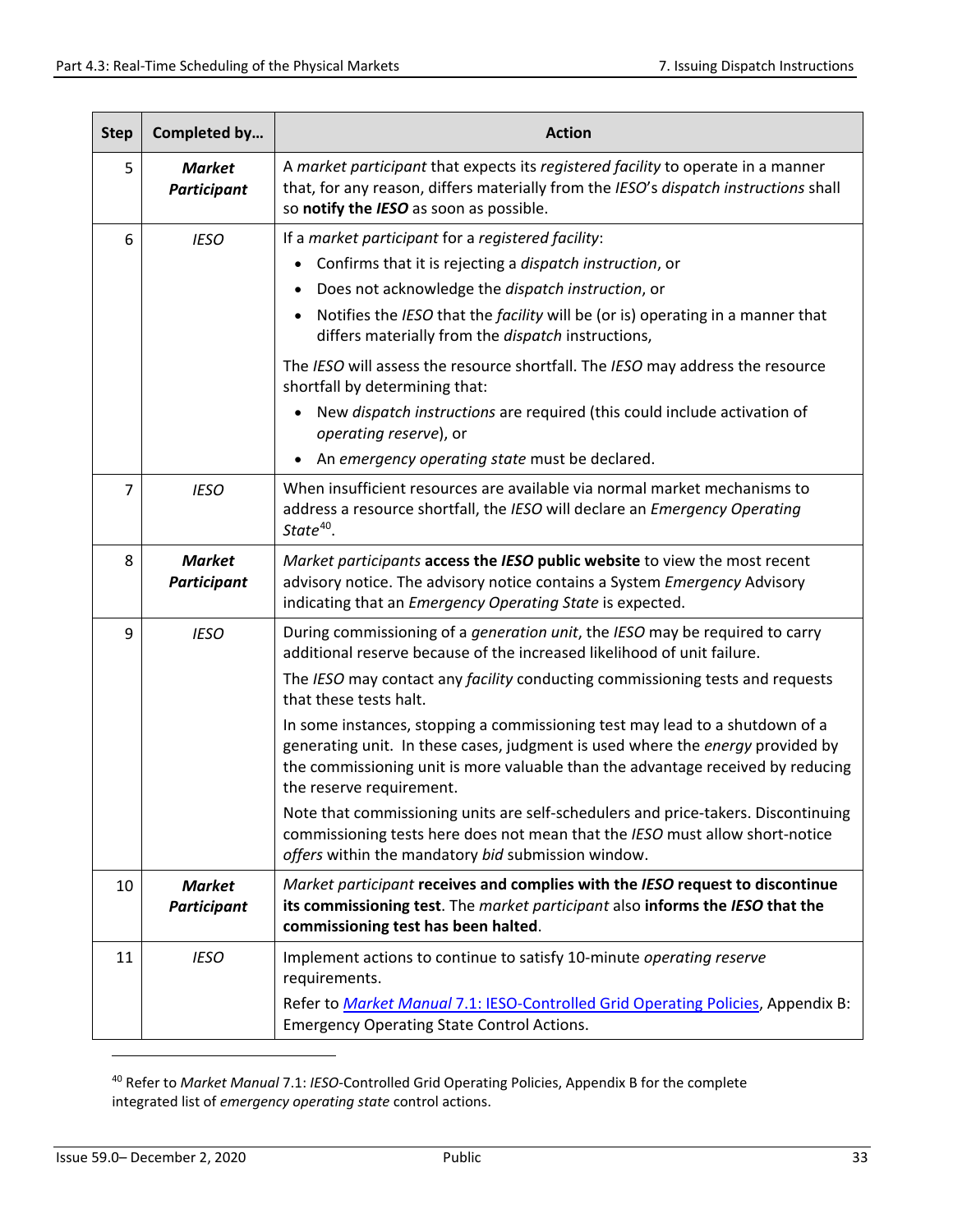| <b>Step</b> | Completed by                                                                    | <b>Action</b>                                                                                                                                                                                                                                                                                                    |
|-------------|---------------------------------------------------------------------------------|------------------------------------------------------------------------------------------------------------------------------------------------------------------------------------------------------------------------------------------------------------------------------------------------------------------|
| 12          | <b>IESO</b>                                                                     | The IESO issues NERC Energy Emergency Alert 2 (EEA-2) indicating that the IESO<br>control area has or is about to initiate load management procedures.                                                                                                                                                           |
| 13          | <b>IESO</b>                                                                     | Implement actions to continue to satisfy 10-minute synchronized operating<br>reserve requirements.                                                                                                                                                                                                               |
|             |                                                                                 | Refer to Market Manual 7.1, Appendix B.                                                                                                                                                                                                                                                                          |
| 14          | <b>IESO</b>                                                                     | When insufficient resources are available via normal market mechanisms to<br>address a resource shortfall, the IESO will declare an Emergency Operating<br>State $41$ .                                                                                                                                          |
|             |                                                                                 | To declare an emergency operating state, the IESO issues System Emergency<br>Advisories via an advisory notice. Usually, two advisories are issued: one<br>indicating the potential for an emergency operating state (see step 7) and<br>another indicating that an emergency operating state has been declared. |
| 15          | <b>Market</b><br><b>Participant</b>                                             | Market participants access the IESO public website to view the most recent<br>advisory notice. The advisory notice contains a System Emergency Advisory<br>indicating that an Emergency Operating State has been declared.                                                                                       |
| 16          | <b>IESO</b>                                                                     | The IESO implements emergency operating state control actions to continue to<br>satisfy 10-minute synchronized operating reserve requirements, as described in<br>Market Manual 7.1, Appendix B.                                                                                                                 |
| 17          | <b>IESO</b>                                                                     | Implement actions to meet regulation reserve requirements.                                                                                                                                                                                                                                                       |
|             |                                                                                 | Refer to Market Manual 7.1, Appendix B.                                                                                                                                                                                                                                                                          |
| 18          | <b>Market</b><br><b>Participant</b><br>(Transmitters<br>and/or<br>Distributors) | Transmitters and/or distributors receive and accept instructions to reduce voltage<br>at the distribution level either by 3%, or subsequently, by 5%.                                                                                                                                                            |
| 19          | <b>IESO</b>                                                                     | Implement actions to avoid implementation of non-dispatchable load curtailment.<br>Refer to Market Manual 7.1, Appendix B.                                                                                                                                                                                       |
| 20          | <b>Market</b><br><b>Participant</b><br>(Generators)                             | Generators apply for environmental variances in order to supply more energy to<br>the at-risk IESO-controlled grid.                                                                                                                                                                                              |
| 21          | <b>IESO</b>                                                                     | The IESO issues NERC Energy Emergency Alert 3 (EEA-3) indicating that load<br>interruption is imminent or in process.                                                                                                                                                                                            |
| 22          | <b>IESO</b>                                                                     | The IESO curtails non-dispatchable load through emergency or rotational load<br>shedding.                                                                                                                                                                                                                        |

<span id="page-40-0"></span><sup>41</sup> Refer to *Market Manual* 7.1, Appendix B for the complete integrated list of *emergency operating state* control actions.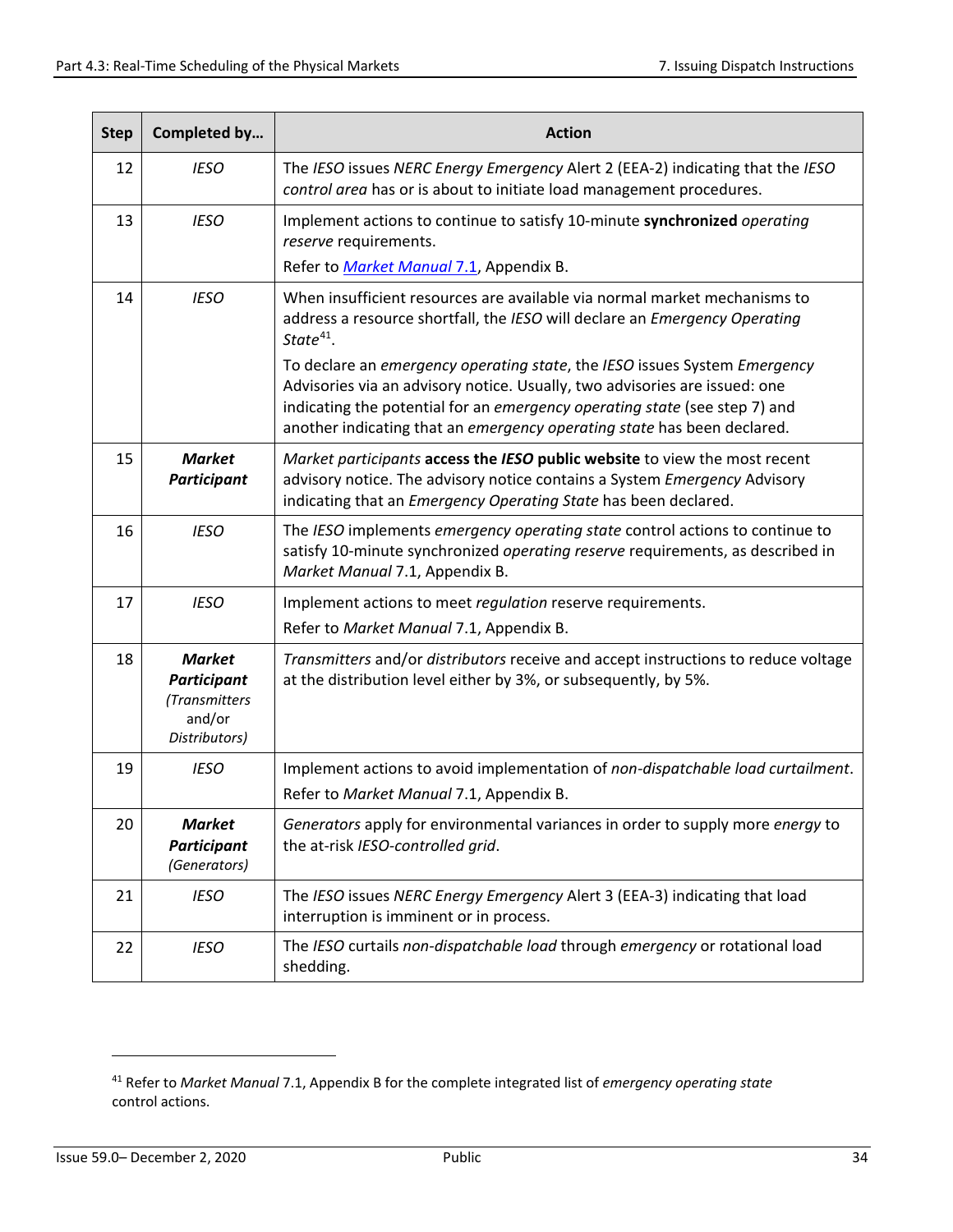| <b>Step</b> | Completed by                                                                    | <b>Action</b>                                                                                                                                                              |
|-------------|---------------------------------------------------------------------------------|----------------------------------------------------------------------------------------------------------------------------------------------------------------------------|
|             |                                                                                 | Market participants are alerted that load shedding is imminent followed by<br>specific instructions for emergency load shedding or controlled rotational load<br>shedding. |
| 23          | <b>Market</b><br><b>Participant</b><br>(Transmitters<br>and/or<br>Distributors) | Transmitters and/or distributors receive instructions from the IESO via telephone<br>to curtail non-dispatchable load.                                                     |

## <span id="page-41-0"></span>**7.2 Hourly Demand Response Resources**

The *IESO* issues a standby notice via the standby report to the *capacity market participant* (CMP) to indicate that an *HDR* resource is on standby to provide demand response (refer t[o Market Manual](http://www.ieso.ca/-/media/files/ieso/document-library/market-rules-and-manuals-library/market-manuals/day-ahead-commitment/operationdacp.pdf)  [9.3: Operation of the Day-Ahead Commitment Process\)](http://www.ieso.ca/-/media/files/ieso/document-library/market-rules-and-manuals-library/market-manuals/day-ahead-commitment/operationdacp.pdf).

The *IESO* may subsequently issue a *dispatch instruction* to the *CMP,* in the form of an activation notice, by publishing an activation report to the *CMP's* private report site. An activation notice is issued when the relevant pre-dispatch schedule is less than the resource's total *bid* quantity for at least one hour during the *dispatch day availability window* based on the three hours ahead predispatch run (PD-3). The resource may be activated for one up to four consecutive hours during the *dispatch day* and the number of activations per resource will be limited to a maximum of once per day. The activation notice is issued approximately 2 hours and 30 minutes in advance (but no later than 2 hours in advance) of the start of the first *dispatch hour* to which it relates. The activation notice specifies the target reductions in energy to be withdrawn (in MW) by the *HDR* resource for each *dispatch hour*. The *CMP* is expected to achieve its target by the end of the first five-minute interval of each hour and maintain it for the entire hour.

If an activation notice is not received for the first hour of the *availability window*, the *CMP* must continue to monitor for the receipt of an activation notice resulting from subsequent runs of *predispatch* until the end of the *availability window*. However, if the *CMP* has submitted bids for an *HDR* resource outside the *availability window* and has received an activation notice, the *CMP* is expected to comply with that activation notice.

If a standby report indicates that the *HDR* resource is not required to be on standby, then the *CMP* is not required to provide demand response with that *HDR* resource for that *dispatch day.* The *CMP* must remove the *HDR* resource's *dispatch data* before 09:00 EST. Failure to do so may result in the *HDR* resource receiving an activation notice with the requirement to reduce *energy* withdrawal.

The *dispatch instructions* for any *registered facility* that is an *HDR* resource will be consistent with the current *dispatch data* for that *registered facility.*

### <span id="page-41-1"></span>**7.2.1 Dispatch Instructions for CMPs with HDR Resources**

The *IESO* will notify *CMPs* with *HDR* resources that may be required for demand response by issuing a standby notice in the standby report, published to the private *market participant* report site. If required to provide *demand response*, the *IESO* will issue *dispatch instructions* to *HDR* resources in the form of an activation notice approximately 2 hours and 30 minutes in advance but not later than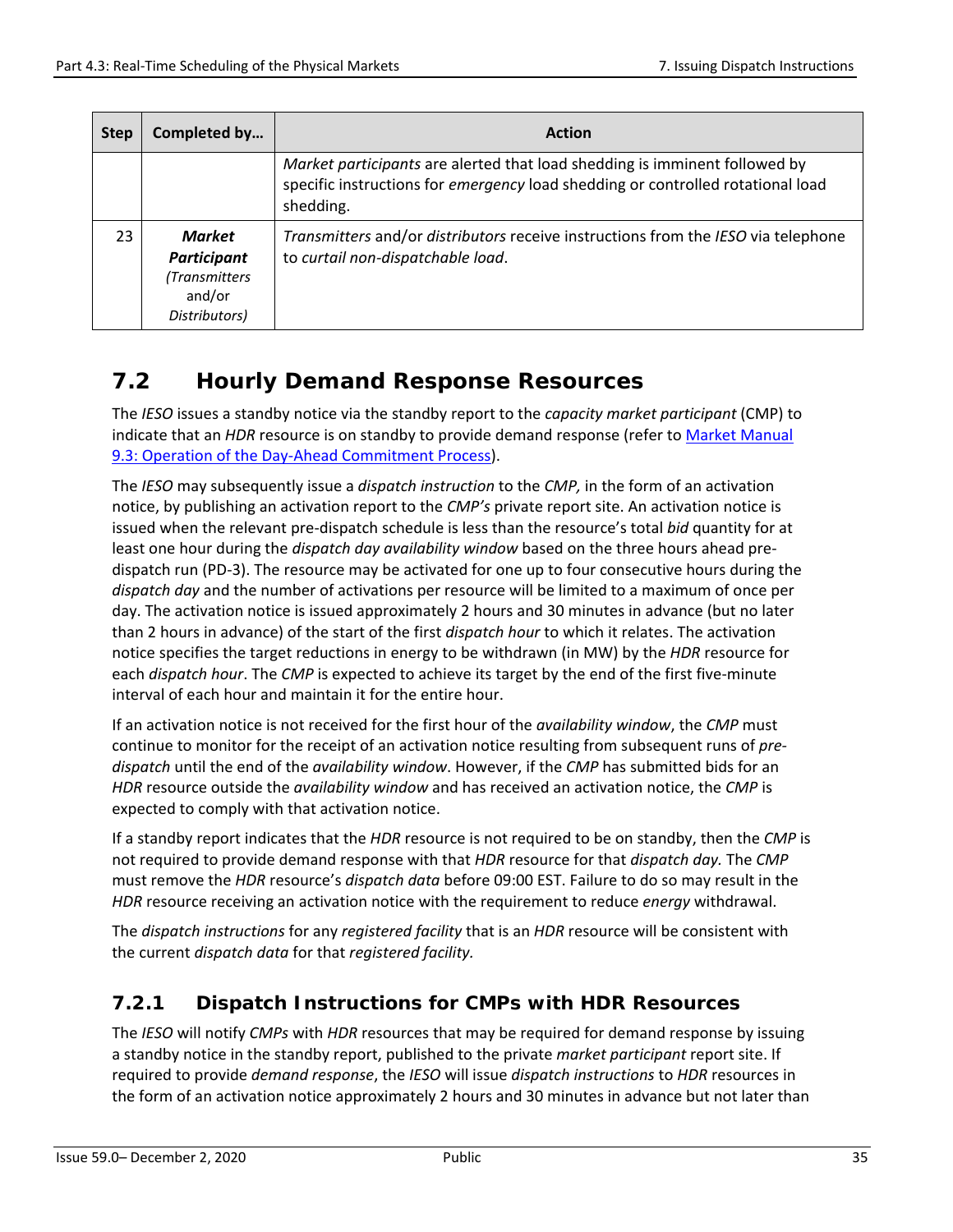2 hours[42](#page-42-1) ahead of the start of the first *dispatch hour* to which it relates*.* Activation notices will be published to the confidential *market participant* report site. The *CMP* is not required to formally acknowledge the *dispatch instruction*. It is expected that the *dispatch instructions* will be followed unless the *IESO* has been notified that the *HDR* resource is unable to comply.

<span id="page-42-0"></span>

| <b>Step</b>    | Completed by | <b>Action</b>                                                                                                                                                                                                                                                                                                                                                                                                                                                                                                 |
|----------------|--------------|---------------------------------------------------------------------------------------------------------------------------------------------------------------------------------------------------------------------------------------------------------------------------------------------------------------------------------------------------------------------------------------------------------------------------------------------------------------------------------------------------------------|
| $\mathbf{1}$   | <b>CMP</b>   | A CMP with a capacity obligation associated with an HDR resource must submit<br>demand response energy bids.                                                                                                                                                                                                                                                                                                                                                                                                  |
|                |              | Submission of <i>dispatch data</i> will follow the requirements identified in <i>MR Ch. 7</i><br>Sec. 3 and Market Manual 4.2.                                                                                                                                                                                                                                                                                                                                                                                |
| $\overline{2}$ | <b>IESO</b>  | The IESO pre-dispatch sequences schedule energy and operating reserve<br>(including imports) to satisfy the non-dispatchable load + losses prediction<br>provided by the Load Forecast tool and to satisfy economic bids from<br>dispatchable loads (including load bids from intertie zones).                                                                                                                                                                                                                |
| 3              | <b>IESO</b>  | The IESO publishes a standby report to the private market participant report site.                                                                                                                                                                                                                                                                                                                                                                                                                            |
|                |              | If the HDR resource is on standby to provide <i>demand response capacity</i> for the<br>dispatch day, the standby report will include a standby notice. A standby notice<br>is issued when one of the following requirements are satisfied:                                                                                                                                                                                                                                                                   |
|                |              | 1. The HDR resource's day-ahead schedule of record or pre-dispatch<br>schedule is less than its total bid quantity for at least one hour during the<br>dispatch day availability window.                                                                                                                                                                                                                                                                                                                      |
|                |              | The applicable pre-dispatch shadow price for an HDR resource for at<br>2.<br>least one hour of the availability window \$200 or greater.                                                                                                                                                                                                                                                                                                                                                                      |
|                |              | Effective April 30, 2020, the pre-dispatch shadow price threshold will<br>change to \$100.                                                                                                                                                                                                                                                                                                                                                                                                                    |
|                |              | The absence of a standby notice in the standby report indicates the HDR<br>3.<br>resource is not on standby to provide demand response capacity.                                                                                                                                                                                                                                                                                                                                                              |
| 4              | <b>CMP</b>   | If the standby report indicates that the HDR resource is not on standby (absence<br>of standby notice), the CMP must remove dispatch data before 09:00 EST.<br>Failure to do so may result in the HDR resource receiving an activation notice.                                                                                                                                                                                                                                                                |
| 5              | <b>IESO</b>  | The IESO issues dispatch instructions to the CMP for HDR resources:                                                                                                                                                                                                                                                                                                                                                                                                                                           |
|                |              | When the HDR resource's pre-dispatch schedule is less than the resource's<br>$\bullet$<br>total bid quantity for at least one hour during the dispatch day availability<br>window based on the three hours ahead pre-dispatch run (PD-3). The<br>resource may be activated for one to four consecutive hours during the<br>dispatch day and activation per resource will be limited to a maximum of<br>once per day. By issuing an activation notice to individual market<br>participant private report site. |

| Table 7-2: Procedural Steps for Dispatch Instructions for HDR Resources |  |
|-------------------------------------------------------------------------|--|
|-------------------------------------------------------------------------|--|

<span id="page-42-1"></span><sup>&</sup>lt;sup>42</sup> IESO will target to issue DR activation notification 2 hours and 30 minutes before the dispatch hour.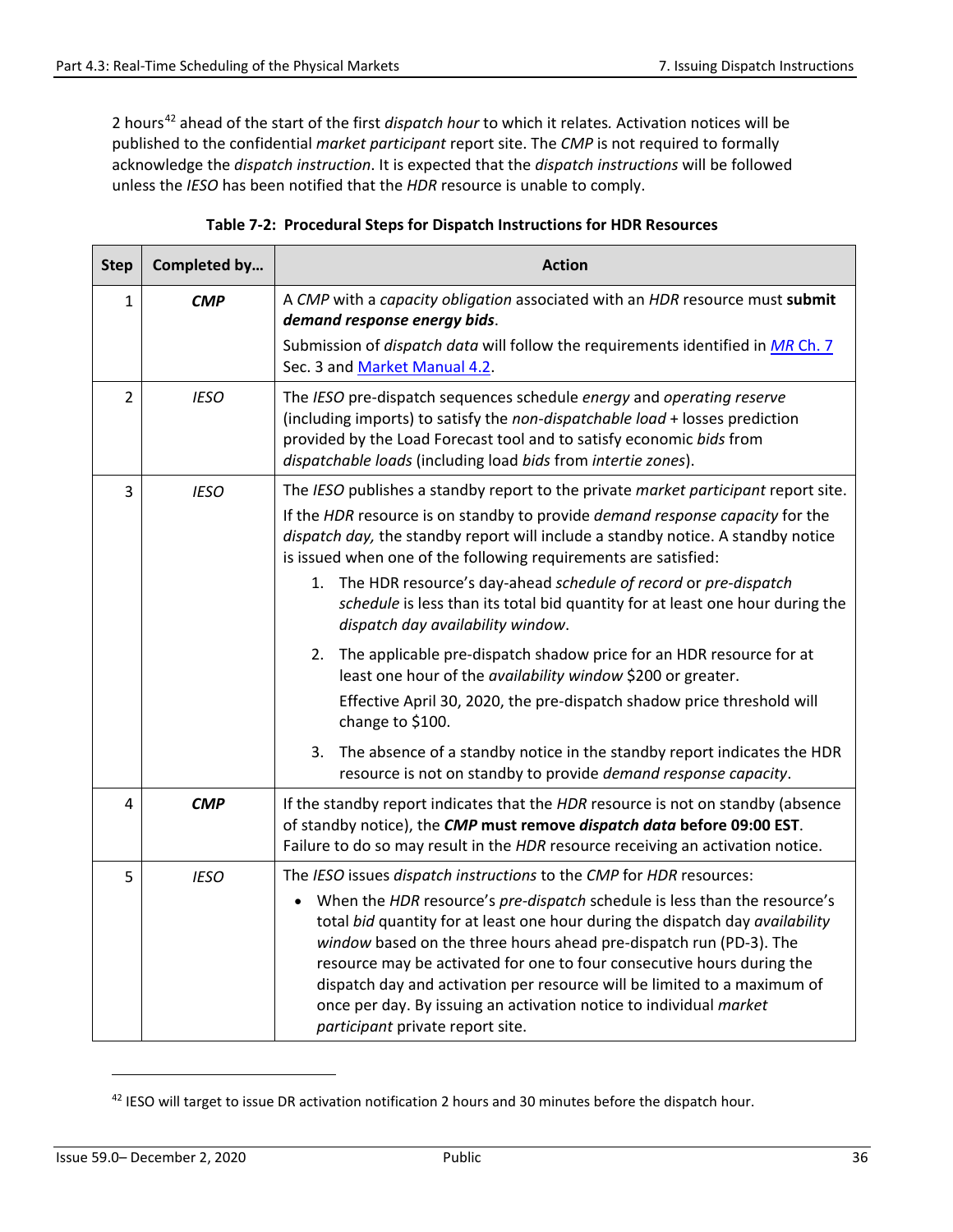| <b>Step</b> | Completed by | <b>Action</b>                                                                                                                                                                                                                            |
|-------------|--------------|------------------------------------------------------------------------------------------------------------------------------------------------------------------------------------------------------------------------------------------|
| 6           | <b>CMP</b>   | Upon receipt of the activation notice, the CMP implements the actions required<br>to comply with the dispatch instructions, by reducing energy withdrawal for each<br>HDR resource to meet the dispatch instructions issued by the IESO. |
|             | <b>CMP</b>   | A CMP that expects the associated HDR resource to operate in a manner that,<br>for any reason, differs from the IESO's dispatch instructions shall notify the IESO<br>as soon as possible.                                               |
| 8           | <b>CMP</b>   | A CMP that expects the associated HDR resource to operate in a manner that,<br>for any reason, differs from the IESO's dispatch instructions shall change their<br>dispatch data as soon as possible.                                    |

## <span id="page-43-0"></span>**7.3 Boundary Entities**

The *dispatch instructions* for any *registered facility* that is a *boundary entity* will be consistent with the current *dispatch data* for that *registered facility* and with any *interconnection* limitations associated with the *registered facility*.

*Interchange schedules* may be modified within the hour as a result of instructions from an external *control area*, or due to contingencies or other *reliability* concerns in the *IESO control area*. In the instances where the schedule modification originates from sources external to Ontario (e.g., implementation of Transmission Loading Relief, by an external *control area*), the *IESO* will ensure that the schedule modification does not trigger a Congestion Management Settlement Credit (CMSC) payment.

A *registered facility* that is a *boundary entity* shall comply fully with all *dispatch instructions* for *energy* or *operating reserves* upon confirmation of the relevant *interchange schedule* with the appropriate scheduling entity.

The *IESO* expresses *interchange schedule* MW quantities to the nearest one decimal point. However, the e-Tag software, used to obtain e-Tags for import and export transactions, requires persons to express *energy* quantities in whole MW. As a result, *boundary entities* may have to round up or down their *interchange schedule* MW quantities in order to obtain an e-Tag. To ensure that the *energy* quantities expressed by *boundary entities* for the purpose of obtaining their e-Tags correspond to the *real-time schedule*, the *IESO* requires all *boundary entities* to round-up or down the *interchange schedule* MW quantities according to the following rounding rules.

| Interchange schedule value | <b>Rounding Rule</b>                                                                                | Example                                     |
|----------------------------|-----------------------------------------------------------------------------------------------------|---------------------------------------------|
| $X.1$ to $X.4$             | Round down                                                                                          | 41.3 MW must be rounded down to 41 MW       |
| $X.6$ to $X.9$             | Round up                                                                                            | 20.7 MW must be rounded up to 21 MW         |
| X.5                        | Call the IESO to find out<br>the actual MW quantity<br>to be used to obtain or<br>revise the e-Tag. | For 35.5 MW, call the IESO for instructions |

The *IESO* records and time-stamps all *dispatch instructions* and stores these records for at least seven years.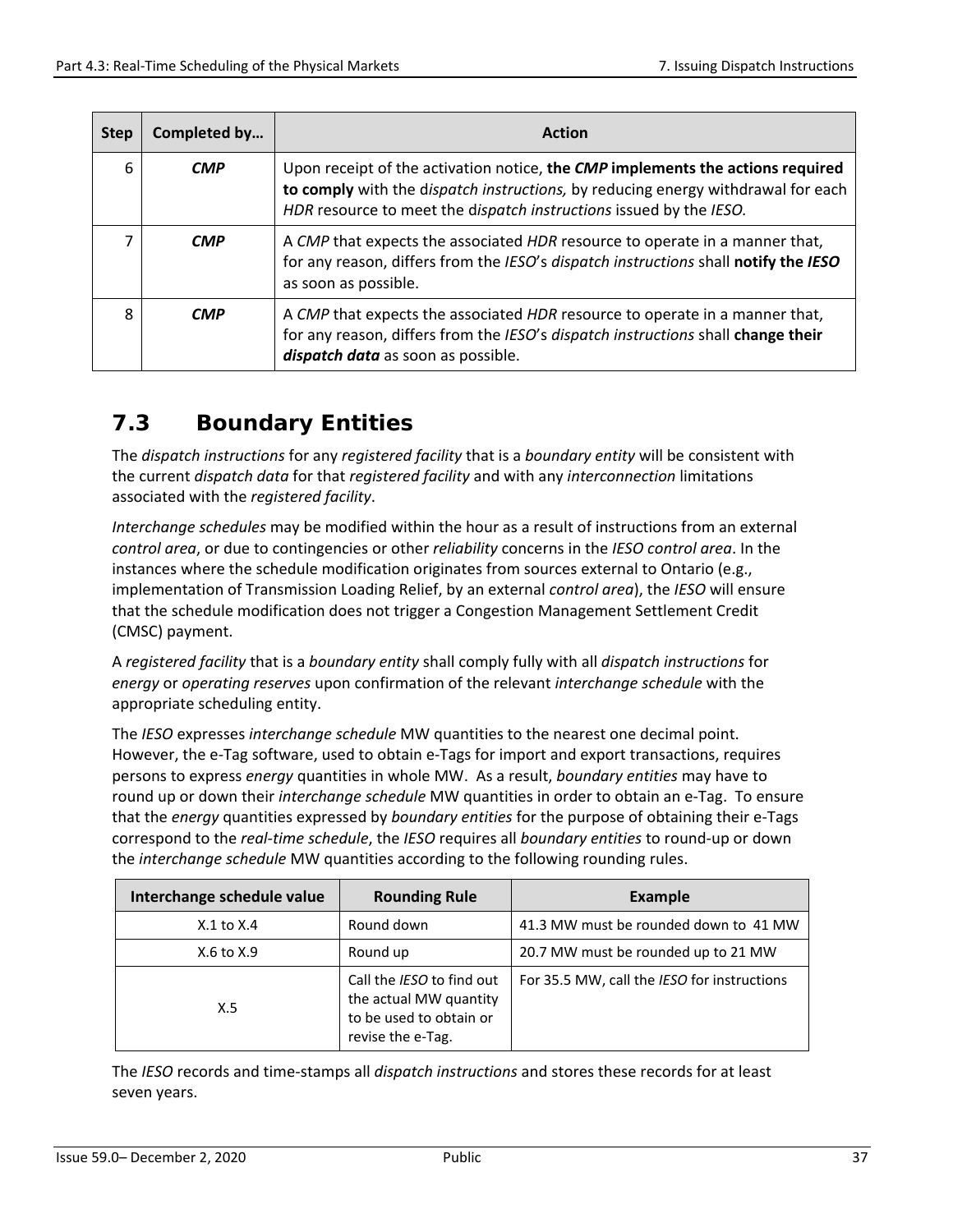### <span id="page-44-0"></span>**7.3.1 Dispatch Instructions for Boundary Entities**

Prior to each *dispatch hour*, the *IESO* issues *dispatch instructions* to each *boundary entity*, in the form of *interchange schedules (published to the Market Participant Interface)*, indicating for that *dispatch hour*:

- The *energy* level to be injected, or withdrawn, (in MW) by the *boundary entity* resource from, or to, the specified *intertie zone*,
- The amount of each class of *operating reserve* that is scheduled, and
- The amount of reactive support and regulation that is to be provided under reliability mustrun contracts.

The *registered market participant* for each *facility* must submit an e-Tag with a quantity that matches the *IESO dispatch instruction* – the *IESO* will use the e-Tag submission as confirmation of the interchange *dispatch instruction*. The *IESO* will verify that the e-Tag has been submitted correctly and will confirm *interchange schedules* with adjacent c*ontrol areas*. At any time in the process, the *IESO* may alter *interchange schedules* due to incorrect or missing e-Tags, scheduling differences with adjacent c*ontrol areas*, and *reliability* or other concerns. Following these changes, the *IESO* will inform the *market participant* of the changes and alter the m*arket schedule* to equal the interchange *dispatch instructions* where appropriate. The *market participant* will update their e-Tags and/or *dispatch data* where appropriate.

<span id="page-44-1"></span>

| <b>Step</b>   | Completed by                        | <b>Action</b>                                                                                                                                                                                                                                                                                                                                                                                                                                                                                                                                                                                                                                                                                                                                                                                                                                                                                                                      |
|---------------|-------------------------------------|------------------------------------------------------------------------------------------------------------------------------------------------------------------------------------------------------------------------------------------------------------------------------------------------------------------------------------------------------------------------------------------------------------------------------------------------------------------------------------------------------------------------------------------------------------------------------------------------------------------------------------------------------------------------------------------------------------------------------------------------------------------------------------------------------------------------------------------------------------------------------------------------------------------------------------|
| 1             | <b>Market</b><br><b>Participant</b> | Create an e-Tag for the interchange schedule and obtain an e-Tag ID.<br>Note: The market participant is required to submit the e-Tag by 32 minutes prior<br>to the <i>dispatch hour</i> (35 minutes in advance of the <i>dispatch hour</i> to support re-<br>allocation for NERC Transmission Loading Relief procedures). See step 13.                                                                                                                                                                                                                                                                                                                                                                                                                                                                                                                                                                                             |
| $\mathcal{P}$ | <b>Market</b><br><b>Participant</b> | Submit dispatch data from intertie zones. Dispatch data shall be accompanied<br>by an e-Tag ID.<br>Submission of <i>dispatch data</i> will follow the requirements identified in <i>MR Ch. 7</i><br>Sec. 3 and Market Manual 4.2.                                                                                                                                                                                                                                                                                                                                                                                                                                                                                                                                                                                                                                                                                                  |
| 3             | <b>Market</b><br><b>Participant</b> | Receive schedule for interchange schedules for another control area market.<br>To successfully complete an interchange schedule, the market participant must<br>also successfully navigate markets in external control areas.<br>If a <i>market participant</i> is scheduled in another market for a quantity that is less<br>than the quantity offered or bid in the IESO-administered markets, the market<br>participant must revise the e-Tag.<br>If it is more than 60 minutes in advance of the <i>dispatch hour</i> , the market<br>participant must revise the dispatch data to include the updated e-Tag ID and to<br>lower the <i>offer/bid</i> quantity to equal the other control area schedule.<br>If it is less than 60 minutes in advance of the <i>dispatch hour</i> but the <i>market</i><br>participant has submitted dispatch data for subsequent hours that use the same<br>e-Tag, the market participant must: |

**Table 7-3: Procedural Steps for Boundary Entity Dispatch Instructions**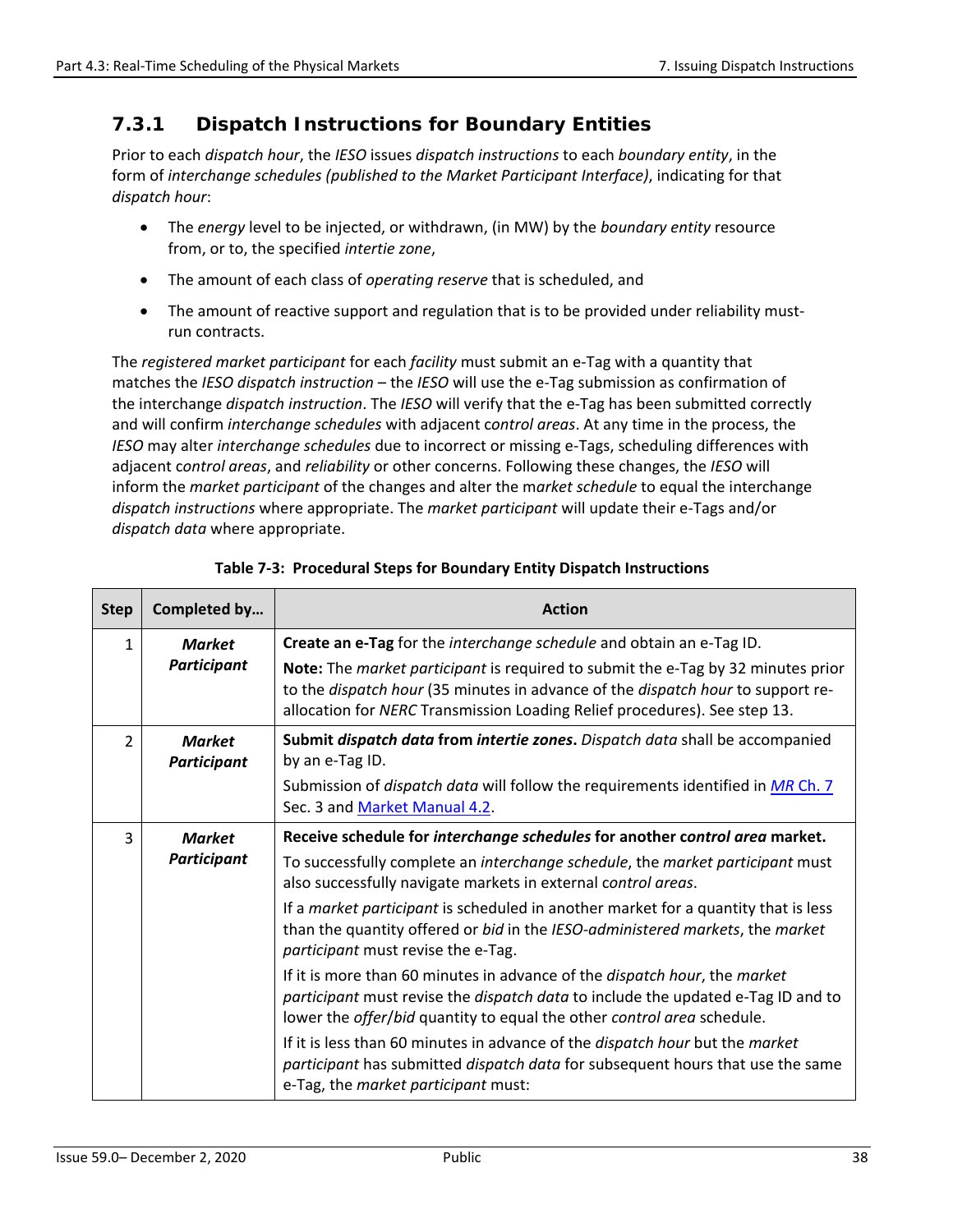| <b>Step</b>    | Completed by                        | <b>Action</b>                                                                                                                                                                                                                                                                                                                                      |
|----------------|-------------------------------------|----------------------------------------------------------------------------------------------------------------------------------------------------------------------------------------------------------------------------------------------------------------------------------------------------------------------------------------------------|
|                |                                     | Revise dispatch data for these hours to include the updated e-Tag ID, and                                                                                                                                                                                                                                                                          |
|                |                                     | Notify the IESO of the potential mismatch between the dispatch data<br>quantity available and the amount scheduled by another control area.                                                                                                                                                                                                        |
| 4              | <b>Market</b><br><b>Participant</b> | The e-Tag must be revised if the market participant is scheduled by the IESO or<br>by an adjacent control area for a quantity that is different than the e-Tag<br>quantity listed for that interchange schedule.                                                                                                                                   |
|                |                                     | Where a market participant receives interchange schedules from two or more<br>control areas/markets that differ in quantity for the same interchange schedules,<br>the market participant will revise the e-Tag quantity to a value that equals the<br>smallest amount scheduled by the control areas/markets.                                     |
| 5              | <b>Market</b>                       | If a market participant has revised the e-Tag and acquired a new e-Tag ID, then:                                                                                                                                                                                                                                                                   |
|                | <b>Participant</b>                  | If it is more than 60 minutes in advance of the dispatch hour, the market<br>participant must revise the dispatch data to include the updated e-Tag ID<br>and to lower the offer/bid quantity to equal the other CA schedule, and<br>submit the revised dispatch data to the IESO, or                                                              |
|                |                                     | If it is less than 60 minutes in advance of the dispatch hour, but the e-Tag ID<br>$\bullet$<br>has also been submitted to the IESO for interchange offers/bids for future<br>hours, the market participant must revise the dispatch data to include the<br>updated e-Tag ID for these hours, and submit the revised dispatch data to<br>the IESO. |
| 6              | <b>IESO</b>                         | Dispatch data for interchange is validated as all dispatch data is validated.<br>Dispatch data validation details are covered in a number of documents, including<br><b>Market Manual 4.2.</b>                                                                                                                                                     |
|                |                                     | In addition, for interchange offers/bids only, the dispatch data is checked to<br>ensure that only the valid market scheduling points (MSP) are allowed to be<br>submitted for a chosen constrained scheduling point (CSP).                                                                                                                        |
| $\overline{7}$ | <b>IESO</b>                         | The IESO pre-dispatch sequences schedule energy and operating reserve<br>(including imports) to satisfy the non-dispatchable load + losses prediction<br>provided by the Load Forecast tool and to satisfy economic dispatchable load<br>bids (including load bids from intertie zones).                                                           |
|                |                                     | The schedules of injections/withdrawals for the next hour are provided as inputs<br>to the real-time sequences.                                                                                                                                                                                                                                    |
| 8              | <b>IESO</b>                         | The IESO issues dispatch instructions, in the form of interchange schedules, to<br>each registered facility that is a boundary entity for which a dispatch instruction<br>is required.                                                                                                                                                             |
| 9              | <b>Market</b><br><b>Participant</b> | Market participants are expected to watch for interchange schedules issued by<br>the IESO as part of the pre-dispatch schedule production process.                                                                                                                                                                                                 |
|                |                                     | Market participants identify linked wheeling interchange schedules whose<br>import and/or export component was not scheduled for the next hour and<br>cancel the associated e-Tag.                                                                                                                                                                 |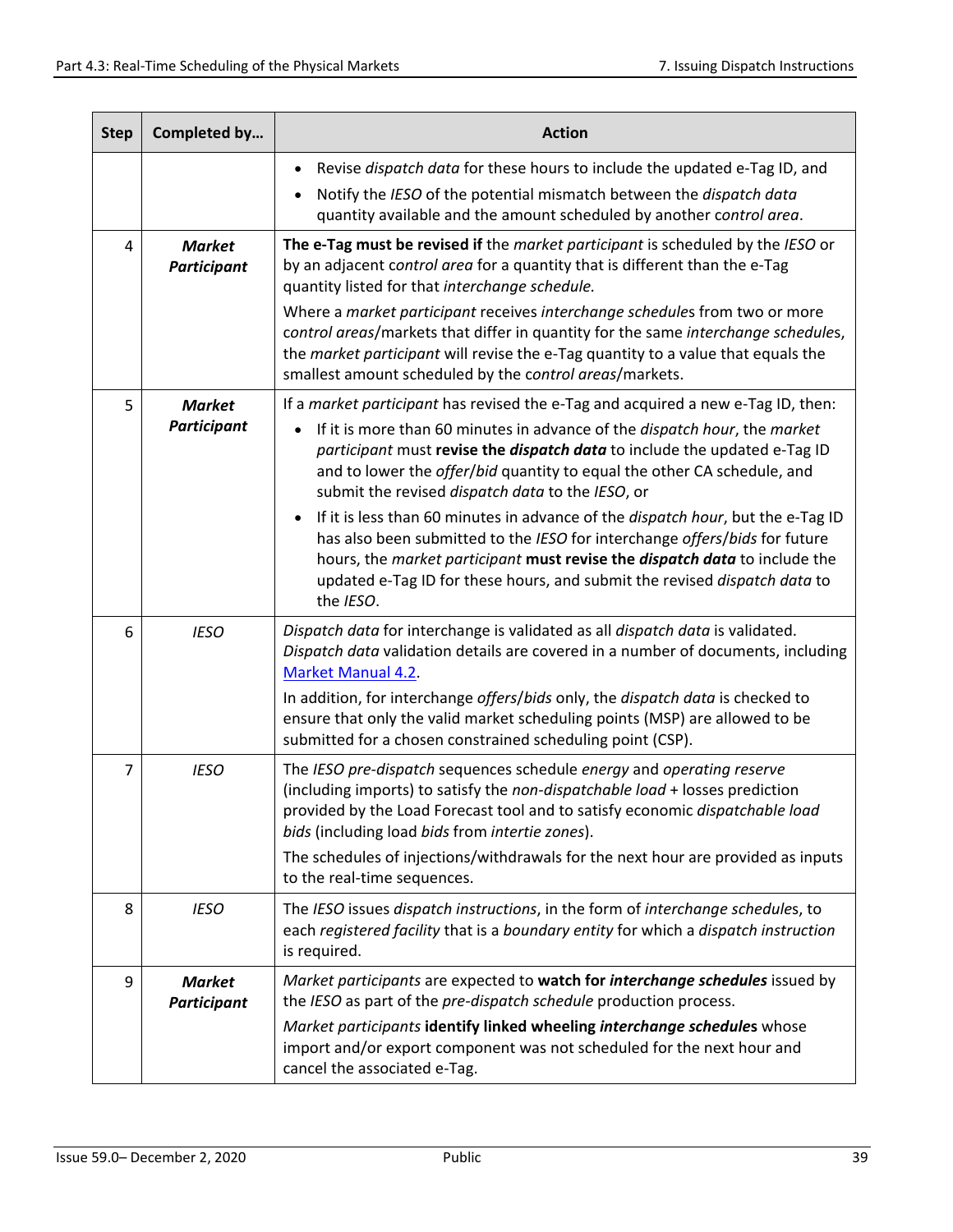| <b>Step</b> | Completed by                        | <b>Action</b>                                                                                                                                                                                                                                                                                                                                                                                                                                                                                                                                                                                                                                                                                                                                                                                                                                                                                                                                                                                                                                                                                                                                                              |
|-------------|-------------------------------------|----------------------------------------------------------------------------------------------------------------------------------------------------------------------------------------------------------------------------------------------------------------------------------------------------------------------------------------------------------------------------------------------------------------------------------------------------------------------------------------------------------------------------------------------------------------------------------------------------------------------------------------------------------------------------------------------------------------------------------------------------------------------------------------------------------------------------------------------------------------------------------------------------------------------------------------------------------------------------------------------------------------------------------------------------------------------------------------------------------------------------------------------------------------------------|
|             |                                     | Cancellation of the e-Tag is only allowed for linked wheeling interchange<br>schedules (that consist of an import that has offered between -\$50 and -MMCP<br>and a corresponding export that has bid +MMCP). If one leg of the wheel<br>offered/bid in this manner is scheduled for a reduced quantity, the market<br>participant will revise and submit an e-Tag for the wheel with the lowered<br>quantity.                                                                                                                                                                                                                                                                                                                                                                                                                                                                                                                                                                                                                                                                                                                                                             |
| 10          | <b>IESO</b>                         | The IESO will review next hour's interchange schedule to determine if changes to<br>interchange dispatch instructions are required. For example, interchange<br>schedules will be altered if system reliability would be endangered by<br>implementing the schedule (MR Ch. 7 Sec. 7.2 identifies situations where the IESO<br>will issue dispatch instructions that deviate from the published schedule). When<br>the review of interchange schedules for next hour reveals that changes are<br>required, the IESO will adjust the schedules in the Interchange Scheduler tool.<br>The IESO will identify and cancel linked wheeling interchange schedules whose<br>import and/or export component was not scheduled or was partially scheduled<br>for the next hour and for which associated e-Tags were submitted.<br>In case one component (import or export) of a linked wheeling interchange<br>schedules was partially scheduled, the IESO will alter pro rata the schedule for<br>the other component.<br>Note: Linked wheeling interchange schedules are described in Market Manual<br>4.2, Section 2.5.4 and consist of an offer between -\$50 and -MMCP for the |
| 11          | <b>IESO</b>                         | import and a bid at +MMCP for the export.<br>The IESO contacts market participants to inform them only if their interchange<br>schedules have been altered relative to the quantities published to the Market<br>Participant Interface at the conclusion of the pre-dispatch run to maintain<br>system reliability.                                                                                                                                                                                                                                                                                                                                                                                                                                                                                                                                                                                                                                                                                                                                                                                                                                                        |
| 12          | <b>Market</b>                       | Receive notice of interchange schedule alterations.                                                                                                                                                                                                                                                                                                                                                                                                                                                                                                                                                                                                                                                                                                                                                                                                                                                                                                                                                                                                                                                                                                                        |
|             | <b>Participant</b>                  | The market participant is informed that interchange schedule(s) have been<br>altered relative to the quantities published to the Market Participant Interface at<br>the conclusion of the pre-dispatch run.                                                                                                                                                                                                                                                                                                                                                                                                                                                                                                                                                                                                                                                                                                                                                                                                                                                                                                                                                                |
| 13          | <b>Market</b><br><b>Participant</b> | Market participant submits the e-Tag that is consistent with the dispatch data<br>submitted to the IESO (if submitted in advance) or that is consistent with the<br>interchange schedule provided by the IESO and other control areas/markets for<br>that interchange schedule. See step 1.                                                                                                                                                                                                                                                                                                                                                                                                                                                                                                                                                                                                                                                                                                                                                                                                                                                                                |
| 14          | <b>IESO</b>                         | IESO tools automatically indicates that the e-Tag has been submitted. The IESO<br>will examine the e-Tag to ensure that is has been submitted correctly (e.g. CSP<br>and MSP of the e-Tag and schedule match, quantity and format is correct etc.)<br>and approve the e-Tag. If not, the IESO may contact the market participant by<br>telephone to correct and re-submit the e-Tag. If the market participant has not<br>submitted the e-Tag promptly, the IESO may contact the market participant and<br>direct them to submit the e-Tag.                                                                                                                                                                                                                                                                                                                                                                                                                                                                                                                                                                                                                                |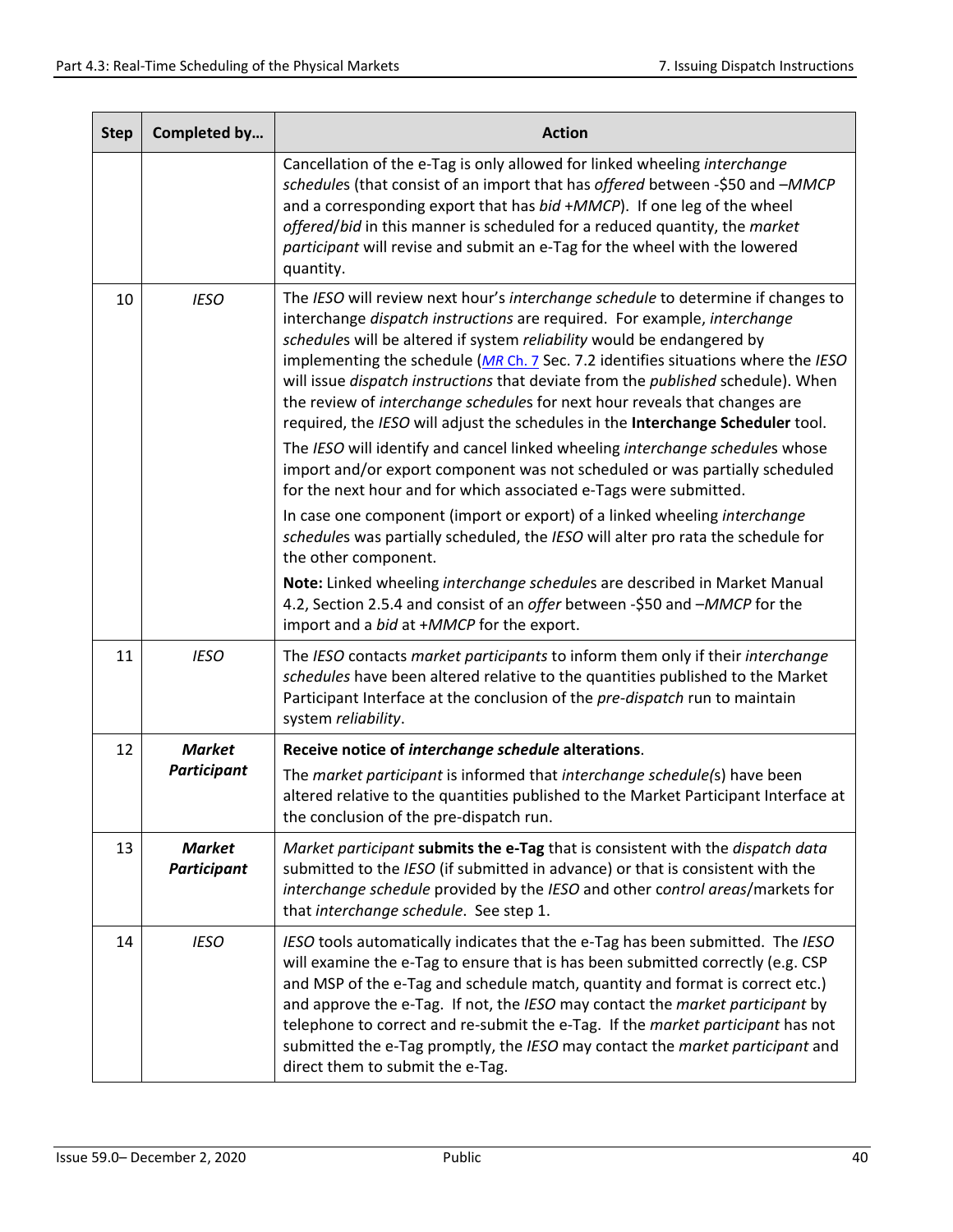| <b>Step</b> | Completed by | <b>Action</b>                                                                                                                                                                                                                   |
|-------------|--------------|---------------------------------------------------------------------------------------------------------------------------------------------------------------------------------------------------------------------------------|
| 15          | <b>IESO</b>  | Upon reviewing the interchange schedule for the next hour, the IESO will cancel<br>interchange schedules() if:                                                                                                                  |
|             |              | The e-Tag has not been submitted,                                                                                                                                                                                               |
|             |              | The e-Tag has not been submitted correctly (in those cases where the IESO<br>has not elected to contact the market participant to correct the e-Tag),                                                                           |
|             |              | They are part of linked wheeling interchange schedules that did not get<br>scheduled (these linked interchange schedules consist of an offer between -<br>\$50 and -MMCP for the import and a bid at +MMCP for the export),     |
|             |              | A schedule for operating reserve will impact upon a TLR'd flowgate (but<br>can't be reduced via re-allocation because the associated energy<br>interchange schedule is 0 MW), or                                                |
|             |              | Required to maintain system reliability.                                                                                                                                                                                        |
|             |              | Cancelled interchange schedules will be removed by the IESO from the<br>Interchange Scheduler (IS) tool.                                                                                                                        |
| 16          | <b>IESO</b>  | When another control area has initiated re-allocation of interchange schedules<br>to protect an overloaded flowgate, the IESO may receive a list of interchange<br>schedules that must be reduced or curtailed.                 |
|             |              | If the IESO receives such a list of interchange schedules, the IESO will reduce the<br>interchange schedules quantities accordingly.                                                                                            |
|             |              | If the re-allocation reduce or curtail one component (import or export) of a<br>linked wheeling interchange schedules, the IESO will reduce proportionally or<br>curtail the interchange schedules for the other component.     |
| 17          | <b>IESO</b>  | IESO confirms the quantity and e-Tag ID for each interchange schedules with<br>adjacent control areas.                                                                                                                          |
|             |              | For operating reserve schedules, the IESO confirms quantities on a per-<br>interchange schedule basis.                                                                                                                          |
|             |              | If the quantities recorded by the IESO and the other control area are different,<br>the interchange quantity for the interchange schedules will be changed to the<br>lower of the two quantities.                               |
|             |              | The IESO and/or adjacent control areas may alter interchange schedules if<br>required to maintain system reliability.                                                                                                           |
| 18          | <b>IESO</b>  | Following confirmation of the interchange schedules with adjacent control areas,<br>the IESO will reduce the IS schedule quantities when they must be decreased to<br>match the amounts scheduled by the adjacent control area. |
|             |              | If one component (import or export) of a linked wheeling interchange schedules<br>was altered, the IESO will alter pro rata the interchange schedules for the other<br>component.                                               |
| 19          | N/A          | Ramps of energy between control areas are initiated over 10 minutes. Energy<br>ramps typically begin at five minutes to the dispatch hour.                                                                                      |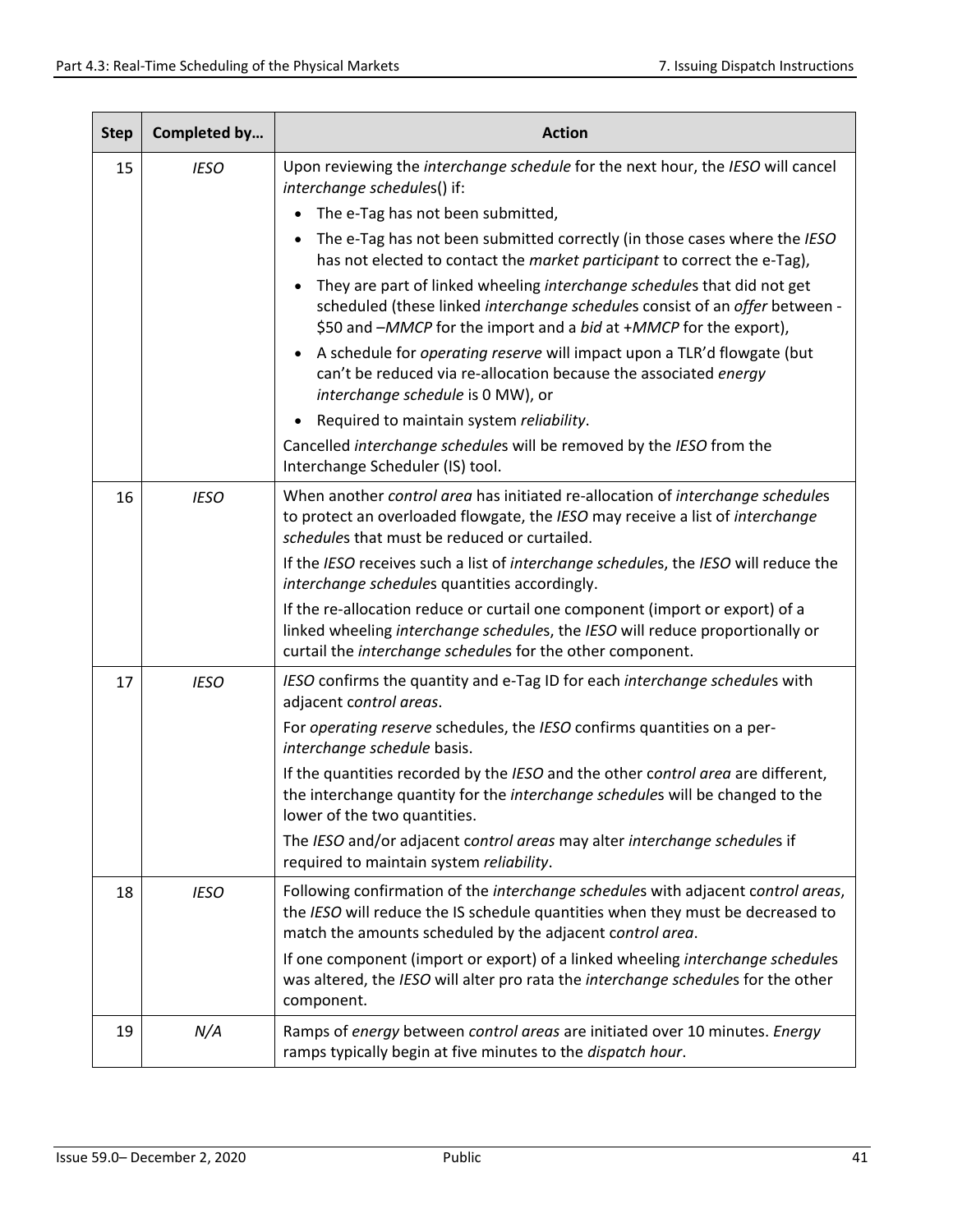| <b>Step</b> | Completed by                 | <b>Action</b>                                                                                                                                                                                                                                              |
|-------------|------------------------------|------------------------------------------------------------------------------------------------------------------------------------------------------------------------------------------------------------------------------------------------------------|
| 20          | <b>IESO</b>                  | The IESO contacts market participants to inform them of interchange schedules<br>that have been reduced, curtailed or cancelled relative to the quantities<br>published to the Market Participant Interface at the conclusion of the pre-<br>dispatch run. |
| 21          | <b>Market</b><br>Participant | Receive notice of interchange schedule alterations.                                                                                                                                                                                                        |
|             |                              | The market participant is informed that interchange schedule(s) have been<br>reduced, curtailed or cancelled relative to the quantities published at the<br>conclusion of the pre-dispatch run.                                                            |
| 22          | <b>IESO</b>                  | The IESO will alter the market schedule for reduced/cancelled interchange<br>schedules.                                                                                                                                                                    |
|             |                              | When reducing/canceling one component (import or export) of a linked<br>wheeling interchange schedules, the IESO will also reduce/cancel the other<br>component.                                                                                           |
|             |                              | The <i>market schedule</i> will be altered so that the <i>market schedule</i> quantities equal<br>the interchange schedule is quantities provided to the real-time constrained<br>dispatch sequences.                                                      |

## <span id="page-48-0"></span>**7.4 Dispatch of Operating Reserve (OR)**

Each *registered facility* to which the *IESO* has sent *dispatch instructions* relating to *operating reserve* must maintain generation (or load reduction) capacity during that *dispatch interval*, consistent with the *dispatch instructions* issued to it. It should be able to increase *energy* production, decrease *energy* withdrawal or be able to schedule, in accordance with the class<sup>[43](#page-48-1)</sup> of *operating reserve* being offered, upon being instructed to do so by the *IESO* as a result of a *contingency event*.

Where a *contingency event* has occurred or is occurring, the *IESO* may issue revised *dispatch instructions* within the *dispatch interval*. The revised *dispatch instructions* will instruct a *registered facility*, other than a *boundary entity*, providing *operating reserve* to begin increasing *energy* production (in the case of a *generator*) or reducing *energy* withdrawal (in the case of a *dispatchable load*) at a rate equal to the *operating reserve* ramp rates provided in the *dispatch data* submission.

A *dispatchable load* must reduce its' consumption, or remain at a reduced consumption level, to provide at least the amount of *operating reserve* requested.

*Dispatch instructions* issued in respect of an *operating reserve* activation must be accepted to indicate the registered facility will comply with the instruction and that the *market participant* will only alter its dispatch when it receives a new *dispatch instruction*.

*Dispatch instructions* issued in respect of a *registered facility* that is a *boundary entity* providing *operating reserve* will be such that they ensure that the *energy* associated with each *offer* of *operating reserve* is scheduled by the *IESO* in a manner that:

• Is consistent with all relevant *reliability standards* for activation of *operating reserve*, and

<span id="page-48-1"></span><sup>43</sup> These are 10 minute synchronized, 10 minute non-synchronized, or 30-minute *operating reserve*.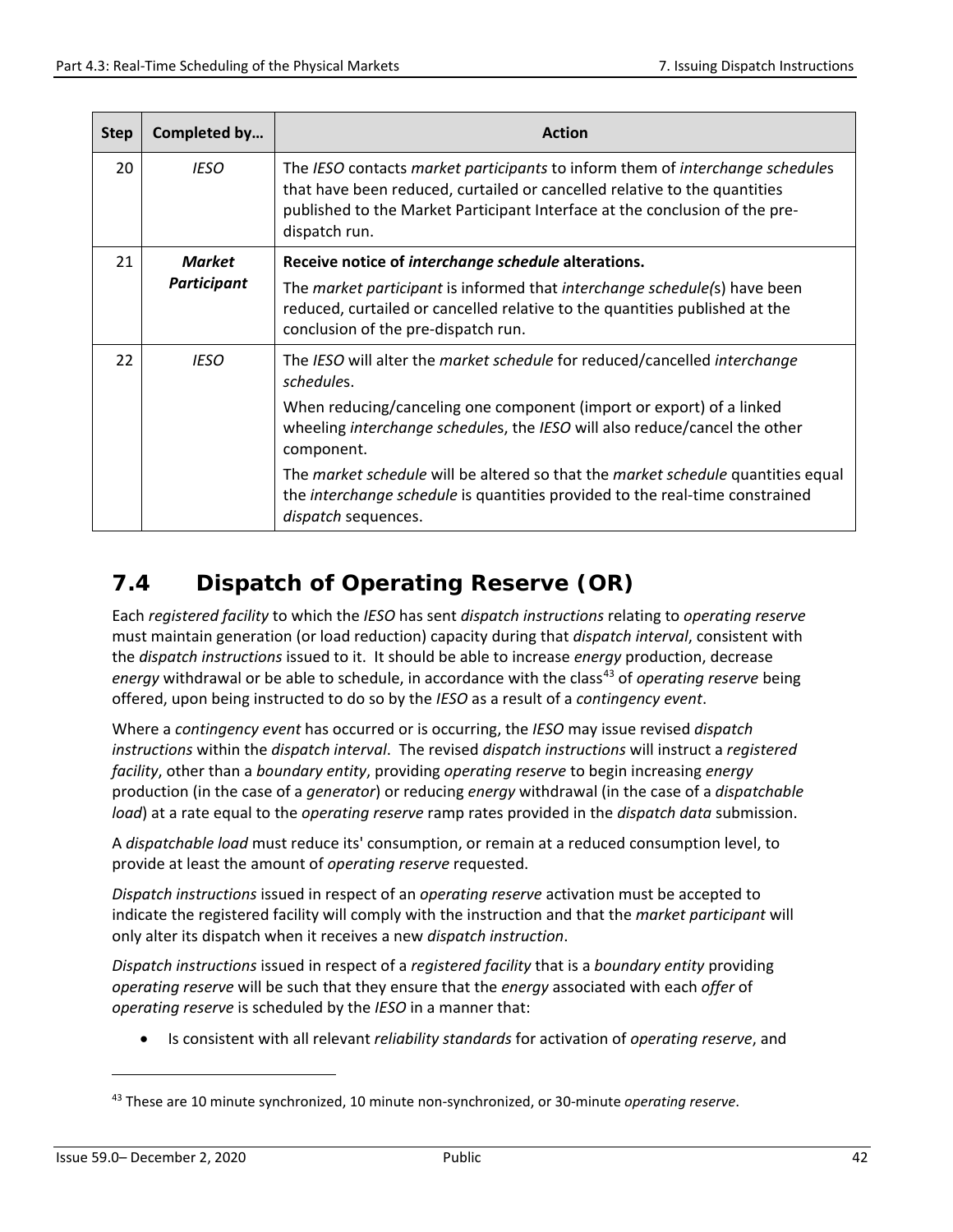• Is as agreed upon by the entity scheduling the resulting *energy* transfer.

When issuing *dispatch instructions* to *registered facilities* providing *operating reserve*, the *IESO* will call first on the *registered facility* in each area that has offered the lowest price (in \$/MWh) for *energy* produced from scheduled *operating reserve*. If such *registered facility* is instructed to produce *energy* but does not do so as rapidly as instructed, or if the *IESO* needs additional *energy* from *operating reserve* in that area, the *IESO* will call upon the *registered facility* offering the nextlowest price for *energy* from *operating reserve*.

If the *IESO* determines that calling upon *registered facilities* in strict order of increasing price of *energy* means that it will be unable to respond in a timely fashion to a *contingency event*, the *IESO* may call upon *registered facilities* out of such strict order. However, the *IESO* will, as far as is practical, call *registered facilities* in a manner that minimizes the price of *energy* called on.

When *operating reserves* are activated as a result of a *NPCC reportable event*, the otherwise applicable 10-minute *operating reserve* requirements will be reduced by a corresponding amount. The *IESO* will subsequently recover to pre-contingency levels of *operating reserve* requirements within 105 minutes of the contingency. (Refer to Market Manual 7.6: Glossary of Standard Operating Terms for the definition of *NPCC reportable event*).

For all events that cause the *IESO* to become deficient, the otherwise applicable 10-minute *operating reserve* requirements will be reduced by a corresponding amount. The *IESO* will subsequently recover to pre-contingency levels of *operating reserve* requirements within 90 minutes of the contingency.

## <span id="page-49-0"></span>**7.5 Manual Procurement of Operating Reserve during forced or planned tools outages**

*Outages* of *IESO-administered markets* software, hardware or communication systems may result in temporary disruptions to market activities, such as electronic scheduling and dispatching. During such disruptions, the *IESO* is required to maintain normal market operations to the greatest extent practicable and, if needed, may employ alternative procedures as described in this section (*MR* Ch. 7, Sec. 1.6.3).

Depending on the duration of the *outage* updated *real-time energy* and *operating reserve* schedules may not be available. Furthermore, if *dispatch instructions* for *energy* are issued during the *outage*, the most recent *operating reserve* schedules may not reflect the actual amount of *operating reserve* available, which may be inadequate to meet the *standard authority* requirements (*MR* Ch. 7, Sec. 1.6.1). Under these conditions, the *IESO* will manually procure additional *operating reserve* by calling upon *ancillary service providers* that have made *offers* to deliver *operating reserve* but, as a result of the *outage*, were not *dispatched* for *operating reserve*.

On a reasonable effort basis, the *IESO* will attempt to procure *operating reserve* in amounts that are proportional with each *market participant*'s share in the total available *operating reserve* capacity.

If, as a result of an *outage* of *IESO-administered markets* software, hardware or communication systems, the *IESO* has called upon a *market participant* to provide *operating reserve*, the *IESO* will:

• Notify market participants if the *dispatch instruction* issued in respect of an *operating reserve* by the Dispatch Scheduling & Optimization tool is invalid,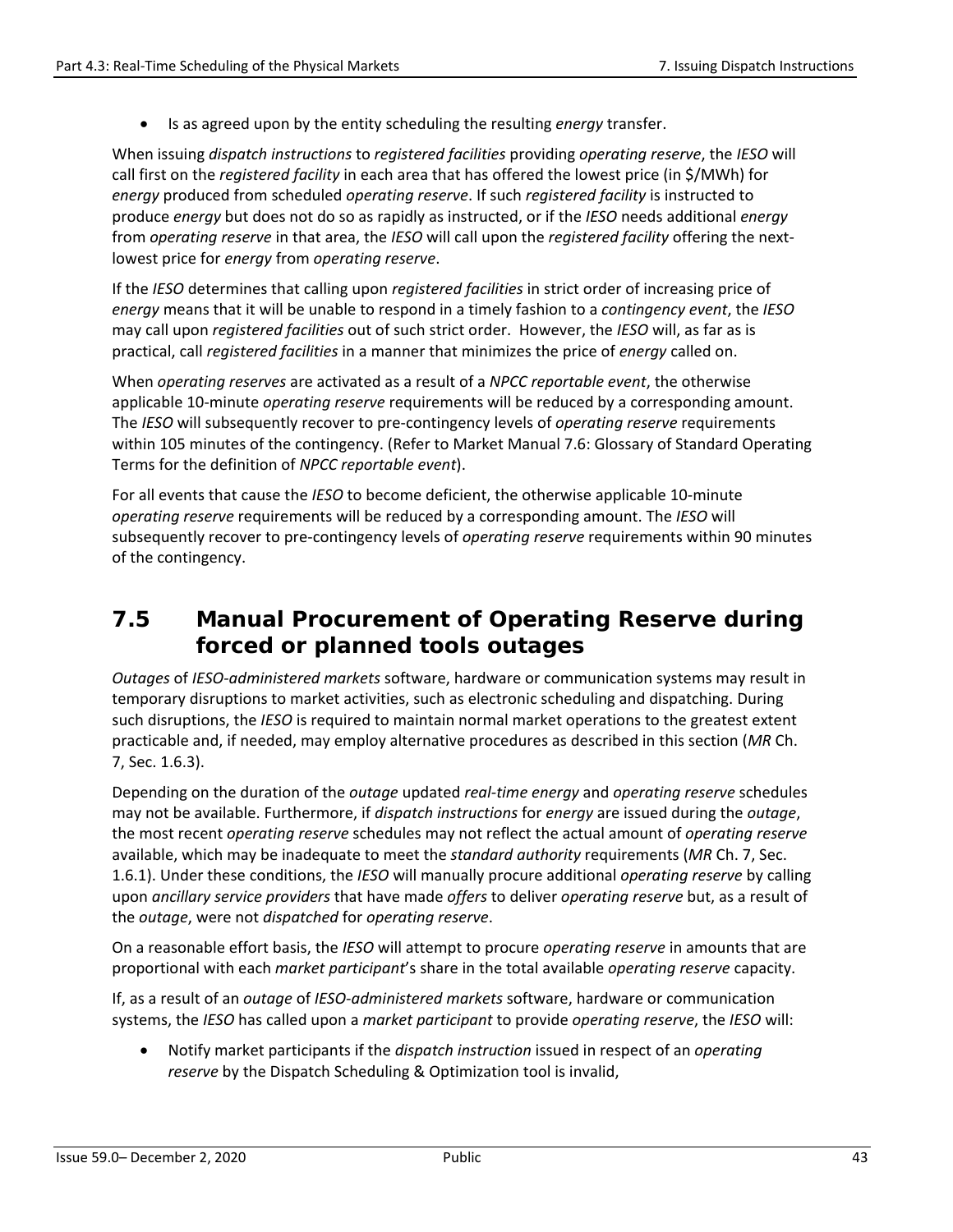- Indicate the amount of *operating reserve* from each class that is to be provided by that *market participant*,
- Identify whether the request represents an activation of *operating reserve*,
- Indicate, if possible, the duration of the request. If this is not possible, the request will be valid until the *IESO* states otherwise, and
- Indicate any restrictions as to what areas the *operating reserve* needs to be provided from, leaving the *market participant* to choose what resources will be used to meet the request.

When called upon, the *market participant* will (*MR* Ch. 7, Sec. 1.6.4):

- Ensure that, at all times, the amount of *operating reserve* requested by the *IESO* is available for *dispatch*,
- Assess the status of their resources and inform the *IESO* if *operating reserve* cannot be provided as requested, and
- Immediately report to the *IESO* when their resources *dispatched* for *operating reserve* are reaching the total capacity available for *operating reserve*, within a margin specified by the *IESO*.

*Administrative pricing* may apply for the manual procurement of *operating reserve* during such market tool failures.

### <span id="page-50-0"></span>**7.6 Compliance with Dispatch Instructions**

Every market participant must ensure that each of its registered facilities complies with dispatch instructions issued by the IESO and is subject to all provisions of the *market rules* (*MR* Ch. 7, Sec. 7.5.1). For *variable generation,* compliance with *dispatch instructions* will only apply when the *dispatch instruction* has a mandatory obligation indicator and the *facility* has sufficient fuel (e.g., wind, irradiance) to achieve the *dispatch* target.

Furthermore a *market participant* must notify the *IESO* when it:

- Has been scheduled for 10 minute *operating reserve* and is unable to activate the *operating reserve* within 10 minutes, or
- Has been scheduled for 30 minute *operating reserve* and is unable to activate the *operating reserve* within 30 minutes.

Where a *market participant* expects that, as a result of a *forced outage*, de-rating or any other reason, its *registered facility* will operate in a manner that differs materially from the *IESO's dispatch instructions*, the *market participant* must notify the *IESO* as soon as possible. A difference is material as defined in **Interpretation Bulletin** – "Compliance with Dispatch Instructions Issued to Dispatchable Facilities" (*MR* Ch. 7, Sec. 7.5.2) except for the following:

- In the case of a *registered cogeneration facility* that is either dispatchable or *self-scheduling*, a difference is material if it exceeds:
	- o The compliance band as defined in "Compliance with Dispatch Instructions Issued to Dispatchable Facilities" **Interpretation Bulletin**, or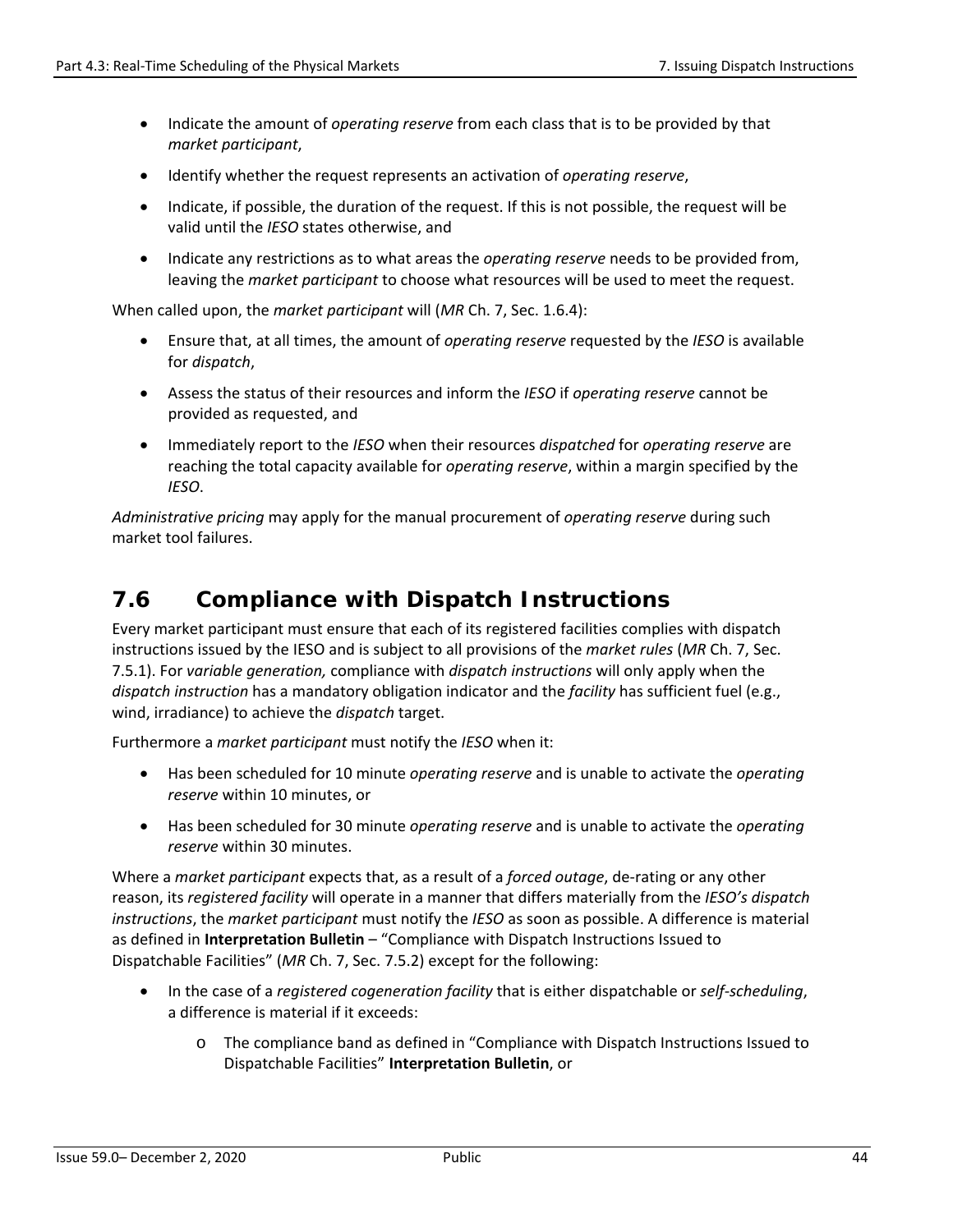- o The compliance band based on the impact of the production of other forms of useful energy within the facility on *energy* production as determined by the *IESO* during *market entry* (*MR* Ch. 7, Sec. 2.2.6.10), and
- In the case of an *enhanced combined cycle facility* that is either dispatchable or *selfscheduling*, a difference is material if it exceeds:
	- o The compliance band as defined in "Compliance with Dispatch Instructions Issued to Dispatchable Facilities" **Interpretation Bulletin**, or
	- o The compliance band based on the impact that the recovery of waste heat from an industrial process/processes within the *facility* has on *energy* production as determined by the *IESO* during *market entry* (*MR* Ch. 7, Sec. 2.2.6.10).
- In the case of an *HDR* resource, a difference is material if it exceeds 5 MW of the *demand response capacity* the DRMP expects to be able to deliver.

When a *registered facility* operates in a manner that differs materially from *IESO dispatch instructions market participant* actions may include the following:

- Notifying the *IESO* (by telephone) of *forced outages* or de-ratings of its equipment and/or making an *outage* submission using the *outage* submission tools (refer to [Market Manual](http://www.ieso.ca/-/media/files/ieso/document-library/market-rules-and-manuals-library/market-manuals/system-operations/so-systemsoperations.pdf)  [7.1: IESO-Controlled Grid Operating Procedures](http://www.ieso.ca/-/media/files/ieso/document-library/market-rules-and-manuals-library/market-manuals/system-operations/so-systemsoperations.pdf) and [Market Manual 7.3: Outage](http://www.ieso.ca/-/media/files/ieso/document-library/market-rules-and-manuals-library/market-manuals/system-operations/so-outagemanagement.pdf)  [Management,](http://www.ieso.ca/-/media/files/ieso/document-library/market-rules-and-manuals-library/market-manuals/system-operations/so-outagemanagement.pdf) Section 2.2 for more information),
- Submitting revised *dispatch data* to reflect the current capability of the *registered facility* (refer to Market Manual 4.2, Section 2.4 for more information), and
- Rejecting subsequent *dispatch instructions* that the *registered facility* cannot meet. If the *market participant* knows that its *registered facility* will be unable to comply with a *dispatch instruction* at the time that it receives the instruction, it is preferable that the *market participant* reject the instruction within the 60-second timeframe, rather than accepting the *dispatch instructions* and then failing to respond to the instruction.

*Dispatch instructions* for *energy* or withdrawal reductions that are flagged by the *IESO* as activation of *operating reserve* are accompanied by an "ORA" flag. A departure from these *dispatch instructions* shall be material if:

- In the case of a *dispatchable generation facility*, the facility fails to be at or above the target, and
- In the case of a *dispatchable load facility*, the facility fails to be at or below the target within the timeframe specified by the operating reserve market, for which the registered facility was scheduled.

In other words, if *a dispatchable generation facility* was *scheduled and dispa*tched for 10 minute synchronized or non-synchronized *operating reserve,* the *facility* would have to be at or above the dispatch target 10 minutes after receipt of the *energy dispatch instruction* flagged for activation of *operating reserve*. In the case of a *dispatchable load facility*, scheduled and dispatched for 10 minute synchronized or non-synchronized *operating reserve,* the *facility* would have to be at or below the dispatch target 10 minutes after receipt of the *dispatch instruction* flagged for activation of *operating reserve*.

Compliance with a *dispatch instruction* by a *registered facility* is not required if such compliance would endanger the safety of any person, damage equipment, or violate any *applicable law* (*MR* Ch.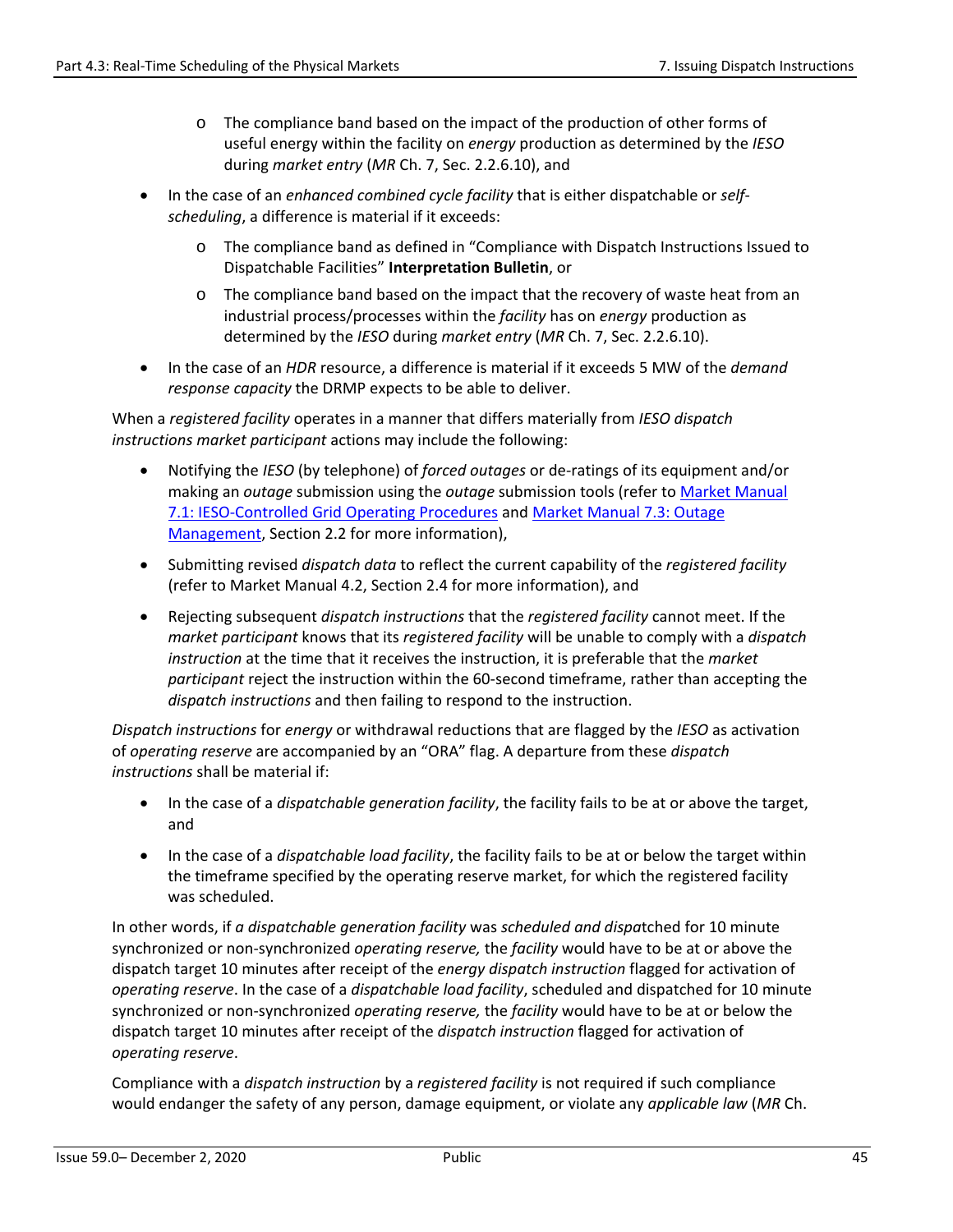7, Sec. 7.5.3). A *market participant* that departs from *dispatch instructions* for any such reason must notify the *IESO* as soon as possible and provide the following:

- The reason the *registered facility* is unable to follow the *dispatch instruction* issued,
- The duration the *registered facility* is expected to be unable to follow the *dispatch instruction*, and
- The minimum or maximum MW level the *registered facility* can safely operate at.

Accordingly, the *IESO* will *dispatch* the *registered facility* within the "safe" operating level provided.

If the *market participant* fails to accept or reject a *dispatch instruction* (for example, the message timer times-out before the *market participant* responds to the *dispatch instruction*), the *IESO* will respond as though the *market participant* has rejected the *dispatch instruction*. Correspondingly, the *registered facility* output is to remain at its last accepted *dispatch instruction*. In all cases, the *IESO* prefers that the *market participants* respond to *dispatch instructions* by accepting or rejecting the instructions received.

If failure by a *registered facility*, other than a *boundary entity*, to comply with a *dispatch instruction* endangers *electricity system reliability*, the *IESO* will treat the action through the compliance process and may declare the *registered facility* to be non-conforming. Refer to [Market Manual 2.6:](http://www.ieso.ca/-/media/files/ieso/document-library/market-rules-and-manuals-library/market-manuals/market-administration/ma-compissues.pdf)  [Treatment of Compliance Issues](http://www.ieso.ca/-/media/files/ieso/document-library/market-rules-and-manuals-library/market-manuals/market-administration/ma-compissues.pdf) for more information on the compliance process.

If a *registered facility*, other than a *boundary entity or HDR* resource*,* produces or withdraws more or less *energy* in a *dispatch interval* than set out in a valid *dispatch instruction* issued by the *IESO*, the *IESO* will, for pricing and *settlement* purposes:

- Treat the difference in *energy* production or withdrawal as a change in *non-dispatchable load* at its location<sup>[44](#page-52-0)</sup>, and
- Use any trade-off curves between *energy* and *operating reserves* in the *dispatch data* for that *registered facility* to determine an appropriate adjustment in the quantity of *operating reserve* of each class supplied by the *registered facility*.

The *IESO* will impose financial penalties on a *market participant* associated with a *boundary entity* who fails to schedule *energy* or *operating reserve* with the appropriate scheduling entity according to the applicable *interchange schedule*, other than for bona fide and legitimate reasons as determined by the *IESO.* Bona fide and legitimate reasons include failures caused by actions and circumstances beyond the control of the *market participant* or due to *IESO* or external scheduling entity error or action.

The *IESO* will impose non-performance charges on a *CMP* associated with an *HDR* resource who fails to comply with a *dispatch instruction* in the form of an activation notice other than for bona fide and legitimate reasons as determined by the *IESO,* which include failures caused by actions and circumstances beyond the control of the *CMP*. Bona fide and legitimate reasons include failure of communication infrastructure such that the *DRMP* is unable to modify *HDR bids* or contact the *IESO*.

<span id="page-52-0"></span><sup>&</sup>lt;sup>44</sup> The estimated deviations between scheduled quantities and actual quantities will not be considered in determining the *market schedule* until the start of the 7th calendar month following the *market commencement date*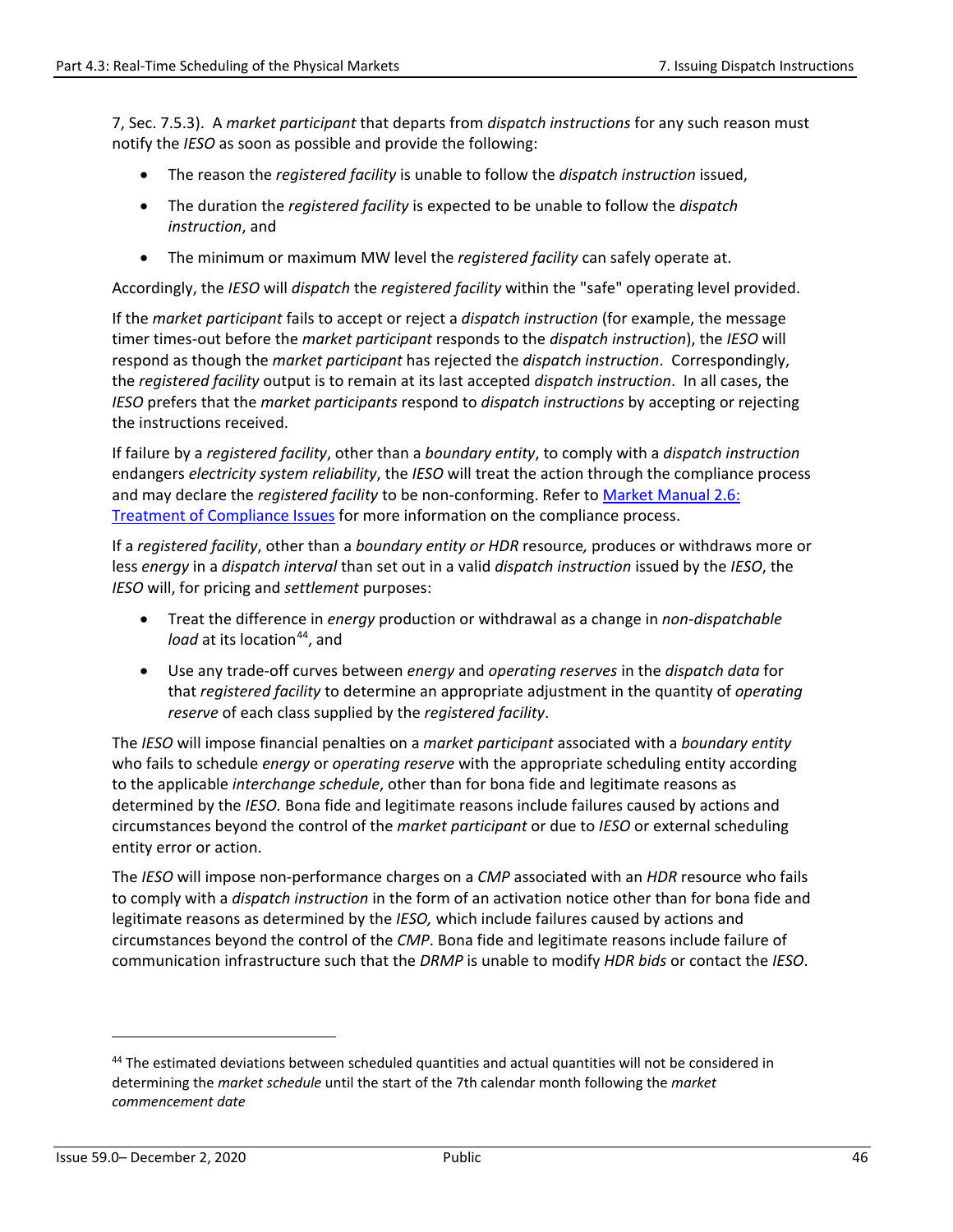## <span id="page-53-0"></span>**7.7 Generation Units Turnaround Time**

At times, market activity may cause fossil *generation units* to be scheduled on for a period of time, then scheduled off for one or more hours and then scheduled back on again. After they have been dispatched off, due to their slower turnaround time, these units are not capable of ramping-up and providing the scheduled output for the first several hours after being dispatch on. When the *IESO* recognizes this potential pattern in the pre-dispatch, it will conduct a *reliability* impact assessment on these units, considering their turnaround time as well as the system conditions and their status at the time.

Based on this assessment, the *IESO* will determine that:

- The *IESO* cannot dispatch these units off because they are critical for maintaining the *reliability* of the *IESO-controlled grid* in the hours in which they would be unavailable and/or their operation would be restricted following their dispatch off, or
- The *IESO* can dispatch these units off because units are not critical for maintaining the *reliability* of the *IESO-controlled grid* in the hours in which they are unavailable following their dispatch off.

If the units are critical for maintaining the *reliability* of the *IESO-controlled grid*, the *IESO* will constrain these units on to their minimum output in the hours they would otherwise be scheduled off, such that they are capable of picking up to the level of their offers in the following hours when they are dispatched on.

If the units are not critical for maintaining the *reliability* of the *IESO-controlled grid*, they will be dispatched off. However, when these units are dispatched back on again, *market participants* must submit revised offers to reflect the actual capabilities of the units and the turnaround time involved. When revised dispatch data is submitted within 2 hours of the dispatch hour, the *IESO Short Notice Change Criteria*[45](#page-53-1) apply.

**– End of Section –** 

<span id="page-53-1"></span><sup>&</sup>lt;sup>45</sup> Refer to Appendix C in Market Manual 4.2: Submission of Dispatch Data in the Real-Time and Operating Reserve Markets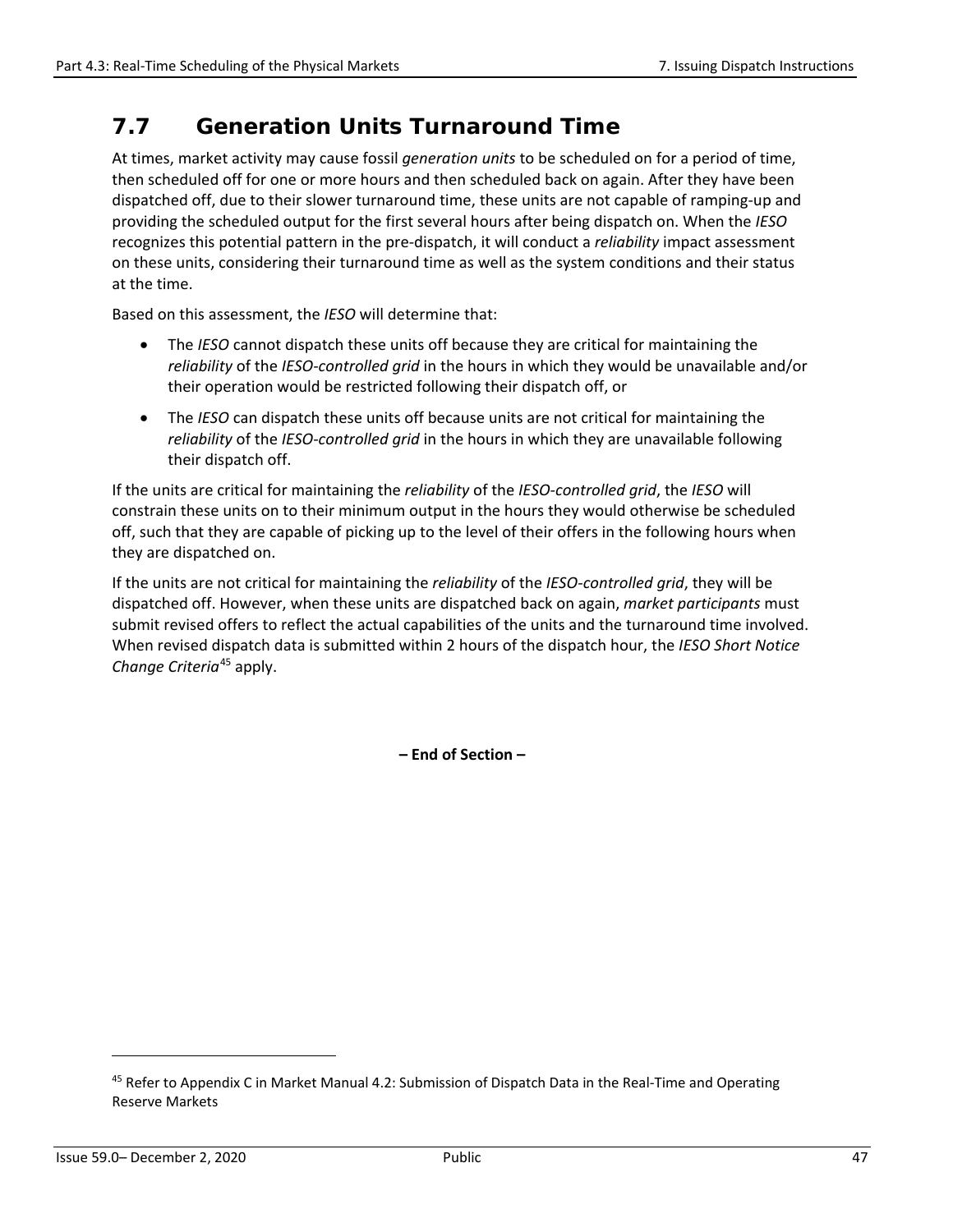## <span id="page-54-0"></span>**8. Issuing Dispatch Advisories**

### <span id="page-54-1"></span>**8.1 Registered Facilities (other than HDR resources and boundary entities)**

The *IESO* issues *dispatch* advisories for each *registered facility* that is a *dispatchable load* or *dispatchable generator*, other than a *boundary entity* or *HDR* resource, prior to each *dispatch interval*, indicating for that *dispatch interval*:

- The anticipated *energy* level to be achieved (in MW) by the *facility* at the end of each advisory interval, and
- The anticipated amount of each class of *operating reserve* for each advisory interval.
- The *dispatch* advisories for any *registered facility* will be consistent with the current operating status of that *registered facility*, any operational constraints described in the most recent *dispatch data* submitted by the *registered market participant* for that *registered facility*, and with the *market entry* data maintained by the *IESO*.
- *Market participants* do not have to acknowledge the receipt dispatch advisories. (*MR* Ch. 7 Sec. 7.1.6).

### <span id="page-54-2"></span>**8.2 Boundary Entities and HDR Resources**

The *IESO* will not issue *dispatch* advisories to *boundary entities* or *HDR* resources.

#### <span id="page-54-3"></span>**8.2.1 Compliance with Dispatch Advisories**

There is no obligation for *market participant* to comply with *dispatch* advisories.

**– End of Section –**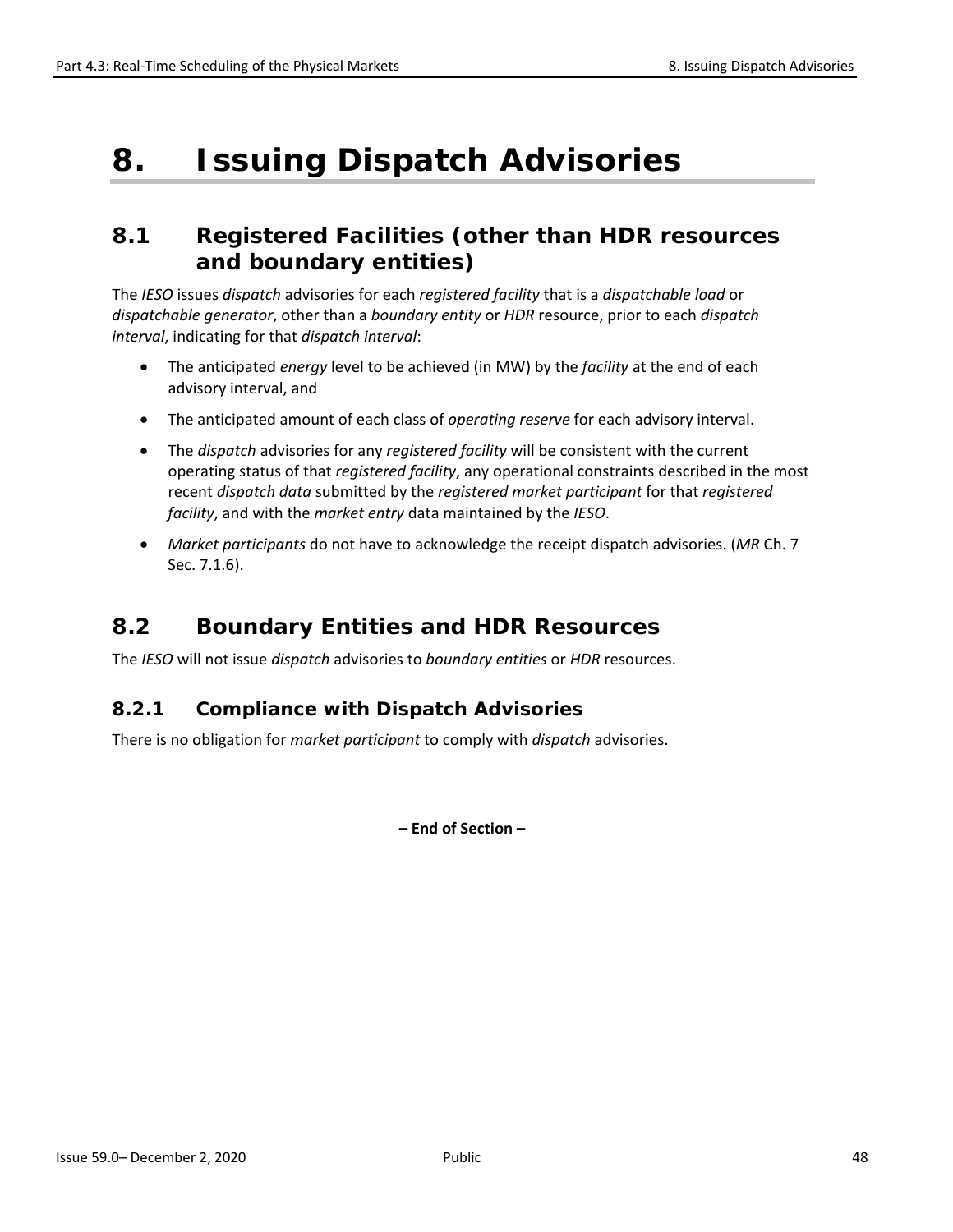## <span id="page-55-0"></span>**9. Administrative Pricing**

The *IESO* is required to, subject to certain prescribed limitations, establish *administrative prices* and corresponding *market schedules*, where applicable, in the following three situations:

- (i) Where the real-time *energy market* and the *operating reserve market* have been suspended,
- (ii) Where the *IESO* is unable to publish an *energy market price* or *operating reserve market price* due to a failure or *planned outage* of the software, hardware or the communications systems that supports the operation of the *dispatch algorithm*, or
- (iii) Where the *IESO* determines in accordance with Board approved guidelines (Appendix A) relating to price error materiality and acceptable causal events that a *published energy market price* or *operating reserve market price* is incorrect due to incorrect inputs which affected the outcome of the *dispatch algorithm*.

This section only applies to the establishment of *administrative prices* and corresponding *market schedules*, where applicable, in regards to the circumstances described above in (ii) and (iii), it does not apply to (i), the establishment of *administrative prices* and corresponding *market schedules* as a result of *market suspension*. For circumstance (i) above refer to Market Manual 4.5: Market Suspension and Resumption.

In circumstances where *administrative prices* are required, the *IESO* shall establish *administrative prices* and corresponding *market schedules* that would, to the extent practical, reflect the *market prices* and corresponding *market schedules* that would have otherwise been produced by the *realtime markets*, but for the event causing *market prices* to be administered (*MR* Ch. 7, Sec. 8.4A.4).

In establishing *administrative prices* for a non-*market suspension* event and corresponding *market schedules*, where applicable, the *IESO* shall set the *administered price* and *market schedule* for a given *dispatch interval* equal to the price and schedule from either (*MR* Ch. 7, Sec. 8.4A.5):

- a) The closest preceding dispatch interval that has not been administered, up to a maximum of 24 dispatch intervals, i.e. "copy forward" from "last good" interval,
- b) The closest subsequent dispatch interval that has not been administered, up to a maximum of 24 dispatch intervals, i.e. "copy back" from "next good" interval,
- c) A combination of the closest preceding and closest subsequent *dispatch intervals* that have not been administered, provided that neither the preceding nor subsequent *dispatch intervals* are selected for more than 24 dispatch intervals, or
- d) When the need to *administer prices* extends beyond 48 *dispatch intervals*, the *IESO* will establish *administrative prices* for the remaining *dispatch intervals* of the event causing *market prices* to be administered within the *IESO control area* and the *intertie zones,* using an average *HOEP* for the *energy market* and the hourly average of the *operating reserve* prices for the applicable *dispatch intervals* for the *operating reserve markets.* The hourly average values will be determined from the corresponding hour or hours from each of the 4 most recent *business days*  or non-*business days*, as the case may be, excluding those hours from any day in which *administrative pricing* has been established (*MR* Ch. 7, Sec. 8.4.A.6*)*.

The decision on which interval to use ("preceding" or "subsequent" in (a) or (b) above or the combination of (a) and (b) in (c) above) will be based on the *IESO's* judgment as to which price would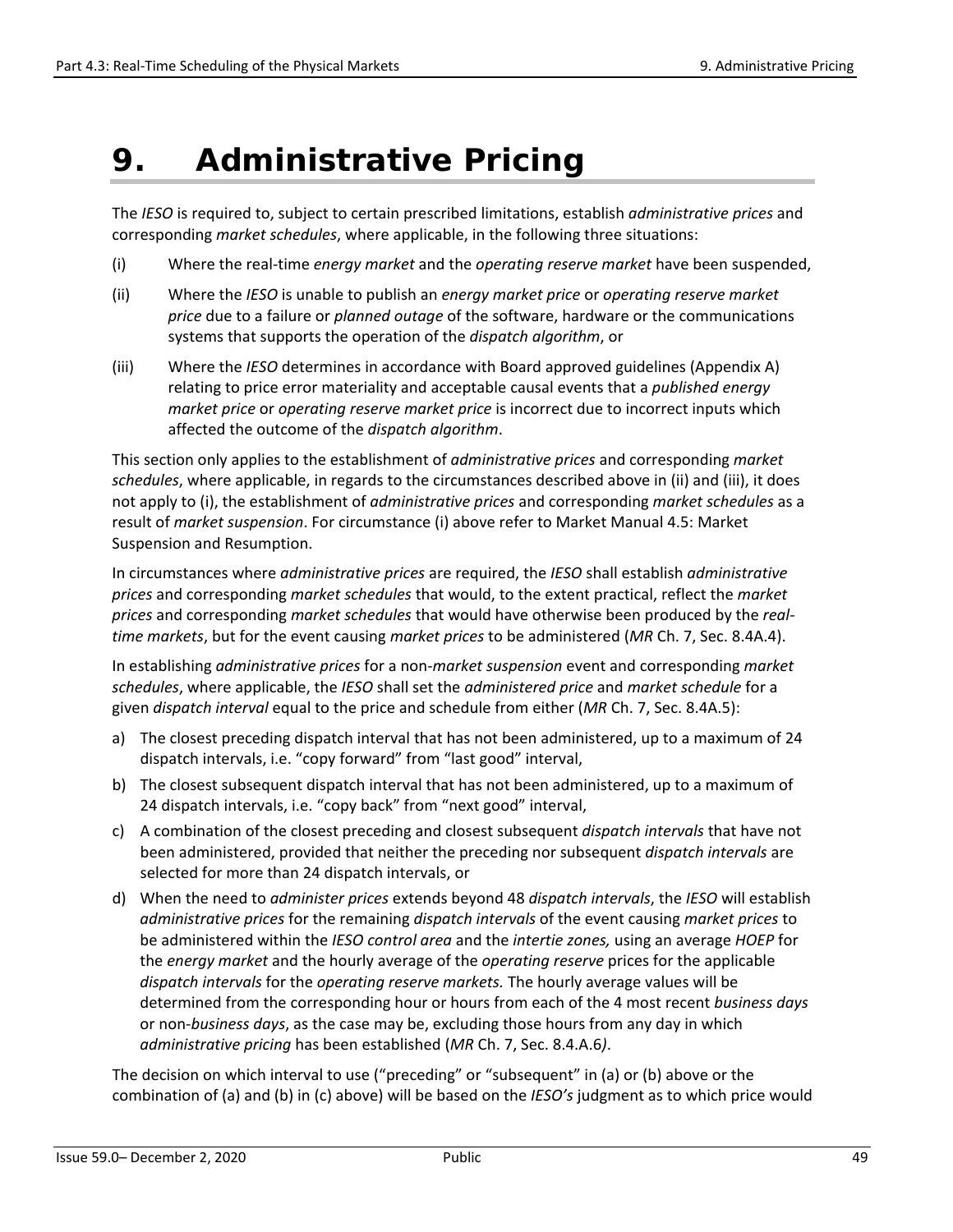better meet the guiding principle (i.e. the price that would otherwise have been produced by the market).

Where the *IESO* establishes an *administrative price* for a *dispatch interval* beyond 48 *dispatch intervals*, a *market schedule* is not established and no congestion management *settlement* credit payments made for that *dispatch interval* (*MR* Ch. 7, Sec. 8.4A.7).

The *IESO* will cease to apply *administrative prices* from the commencement of the first *dispatch interval* after:

- The failure to the software, hardware or communications has been rectified, or
- The *planned outage* of the software, hardware or communications has been completed, or
- The incorrect inputs that affected the outcome of the *dispatch algorithm* have been corrected.

The *IESO* will not establish *administrative prices* on the basis of incorrect prices caused by incorrect inputs which affected the outcome of the *dispatch algorithm* if more than 2 *business days* have passed since the *dispatch day* in respect of which the incorrect *energy market price* or *operating reserve market price* was *published*.

To the extent that the *administrative prices* beyond 48 intervals do not adequately compensate a *market participant* for complying with the *IESO's dispatch instructions*, the *IESO* shall provide additional compensation to the *market participant,* subject to materiality limits, as described in *MR* Ch. 7, Sec. 8.4A.9. For the purpose of that section, a request will be considered material and the *market participant* eligible for compensation if the compensation requested is at least:

- \$1,000 for a given trade day and registered facility, and
- \$200 for a given *trade day* and *registered facility* and the equivalent of \$2/MWh.

This compensation shall be calculated as the aggregate of (*MR* Ch. 7, Sec. 8.4A.10*)*:

- The fuel costs or, where applicable, the other costs referred to in *MR* Ch. 7, Sec. 8.4A.11, and the variable operating and maintenance costs incurred by the *market participant* in complying with the *dispatch instructions* issued by the *IESO,* which fuel costs or other costs and variable operating and maintenance costs shall be subject to verification and audit by the *IESO*, and
- Subject to *MR* Ch. 7, Sec. 8.4A.11, an amount equal to 10% of the actual cost as determined above.

Less the amount of the *administrative price* already paid or payable to the *market participant*.

This section does not apply to additional settlement adjustment or compensation issues associated with *administrative prices* established according to *MR* Ch. 7, Sec. 8.4A.5 (i.e., for *market schedules*  and prices established by the "copy forward/back" methods). Refer to [Market Manual](http://www.ieso.ca/-/media/files/ieso/document-library/market-rules-and-manuals-library/market-manuals/settlements/se-rtestatements.pdf) 5.5: Physical [Markets Settlement Statements](http://www.ieso.ca/-/media/files/ieso/document-library/market-rules-and-manuals-library/market-manuals/settlements/se-rtestatements.pdf) for a description of the associated process where *administrative prices* were applied for 48 intervals or less.

Where the additional compensation referred to above relates to a *generation facility* that is energy limited by design or by bona fide contractual commitments, the *IESO* may accept, in lieu of the actual costs, such assessment of the expected future value or the opportunity costs of the fuel or water consumed: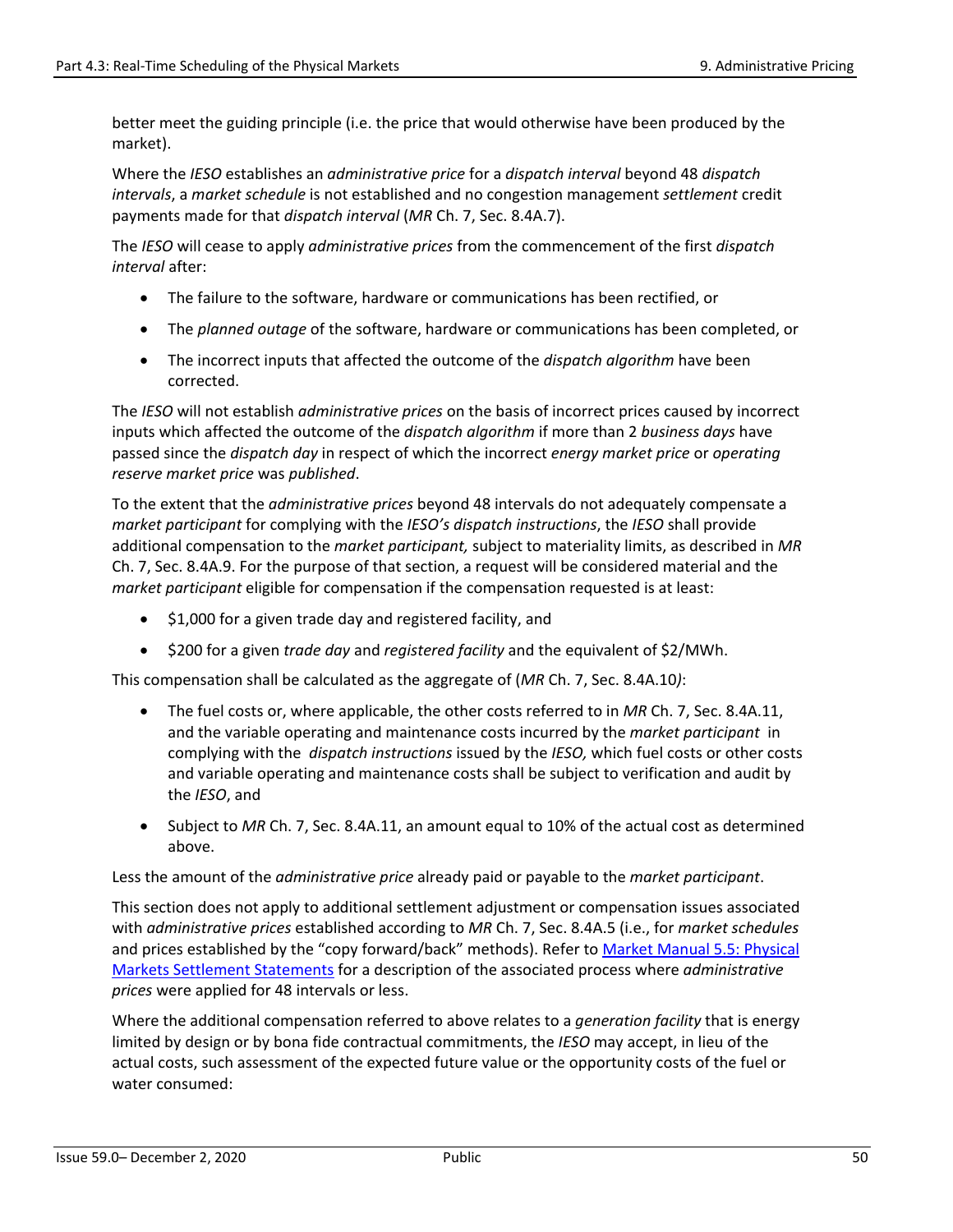- During the period while *administrative prices* were in effect, and
- In order to comply with the *dispatch instruction* issued by the *IESO*,

as the *IESO* considers reasonable.

Where such value or costs are submitted in lieu of the actual costs referred to above, the additional 10% amount above the actual costs shall not be payable if, in the *IESO's* opinion, such value or costs include or adequately cover such amount (*MR* Ch. 7, Sec. 8.4A.11). Refer to Market Manual 5.5 for applying for such compensation.

To request additional compensation, the *market participant* must complete and submit the request application [IESO\\_FORM\\_1398: Additional Compensation During Administrative Pricing.](http://www.ieso.ca/Sector%20Participants/Market%20Operations/-/media/8f07ca8feacf4483a96c93d4f1af2cc3.ashx)

Any disputes concerning the additional compensation referred to in above shall be resolved using the dispute resolution process set forth in *MR* [Ch. 3,](http://www.ieso.ca/-/media/files/ieso/document-library/market-rules-and-manuals-library/market-rules/mr-chapter3.pdf) Sec. 2.

**– End of Section –**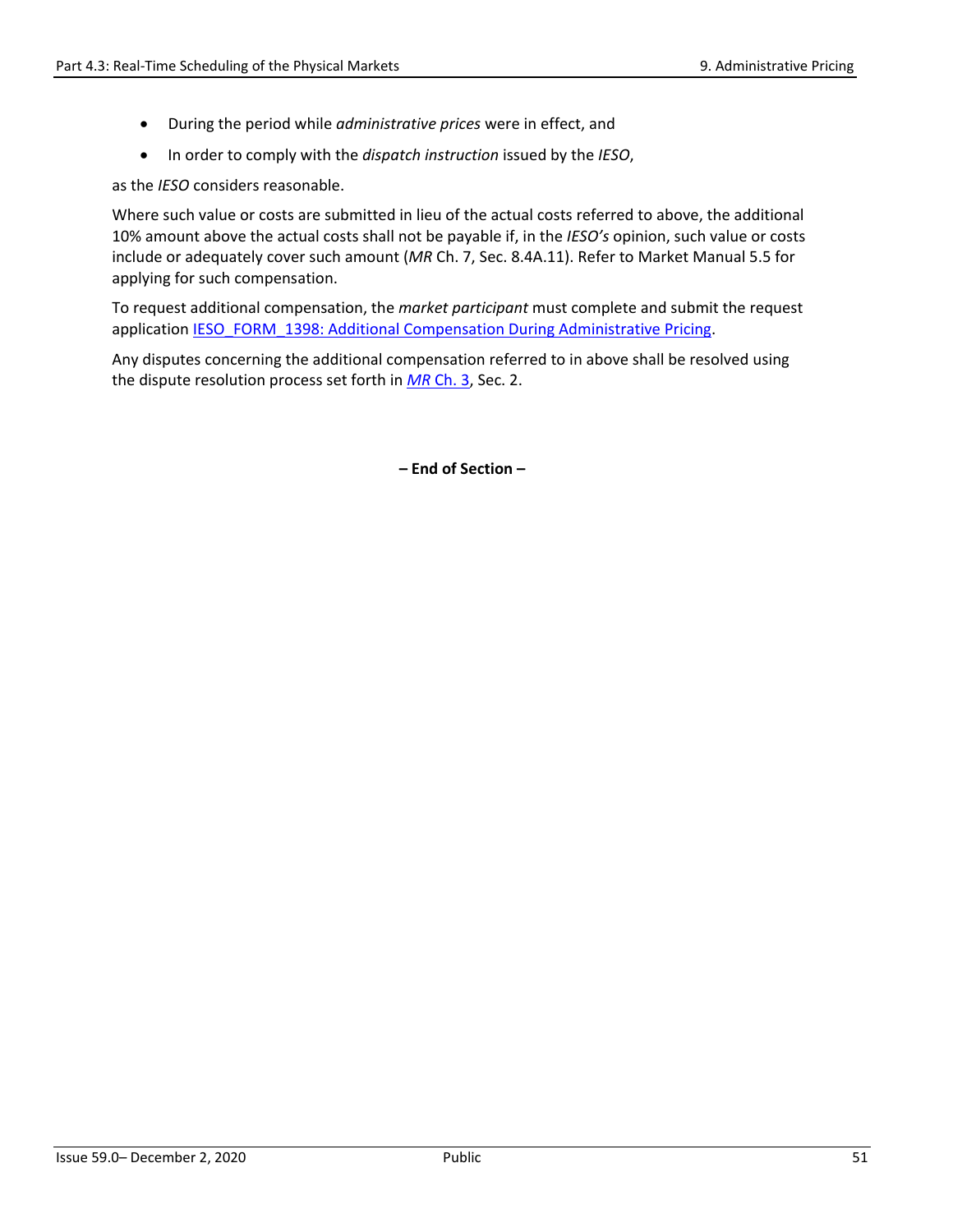## <span id="page-58-0"></span>**10. Compliance Aggregation**

The Compliance Aggregation program allows *market participants* to aggregate *generation facilities* (that do not qualify for network model aggregation) for purposes of compliance, in order to share individual dispatch instructions among authorized *generation facilities* when system conditions permit. Only the compliance treatment of "aggregated" resources would change. The DSO and operational tools will continue to work as per the *IESO's* market rules.

To be eligible to participate in the Compliance Aggregation program, the generation facilities must complete the applicable registration process (described in Market Manual 1.5: Market Registration Procedures). In addition, market participants may wish to opt for the meter disaggregation model. The registration process for the meter disaggregation model is described in [Market Manual 3 Part](http://www.ieso.ca/-/media/files/ieso/document-library/market-rules-and-manuals-library/market-manuals/metering/mtr-totalization.pdf)  [3.7: Totalization Table Registration.](http://www.ieso.ca/-/media/files/ieso/document-library/market-rules-and-manuals-library/market-manuals/metering/mtr-totalization.pdf)

The compliance band for the *generation facilities* accepted for Compliance Aggregation is defined in "Compliance with Dispatch Instructions Issued to Dispatchable Facilities" Interpretation Bulletin.

Under Compliance Aggregation, the generation facilities will continue to receive separate dispatch instructions and will have to comply with individual resource dispatch instructions, when the *IESO* considers it necessary to maintain reliability of the *IESO*-controlled grid. Some examples requiring individual dispatch instructions may include:

- Load rejection and/or generation rejection arming,
- Outages,
- Configuration changes, and
- Security limit violations.

If reliability concerns exist, the *IESO* will communicate instructions to the *market participant* in the following manner:

- The *IESO* Control Room will contact the market participant and specify if the dispatch is on a Unit Specific Dispatch using terminology similar to: "Compliance Aggregation Name" must return to Unit Specific Dispatch. If available, a time frame for return to operation as a compliance aggregate will be provided.
- The *IESO* Control Room will contact the *market participant* when it is possible to return to Compliance Aggregate operation using terminology similar to: "Compliance Aggregate Name" may return to Compliance Aggregate operation at <specify time>.

While operating as a compliance aggregate, *facilities* are required to:

- Follow the normal dispatch process and submit offers for individual resources to reflect the actual, intended operation,
- Respect all obligations regarding synchronized operating reserve requirements within the compliance aggregate, and
- Maintain sufficient units in the compliance aggregate to have their synchronizing breakers closed to meet the amount of synchronized operating reserve scheduled.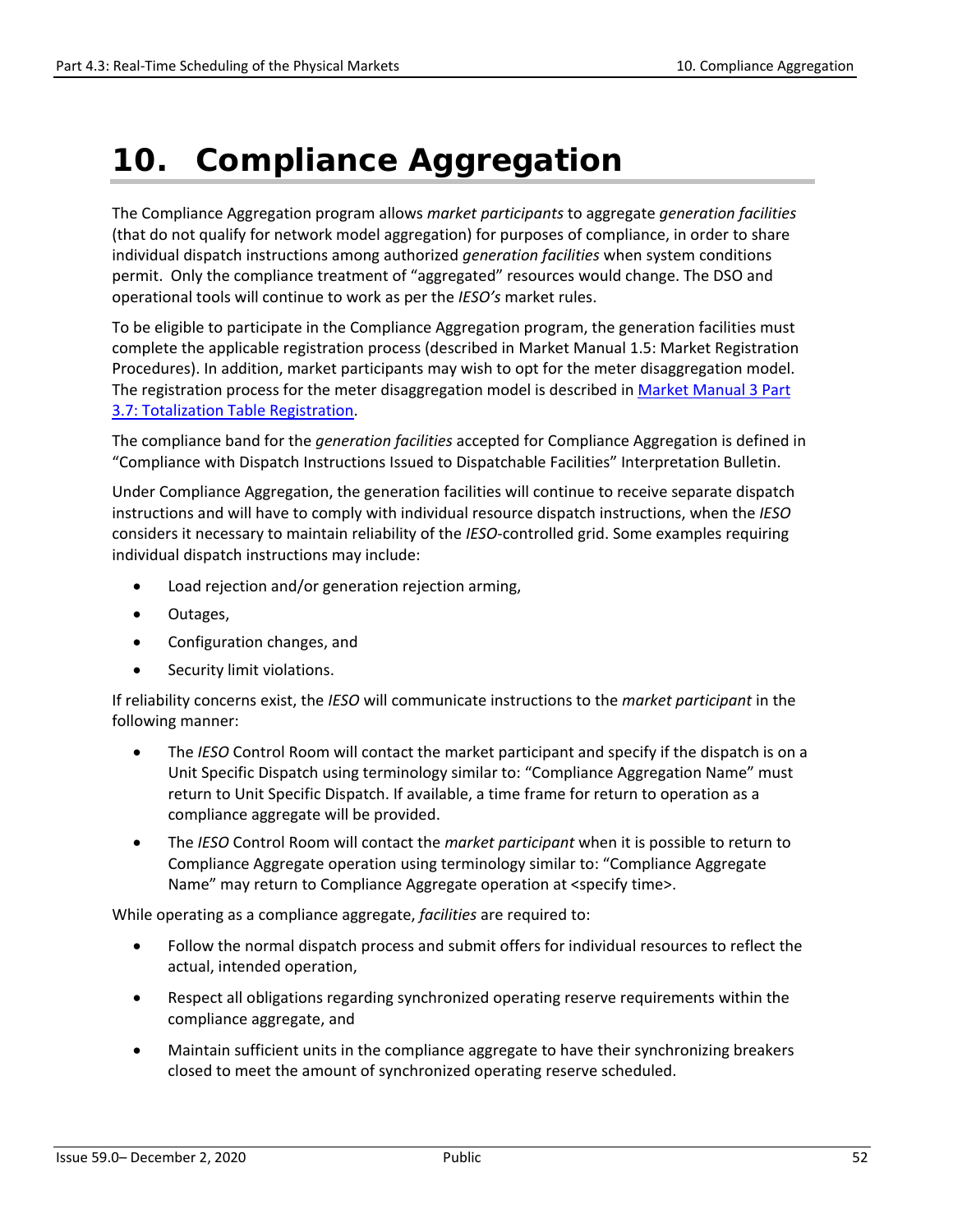The non-quick start *resources* registered for Compliance Aggregation have the following additional operational requirements in order to operate as a "compliance aggregate" in *real-time*:

- Compliance aggregation may not be used to avoid starting a unit that has been dispatched or to start a unit in place of another that has been dispatched.
- Units within a compliance aggregate are to operate within 50 MW of their individual dispatch instructions unless:
	- $\circ$  Offered ramp up and ramp down rates are the same, or within 1 MW/min for the same MW range, and
	- o All offered ramp rates above minimum loading points do not vary by more than 1 MW/min. on each unit in the compliance aggregate.

Operation as a "compliance aggregate" is only permitted where all resources are operating above the *minimum loading point.*

*Generation Facilities* eligible for compliance aggregation who also provide *regulation* may be subject to additional restrictions.

**– End of Section –**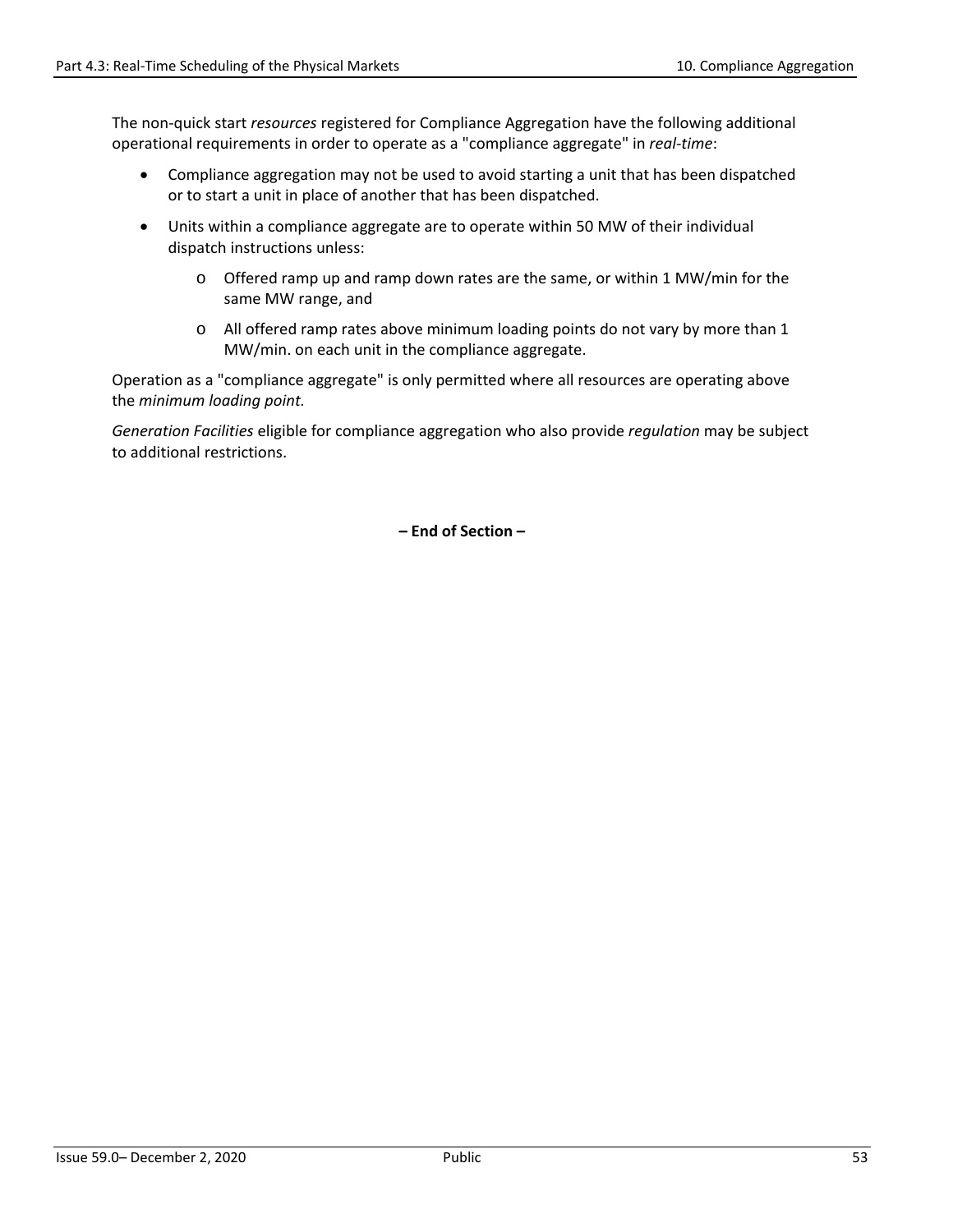## <span id="page-60-0"></span>**Appendix A: Administrative Guidelines**

This appendix provides the amendments to guidelines approved by the *IESO Board* on June 10, 2004 for events other than resulting from *market suspension*. The Illustrations have been added to provide clarity.

## **A.1 Acceptable Causal Events**

#### **A.1.1 Attempt to identify dispatch intervals, during which there have been:**

- Operational telemetering failures, which have resulted in the loss or corruption of inputs to the *market schedule*,
- *IESO Administered Markets'* software failures, which have resulted in the loss or corruption of inputs to the *market schedule*, or
- *IESO* business process failures, which have resulted in the loss or corruption of inputs to the *market schedule*.

#### **A.1.2 intervals in which the loss or corruption of inputs has occurred, replace the prices and market schedules for those intervals with:**

- a. The last good interval's prices and *market schedules* for up to 24 intervals (Figure A-1),
- b. The next good interval's prices and *market schedules* for up to 24 intervals (Figure A-2), or
- c. A combination of the last good interval's and the next good interval's prices and *market schedules* for up to an aggregate of 48 intervals provided that neither the last good interval's nor the next good interval's prices or *market schedules* shall be used for more than 24 intervals (Figure A-3),

unless the *IESO* is able to reasonably determine that the corrupt price for those intervals is closer to what the prices likely would have been had there been correct inputs, in which case the *IESO* shall deem the prices as correct (and shall therefore not be required to *administer prices*).

When such loss or corruption of inputs continues for more than 48 intervals, the prices will be established using *HOEP* for *energy* prices and the hourly averages for the applicable *operating reserve* prices from the corresponding hour or hours from each of the 4 most recent *business days* or *non-business*, as the case may be, excluding those hours from any day in which *administrative pricing* has been established, unless the *IESO* is able to reasonably determine that the corrupt price for these ensuing intervals is closer to what the prices likely would have been had there been correct inputs, in which case the *IESO* shall deem the prices as correct (and shall therefore not be required to *administer prices*) (Figure A-3).

In determining which of the alternatives to use from section 2, the *IESO* shall be guided by the principle that *administrative prices* and *market schedules* should be established, to the extent practical, to reflect the *market prices* and corresponding *market schedules* that would otherwise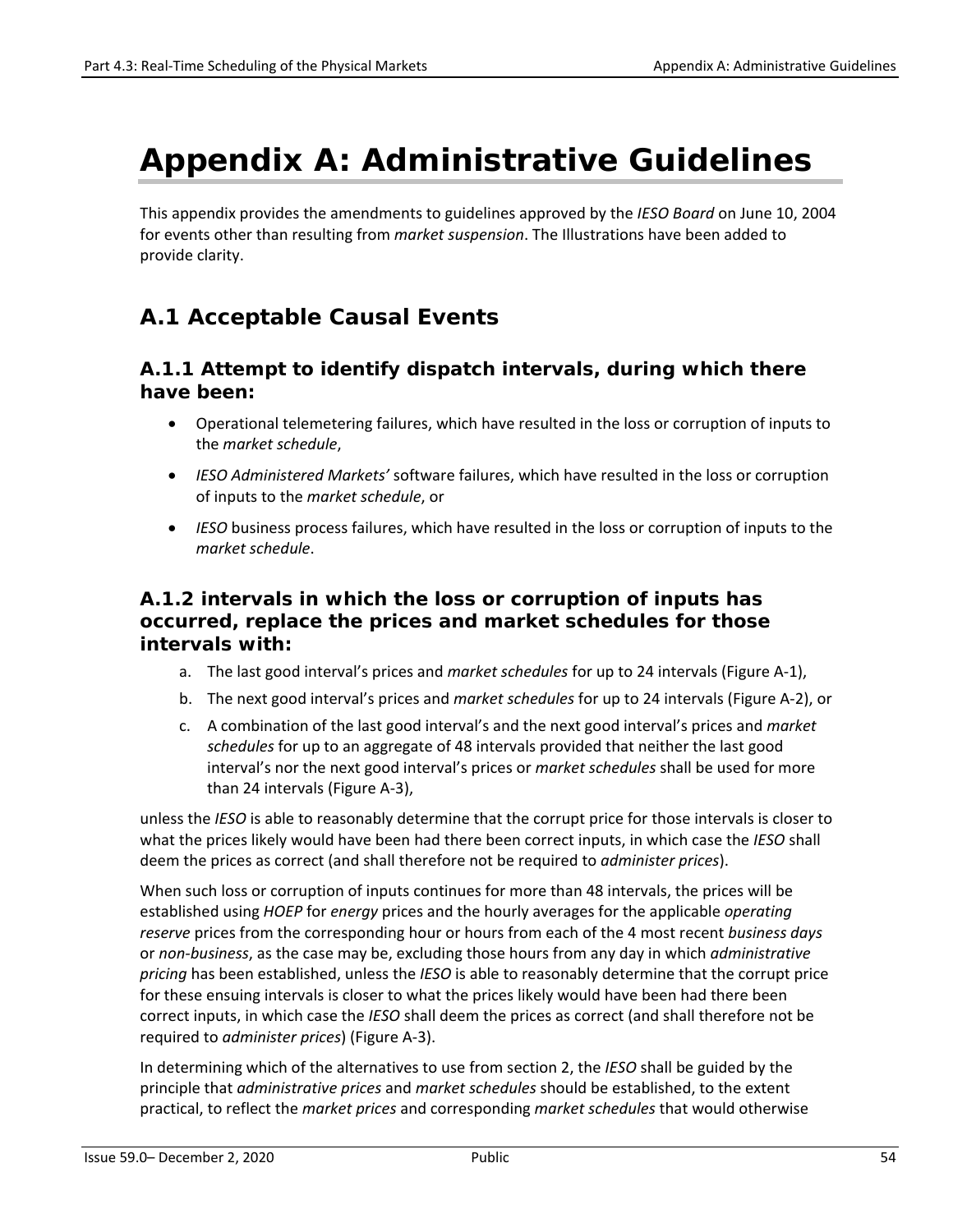have been produced by the real-time markets but for the event causing *market prices* to be administered.

At the April 5, 2002 meeting of the *IESO* Board, *IESO* Management put forward certain screens that would be used for purposes of investigation. *IESO* Management has the discretion to change these screens and to administer prices even if one of these screens has not been triggered.

### **A.1.3 Copy Forward Illustration:**

Assume that as a result of incorrect inputs to the dispatch scheduling & optimization (DSO) algorithm administrative prices are required for 24 intervals starting with *dispatch interval* 1 of HE 16 (see Figure A-1 below).

The *IESO* determines that the last *dispatch interval* for which *energy* and *operating reserve* prices were correctly calculated is interval 12 of HE 15, identified as interval A. The next *dispatch interval* for which *energy* and *operating reserve* prices were correctly calculated is determined to be interval 1 of HE 18.

Assessing the market conditions at the time, the *IESO* determines that the *energy* and *operating reserve* prices calculated for interval A reflect, to the extent practical, the *energy* and *operating reserve* prices that would otherwise have been produced by the market for intervals 1-24. Consequently, under the provisions of *MR* Ch. 7, Sec. 8.4A.5.1, the *IESO* will replace the *energy* and *operating reserve* prices calculated incorrectly by the DSO for intervals 1-24 with the *energy* and *operating reserve* prices calculated for interval A. In doing so, the *IESO* will replace the 4 Ontario prices (*energy*, 10S, 10NS and 30) and all 39 *intertie* prices (*energy*, 10NS, 30 for all 13 *intertie zones*) for intervals 1-24 with the corresponding *energy* and *operating reserve prices* calculated for interval A.





### <span id="page-61-0"></span>**A.1.4 Copy Backward Illustration:**

In this example, *administrative prices* are needed for 4 intervals starting with interval 1 of HE 9 (see Figure A-2 below).

The *IESO* determines that the last *dispatch interval* for which *energy* and *operating reserve* prices were correctly calculated is interval 12 of HE 8. The next *dispatch interval* for which *energy* and *operating reserve* prices were correctly calculated is determined to be interval 5 of HE 9, identified as interval B.

Assessing the market conditions at the time, the *IESO* determines that the *energy* and *operating reserve* prices calculated for interval B reflect, to the extent practical, the prices that would otherwise have been produced by the market for intervals 1-4. Consequently, under the provisions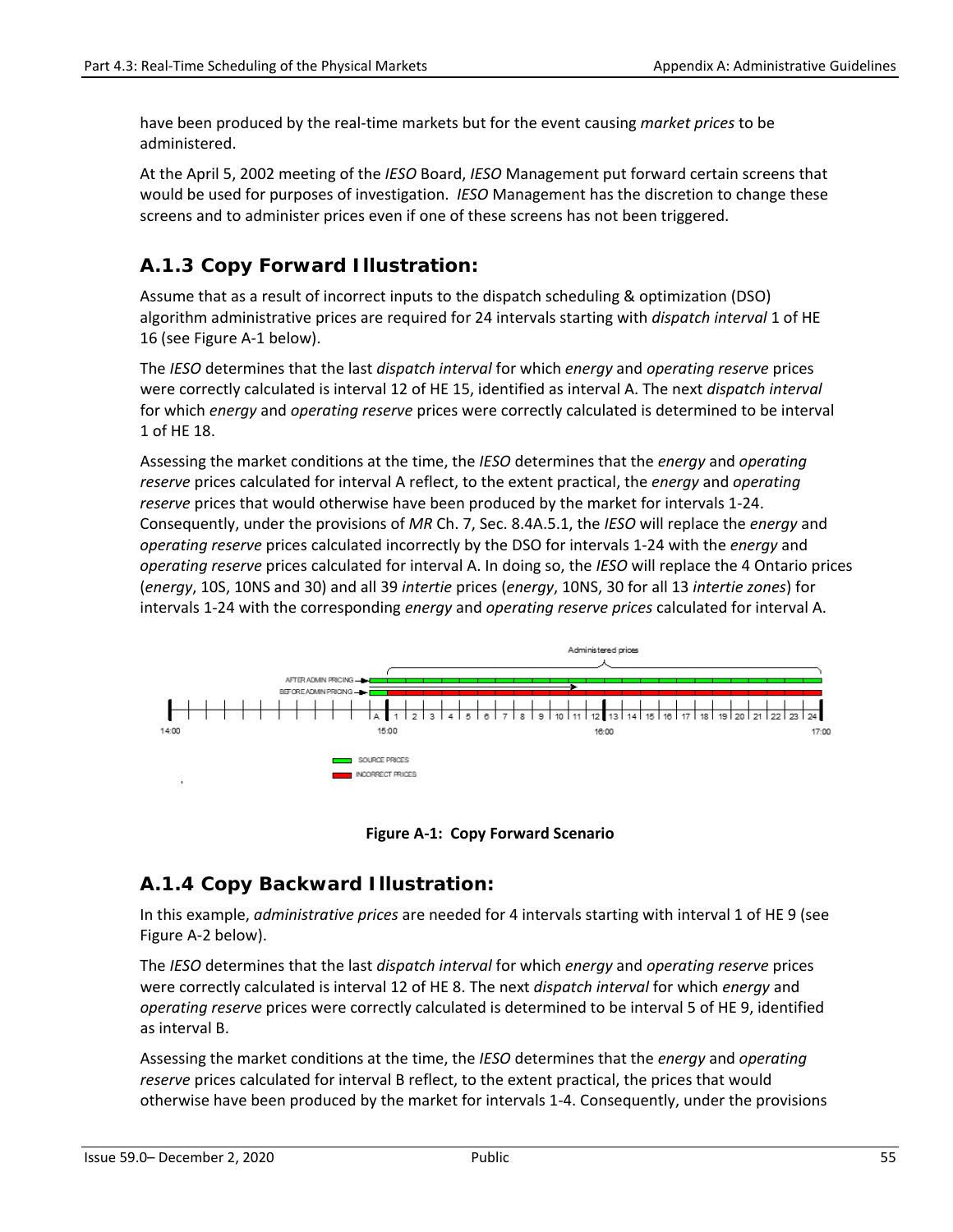of *MR* Ch. 7, Sec. 8.4A.5.2, the *IESO* will replace the *energy* and *operating reserve prices* calculated incorrectly by the DSO for intervals 1-4 with the *energy* and *operating reserve* prices calculated for interval B. In doing so, the *IESO* will replace the 4 Ontario prices (*energy*, 10S, 10NS and 30) and all 39 *intertie* prices (*energy*, 10NS, 30 for all 13 *intertie zones*) for intervals 1-4 with the corresponding *energy* and *operating reserve* prices calculated for interval B.



**Figure A-2: Copy Backward Scenario**

### <span id="page-62-0"></span>**A.1.5 Copy Forward and Backward Illustration**

Assume that *administrative prices* are needed for 55 intervals starting with interval 10 of HE 17 (see Figure A-3 below).

The *IESO* determines that the last *dispatch interval* for which *energy* and *operating reserve* prices were correctly calculated is interval 9 of HE 17, identified as interval A. The next *dispatch interval* for which *energy* and *operating reserve* prices were correctly calculated is determined to be interval 5 of HE 22, identified as interval B.

Assessing the market conditions at the time, the *IESO* determines that:

- The *energy* and *operating reserve* prices calculated for interval A reflect, to the extent practical, the price that would otherwise have been produced by the market for intervals A1-A24, and
- The *energy* and *operating reserve* prices calculated for interval B reflect, to the extent practical, the price that would otherwise have been produced by the market for intervals B1-B24.

Consequently, under the provisions of *MR* Ch. 7, Sec. 8.4A.5.3, the *IESO* will replace:

- The *energy* and *operating reserve* prices calculated incorrectly by the DSO for intervals A1- A24 with the en*e*rgy and *operating reserve* prices calculated for interval A, and
- The *energy* and *operating reserve* prices calculated incorrectly by the DSO for intervals B1- B24 with the *energy* and *operating reserve* prices calculated for interval B.

Since *administrative prices* are required for more than 48 intervals, the *IESO* will, under the provisions of *MR* Ch. 7, Sec. 8.4A.6, use average *HOEP* and average *operating reserve* prices to replace the *energy* and *operating reserve* prices incorrectly calculated by the DSO for intervals 10 to 12 of HE 19 and intervals to 1 to 4 of HE 20.

The average *HOEP* is determined from the corresponding hour from each of the 4 most recent business days or non-business days, as the case may be, excluding those hours from any day in which *administrative pricing* has been established under *MR* Ch. 7, Sec. 8.4A.6. The average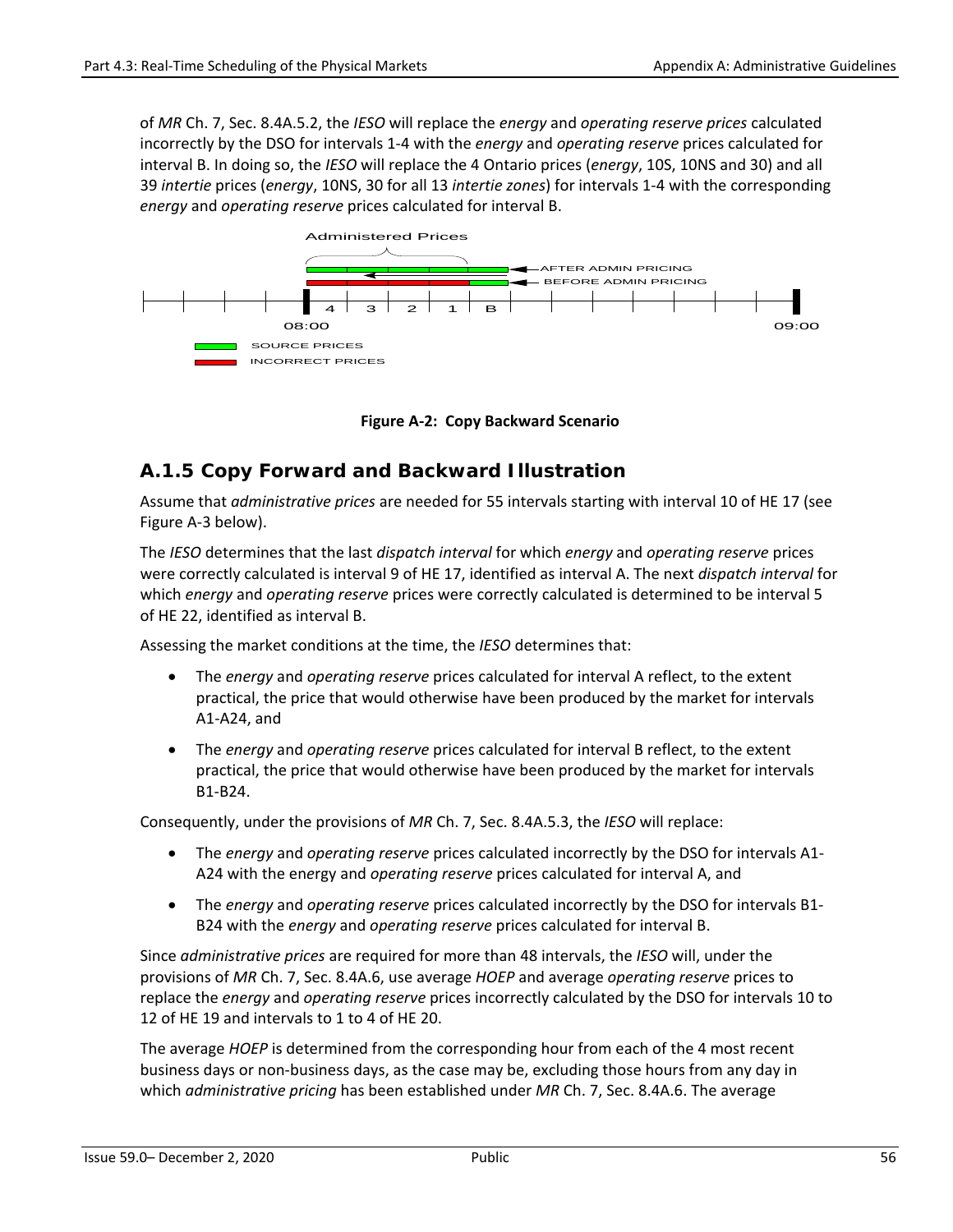*operating reserve* price is determined as the hourly average from the corresponding hour from each of the 4 most recent business days or non-business days, as the case may be, excluding those hours from any day in which *administrative pricing* has been established under *MR* Ch. 7, Sec. 8.4A.6.



<span id="page-63-0"></span>The *IESO* will replace the 4 Ontario prices (*energy*, 10S, 10NS and 30) and all 39 *intertie* prices (energy, 10NS, 30 for all 13 *intertie zones*).

#### **Figure A-3: Copy Forward and Backward Scenario**

**– End of Section –**